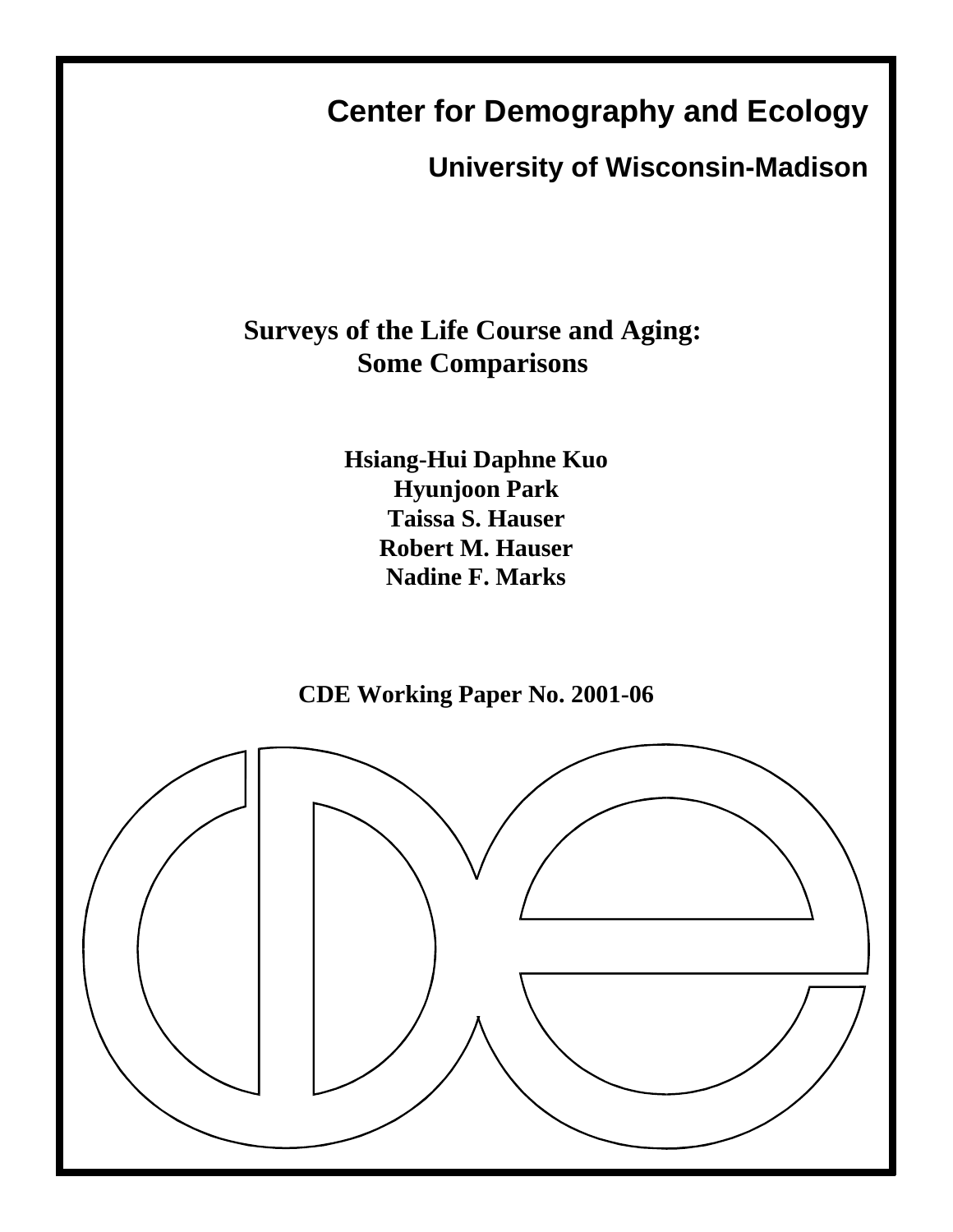### **Surveys of the Life Course and Aging: Some Comparisons<sup>1</sup>**

Hsiang-Hui Daphne Kuo

Hyunjoon Park

Taissa S. Hauser

Robert M. Hauser

Nadine F. Marks

June 2001

Department of Sociology

Center for Demography of Health and Aging

University of Wisconsin-Madison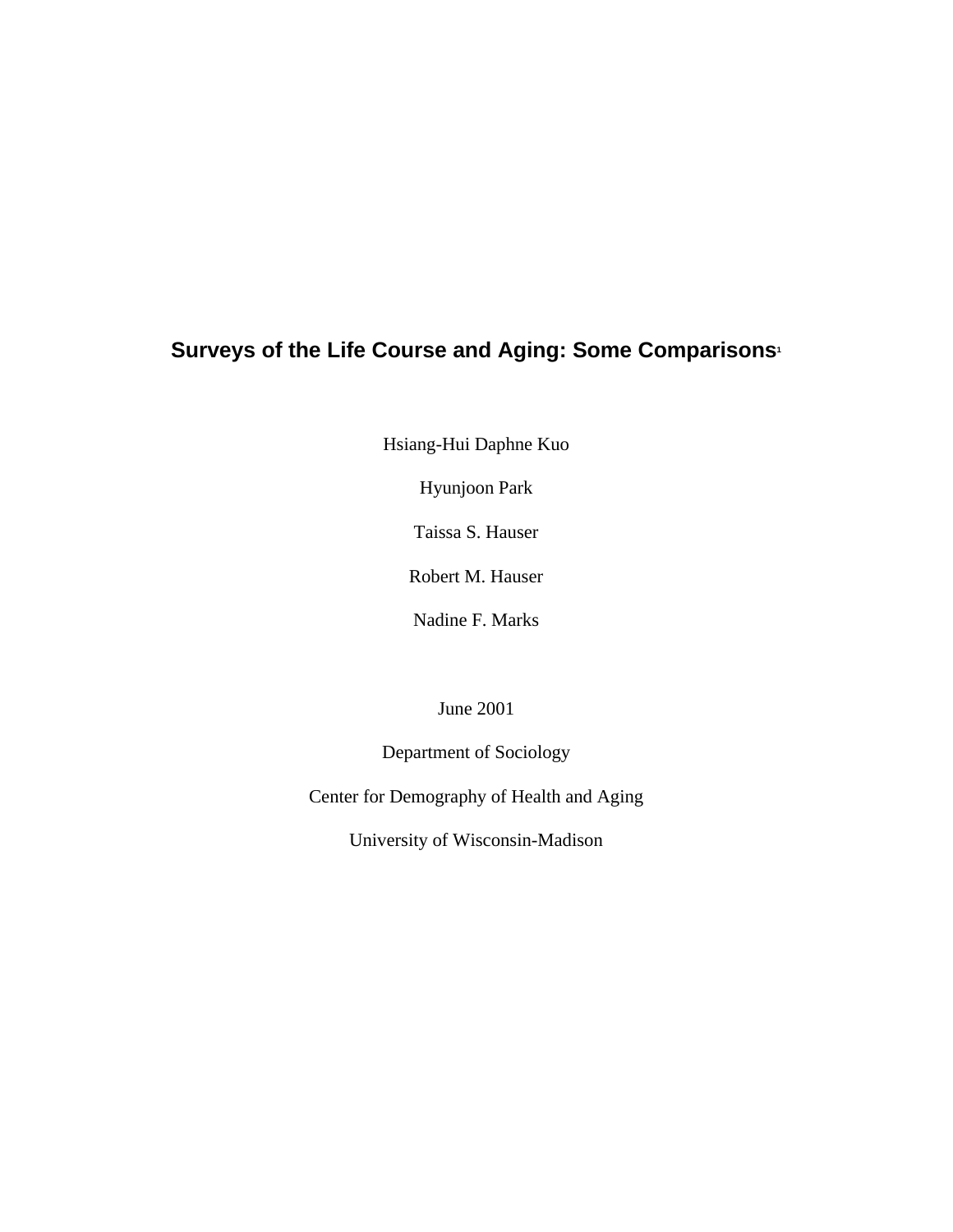#### **Surveys of the Life Course and Aging: Some Comparisons**

Hsiang-Hui Daphne Kuo, Hyunjoon Park, Taissa S. Hauser,

Robert M. Hauser, Nadine F. Marks

#### **Abstract**

In this paper, we introduce, compare, and evaluate the design and content of five major longitudinal studies of aging: the Wisconsin Longitudinal Study (WLS), Health and Retirement Survey (HRS), National Survey of Families and Households (NSFH), Americans' Changing Lives (ACL), and Midlife in the United States (MIDUS). We first compare population coverage, sampling design, response rate, observational duration, sources of relational and multi-level data, and links to public records. Overall, WLS, HRS, and NSFH excel in many respects. We also evaluate questions and measures in each study. In topical coverage, WLS and NSFH are the most complete. In question quality, WLS, HRS, and NSFH excel in several areas, while MIDUS and ACL stand out mainly in life event inventories, psychological measures and some health measures.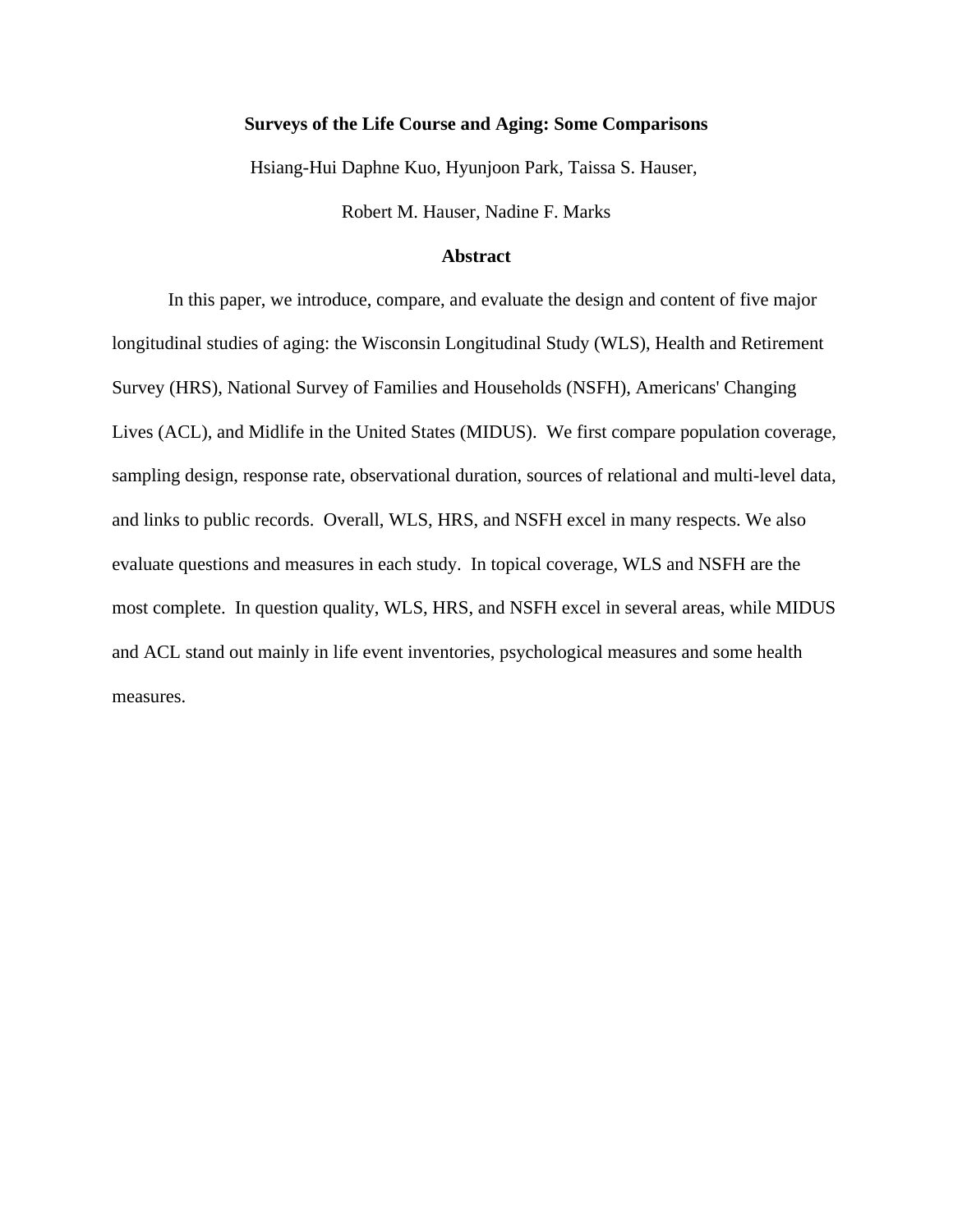In several major reports, expert panels of the National Research Council (NRC) have offered new, but convergent recommendations for future research on health and aging (National Research Council 1997; 2000a; 2000b; 2000c; 2000d; 2001a; 2001b). Their common themes are (1) the importance of social context for behavior; (2) interdisciplinary approaches to scientific and policy issues; (3) the need for developmental or life-course perspectives; (4) recognition of multiple levels of influence; (5) identification of mechanisms or pathways to health and illness; (6) development and use of new methodologies; and (7) development of new institutional and training infrastructure to support the new research agenda (Berkman 2001). These admirable goals require continued development of major, public longitudinal data resources on population health and aging.

In a recent symposium at the National Academy of Sciences, Hauser (2001) outlined several strengths of longitudinal population surveys: (1) Giving us "the big picture," global descriptions of variations in the life course in populations; (2) Making it possible to model dynamic processes over long periods of time; (3) Providing data across time about role-relationships, e.g., parent-child, sister-brother, wife-husband, as well as about persons; (4) Providing data at multiple levels of analysis, e.g., the biological, neurological, psychological, and social, as well as varying levels of aggregation; (5) Providing representative data about rare as well as common events and processes; (6) Leading to serendipitous findings; and, taken together with other studies, (7) Permitting piecewise construction of synthetic models of life-course processes.

We have assembled a tabular comparison among five major studies.<sup>2</sup>

- 1. Wisconsin Longitudinal Study (WLS) http://dpls.dacc.wisc.edu/WLS/wlsarch.htm
- 2. Health and Retirement Survey (HRS) http://www.umich.edu/~hrswww/
- 3. National Survey of Families and Households (NSFH) –

http://www.ssc.wisc.edu/nsfh/home.htm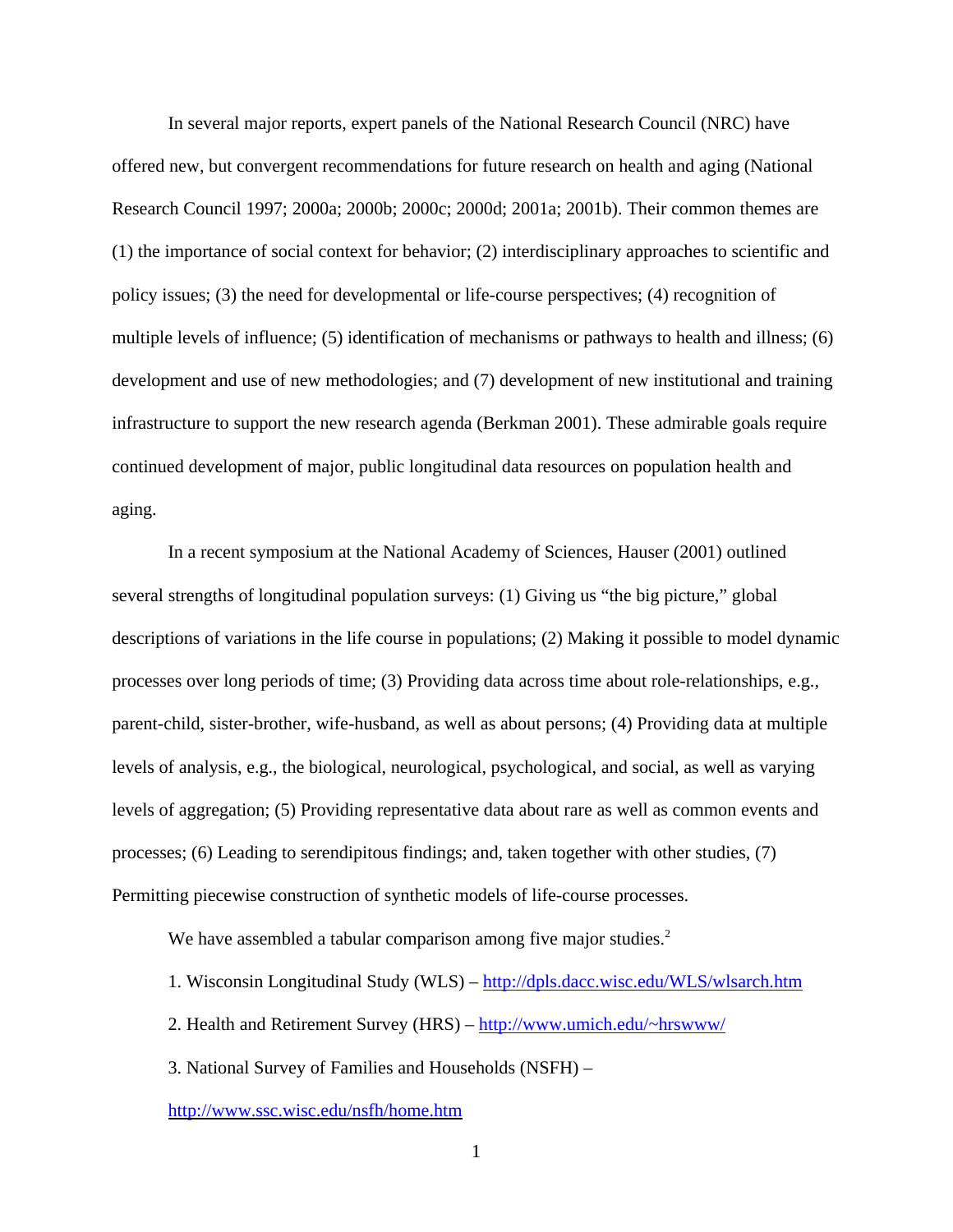4. Americans' Changing Lives (ACL) – http://www.icpsr.umich.edu/

5. Midlife in the United States (MIDUS) – http://midmac.med.harvard.edu/ The last of these is not (yet) a longitudinal study, but a second wave has been proposed.

In our judgment, each of the five focal studies has made important contributions to our knowledge of midlife development, health, and aging, and each is likely to make important contributions in the future. Moreover, we believe that multiplicity, comparability, and partial overlap in content are valuable features of the nation's repertoire of longitudinal studies (Hauser 2001). Thus, we would not suggest that any one of them is a substitute for any of the others.

Among the major omissions from the comparison, the Panel Study of Income Dynamics (PSID) is probably most important.<sup>3</sup> The PSID has followed the members of 5000 American families – and the sample members who have left those families – since 1968. Its regular – annual or biennial – coverage of income sources and amounts, employment, family composition changes, and demographic events is unparalleled. The surveys often contain psychological variables and health measures. Unfortunately, because of variations in the supplemental content of the PSID – and in its sample design and coverage across time – we were unable to include it in the comparison tables. We have also excluded other important studies of the elderly, either because of short duration (the two Longitudinal Studies of Aging, LSOA), focus on institutional populations (National Long-Term Care Survey, NLTCS)–or because they are no longer active–the older cohorts of the National Longitudinal Survey of Labor Market Experience (NLS). The Behavior and Social Research unit within the National Institute of Aging has prepared a very useful summary of the design and content of its larger set of aging surveys and studies (http://www.nih.gov/nia/research/extramural/behavior/data00.pdf).

#### **A Description of the Wisconsin Longitudinal Study**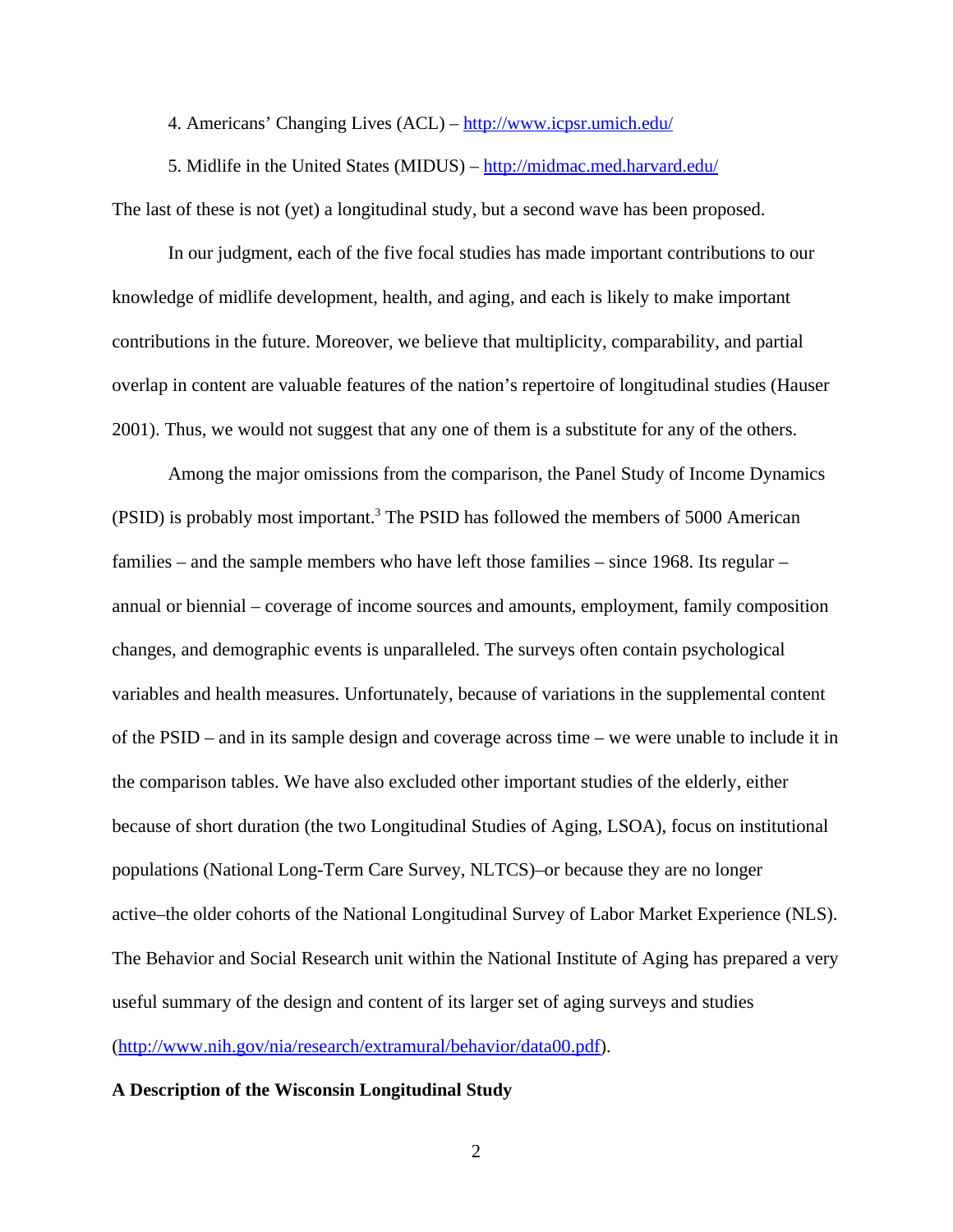The WLS began with a 1/3 random sample ( $N = 10,317$ ) of women and men who graduated from Wisconsin high schools in 1957.<sup>4</sup> The original purpose of the study was to assess the demand for higher education in Wisconsin. The next two waves of survey data were collected from the graduates or their parents in 1964 and 1975. Those data provide a full record of social background, high school curriculum, youthful aspirations and social influences, schooling, military service, family formation, labor market experiences, and social participation. Early survey data were supplemented by earnings of parents from state tax records, mental ability test scores and rank in high school class, and characteristics of communities of residence, schools and colleges, employers, and industries. Recently, the WLS added state archival data on high school district resources from 1954 to 1957 (Olson and Ackerman 2000a; 2000b). The WLS records for graduates are also linked to those of three best same-sex high school friends; about half the graduates have a named peer in the sample. Data on the occupational careers of male graduates are supplemented by Social Security earnings histories from 1957 to 1971.

In 1975, the WLS obtained a roster of living siblings and chose a focal sibling at random for each graduate (including all twins). Adolescent cognitive ability test scores have been located for 6619 siblings, 75 percent of the focal siblings of graduates. In 1977 parallel interviews were carried out in a highly stratified sample of 2100 of these randomly selected siblings.

In 1992-94, the WLS conducted telephone and mail surveys of graduates and nearly identical telephone and mail surveys of an expanded random sample of brothers and sisters of graduates. These updated measurements of marital status, child-rearing, education, labor force participation, jobs and occupations, social participation, and future aspirations and plans among graduates and siblings. In addition, they expanded the content of earlier follow-ups to include psychological well-being, mental and physical health, wealth, household economic transfers, and social comparison and exchange relationships with parents, siblings, and children.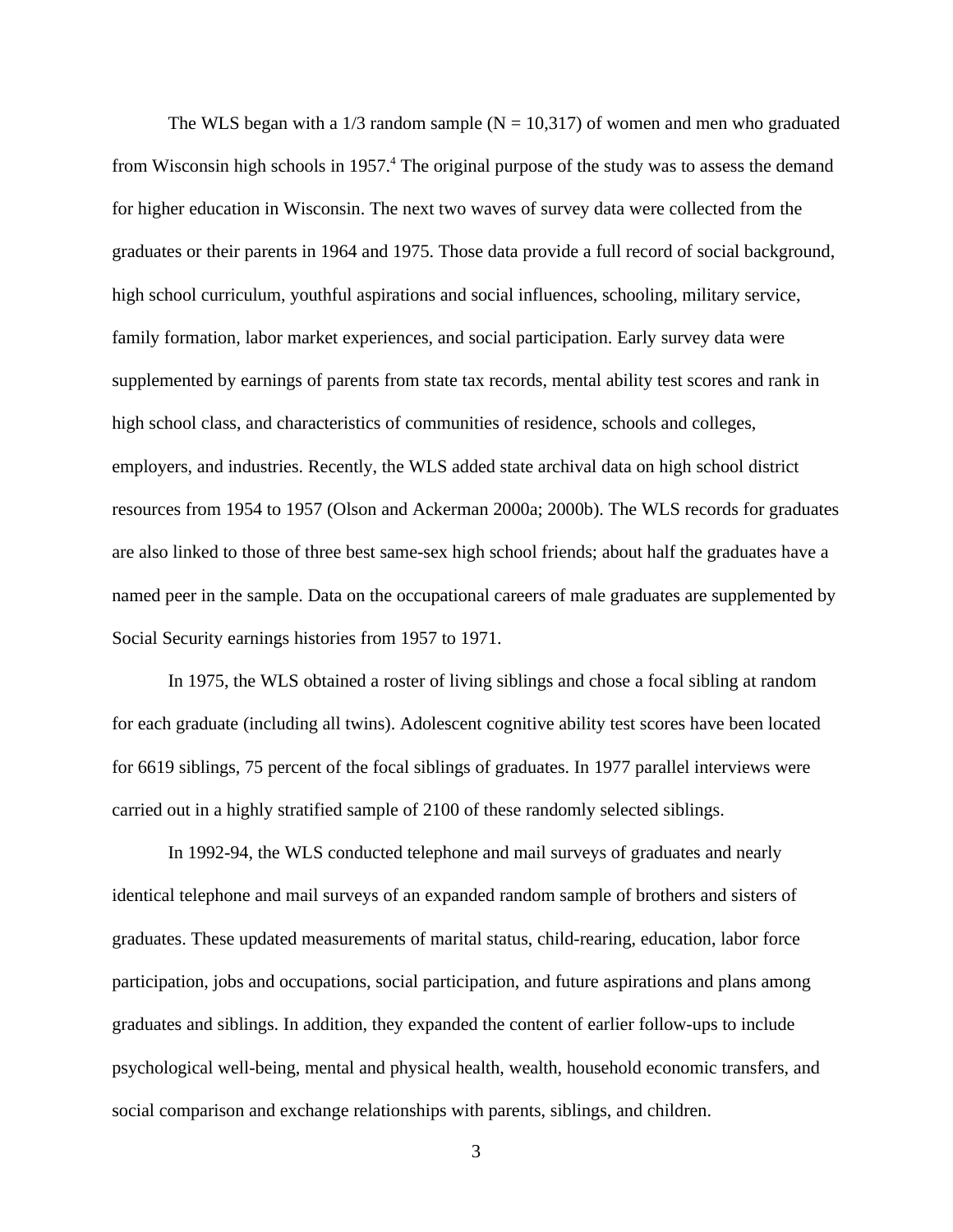In 1975, measurement procedures resembled those of the Current Population Survey (CPS) and the 1973 Occupational Changes in a Generation Survey (OCG). In 1992, the surveys balanced continuity of these procedures with comparability to other well-designed surveys, e.g., Health and Retirement Survey (HRS), National Survey of Families and Households (NSFH), NIH surveys of work and psychological functioning, and the NORC General Social Survey (GSS). The survey design was also coordinated with members of the MacArthur Foundation Research Network on Successful Midlife Development, with the Whitehall II study (Marmot et al. 1991), and with Wadsworth's (1991) longitudinal cohort study of births in Great Britain in 1946.

In 1992, the 1-hour telephone interview covered life history data, family rosters, and job histories, which have many skips or branches. For example, a job history protocol for CATI (Computer-Assisted Telephone Interview), which covered 94% of jobs held since 1975 that lasted 6 months or longer. Because lower response rates were anticipated in the mail survey, the CATI instrument contains selected items from key inventories of personality (The Big Five, John 1990; 1991), health (depression and alcohol use), and well-being (Ryff 1989; Ryff and Keyes 1995), of which there are more detailed measures in the mail instrument. The mail instrument also added measures of well-being, social contact, exchanges, and health, including an extensive account of menopausal experience. The sibling mail survey was modified to obtain additional measures of physical health and health-related behaviors, richer accounts of women's menopausal experiences, and more information about relationships between the focal sibling and other family members–including indicators of childhood abuse.

Recently, WLS graduates and siblings have been matched to the National Death Index-Plus (NDI-Plus)–using SSNs, names, and birthdates as identifiers–in order to obtain cause(s) of death and confirm date and place of death.

The WLS sample design has become increasingly complex over time, but a fair summary is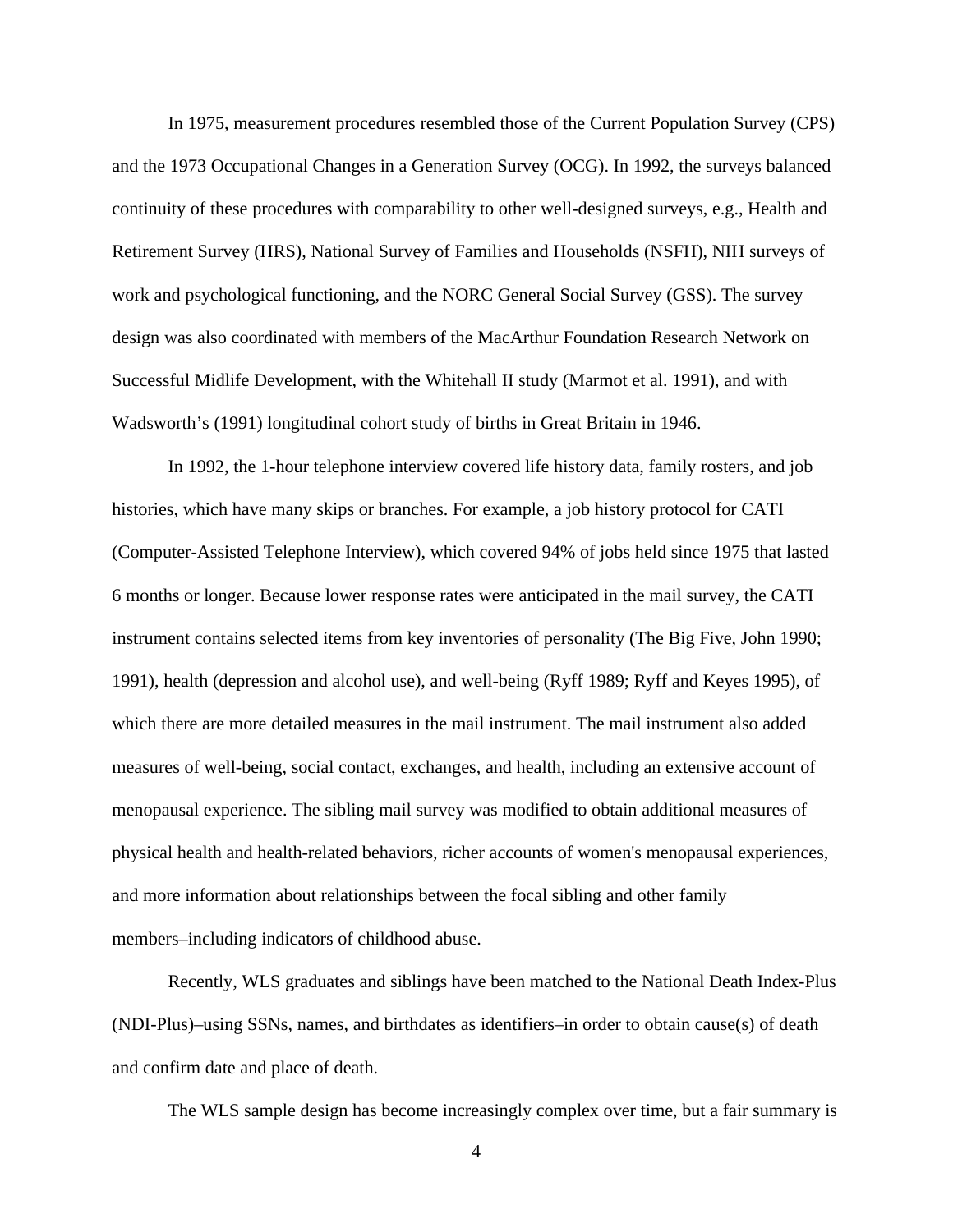that, in 1992, the project completed telephone interviews with 8493 WLS graduates out of 9741 survivors, and it interviewed 4804 siblings out of  $6260$ .<sup>5</sup>

The strengths of the WLS as a resource for studies of midlife and aging lie in its *longitudinal scope*, its exceptional *sample retention*, the *content and quality* of survey and administrative data, and its *relational design*: the fact that it has followed a large and diverse sample from high school graduation to the cusp of retirement and that it has followed a number of social and economic relationships between the graduates and their significant others.

While the WLS data center on the graduates of 1957, it is now more useful to think of the graduates as focal points in sets of relationships with aging parents, spouses, adult children, and brothers and sisters, as shown in Figure 1, as well as with the localities and social institutions through which they have passed–high schools, colleges, and employers. WLS files include full survey and administrative data records for graduates, linked with those of friends and siblings.

**Friends Wife or Husband** post-high school informants about graduates, but a great deal of information about parents has come from administrative record data or from siblings. Data have not previously been

Parents were the initial



**Figure 1. Relational Links in the Wisconsin Longitudinal Study**

obtained from spouses or children–except sometimes to help locate sample members.

The parallel data for siblings are a special strength of the WLS. Siblings provide unique data–self-reporting variables that cannot be obtained from proxies, cross-validating information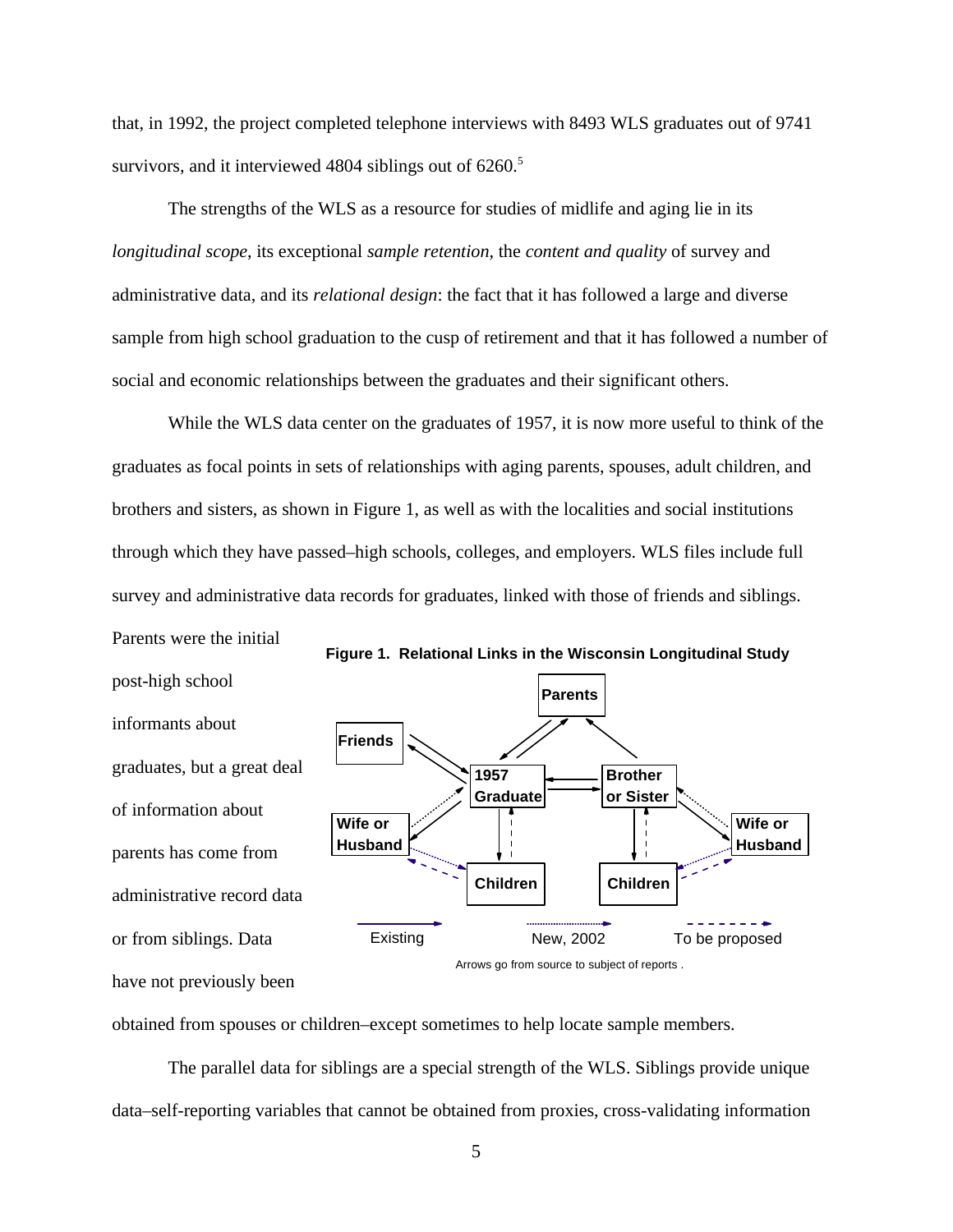about graduates and their families, and complementing accounts of inter-household (and intergenerational) exchanges. Analytically, the sibling data permit construction of multi-level models of family and individual effects on life course outcomes (Hauser and Sewell 1986; Hauser, Sheridan, and Warren 1999).

Among Americans aged 60 to 64 in March 2000, 66.7% are non-Hispanic white women and men who completed at least 12 years of schooling (U.S. Bureau of the Census 2000: Table 1a) and thus resemble the WLS cohort. The WLS is unusually valuable in its representation of women as well as men. The WLS cohort, born mainly in 1939, precedes by a few years the baby boom generation that has taxed social institutions and resources at each stage of life. The study can thus provide early indications of trends and problems that will become important as the larger group passes through its early 60s. Also, because the WLS is the first of the large, longitudinal studies of American adolescents, it provides the first large-scale opportunity to study the life course from late adolescence through the mid-60s in the context of a full record of ability, aspiration, and achievement.<sup>6</sup> The WLS graduates and their siblings have lived through major social changes: rising affluence, suburban growth, the decline of old ethnic cleavages, the cold war, and changing gender roles. The WLS overlaps the youngest cohorts that entered HRS in 1992, and this has provided opportunities to check the scope of our findings. Unlike the WLS, the HRS is nationally representative, but it does not cover the lives of respondents from adolescence to old age.

The WLS data also have obvious limitations. Some strata of American society are not represented. Everyone in the graduate sample completed high school. (Sewell and Hauser 1975) estimated that about 75% of Wisconsin youth graduated from high schools in the late 1950s; about 7% of siblings in the WLS did not graduate.<sup>7</sup> There are only a handful of African American, Hispanic, or Asian persons in the WLS. Given the minuscule share of minorities in Wisconsin when the WLS began, there is no way to remedy this omission. About 19% of the WLS sample is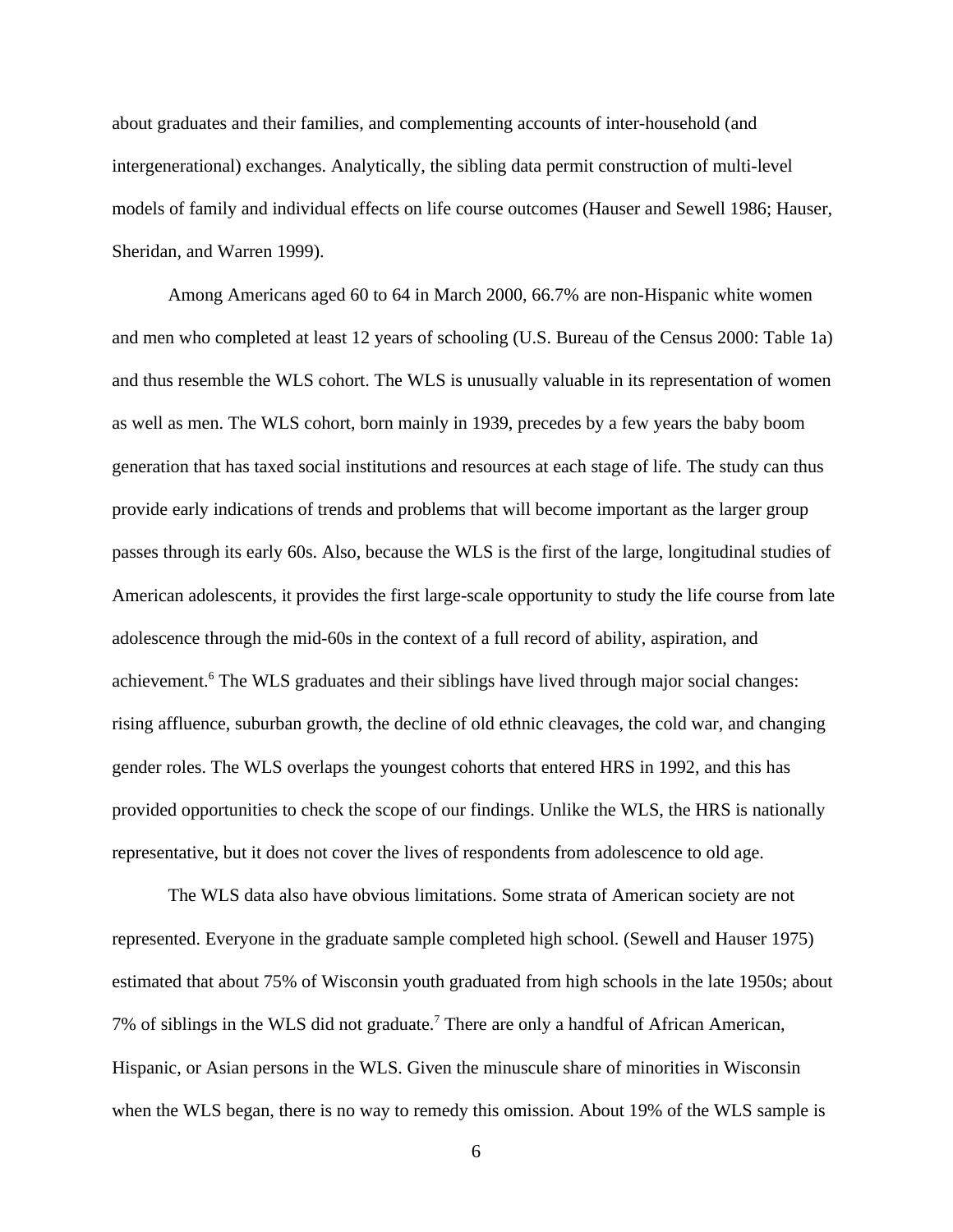of farm origin; this is consistent with national estimates in cohorts of the late 1930s. In 1964, 1975, and 1992, 70% of the sample lived in Wisconsin, but 30% lived elsewhere in the U.S. or abroad. The WLS graduates are homogeneous in age, but their siblings are not. Siblings range widely in age, mainly from 8 to 10 years older to 8 to 10 years younger than the graduates.

#### **National Studies of the Life Course and Aging**

The HRS, MIDUS, NSFH, and ACL differ from the WLS in somewhat the same ways: All attempt to cover the entire U.S. population; all are presently of relatively short duration. Except HRS/AHEAD, they cover adults of all ages. Only NSFH provides rich (retrospective) data on early life circumstances, but it lacks the psychological measures in the WLS. Beyond these features, each study is unique in content and design, reflecting the interests of its leaders and research community.

Now that HRS has been combined with two older (AHEAD and CODA) cohorts, it provides continuing, biennial coverage of the U.S. population over the age of 50 in a sample of about 20,000 individuals. It is surely the flagship among large, long-term studies of aging. It covers spouses of married couples, and over-samples minorities and Floridians. HRS has also established links with data from the SSA, NDI, HCFA (Medicare), and employers. Coverage was excellent in the initial wave, and sample retention has been good across the first 8 years. Data cover cognition, self-reported health–with different emphases than the WLS, and a variety of attitudes and preferences, but there is far more emphasis on detailed economic data than in the WLS. Unlike the WLS, data on upbringing and on events before the age of 50 are retrospective or thin in HRS. Spousal reports provide important relational content, but there are no data from siblings or children. As with the WLS, bio-indicators have been obtained only on a pilot basis.

NSFH began with 13,017 persons aged 19 or more in 1987-88.<sup>8</sup> Wave 2 took place in 1992-93, and wave 3 is in the field. The response rate was 74% in the first wave, and 83% of survivors responded in wave 2. The total sample is quite large, and the data provide rich, self-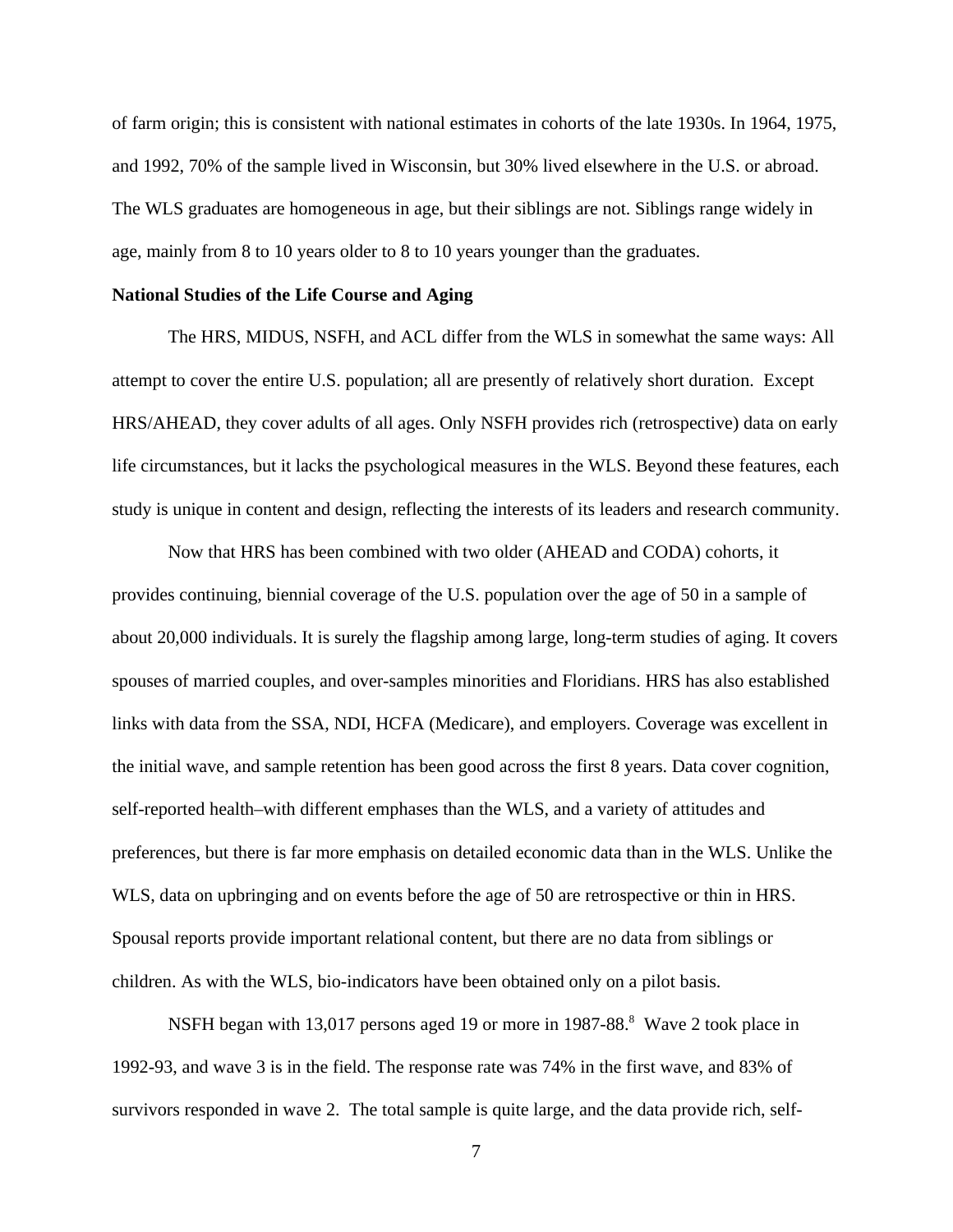reported accounts of relationships among spouses, children, and parents. NSFH covers work experience, health, and well-being in less detail than the WLS. It provides similar data on family histories, social support, inter-household exchanges, and current labor force involvement, income sources, assets, and debt. However, there are few elders in NSFH–by comparison either to HRS or WLS–and the NSFH does not provide cognitive measures or relational data for adult siblings. The temporal window of observation in NSFH is wider than that of HRS–15 years vs. 9, and there are no plans to obtain bio-indicators.

ACL, like NSFH and MIDUS, is a sample of the adult household population.<sup>9</sup> The first (1986) wave achieved a response rate of 68% ( $N = 3,617$ ). Responses were obtained for 83% of first wave participants in the second wave (1989) and for 83% of second wave participants in the third wave (1994). A fourth wave has been funded. ACL focuses on "productive" social relationships–on and off the job–and on cross-cultural variation in them. It has strong coverage of stressful events, chronic strains, and their effects on health, personal functioning, and productive activity. It also has excellent data on neighborhood contexts, spousal relationships, social support, and friendship. However, ACL contains relatively little information about early life circumstances, schooling, occupational histories, pensions, health, health insurance, or retirement.

MIDUS is a household-based, cross-sectional study of about 3500 adults in 1995 (oversampling those 45 and older), supplemented by 951 siblings (of 529 primary respondents), an independent sample of 1000 twin-pairs, and small oversamples in several metropolitan areas. The relational design is a great strength, but the first round response rate was unfortunately low (60.8% in the main sample), and persons with low levels of schooling were substantially underrepresented. MIDUS has a very rich base of psychosocial assessments, focusing on midlife development and health, but it is weak in measures of adolescent development, educational history,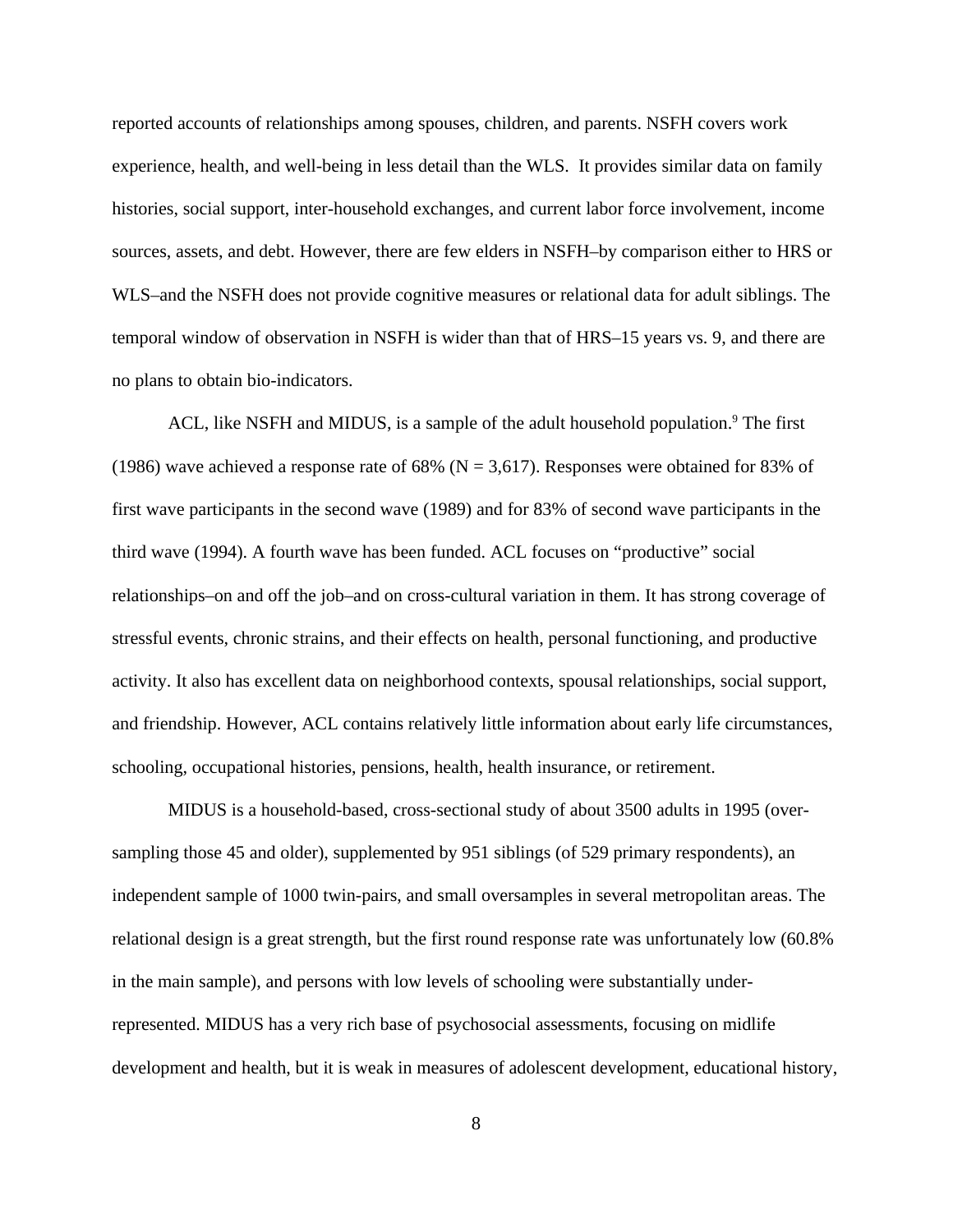work history, marital history, intergenerational relationships, and financial status. A second round has been proposed to add a large array of bio-indicators and create a supplementary African-American sample from Milwaukee.

#### **Tabular Comparisons of Study Design and Content**

We have constructed two tables that offer selected comparisons among  $WLS$ ,<sup>10</sup> MIDUS, HRS, NSFH, and ACL.<sup>11</sup> Table 1 is a summary of design and content, which reports our assessments of study content – its quality and coverage – within several major areas. Table 2 provides supporting detail in each content area, and it is the major contribution of this paper. We have constructed Table 2 by reviewing questionnaires and other documentation available at each wave of each survey. Some surveys are covered in more detail than others in this edition of the table. For example, we have not yet distinguished among waves in HRS or NSFH, where almost all measures have been ascertained anew at each wave of the study. Also, we have not distinguished sources of information in MIDUS, $^{12}$  HRS, or NSFH, that is, whether data were ascertained from primary respondents or from spouses, siblings, or children. The present omission of these details implies that Table 2 understates the richness of relational data in those surveys.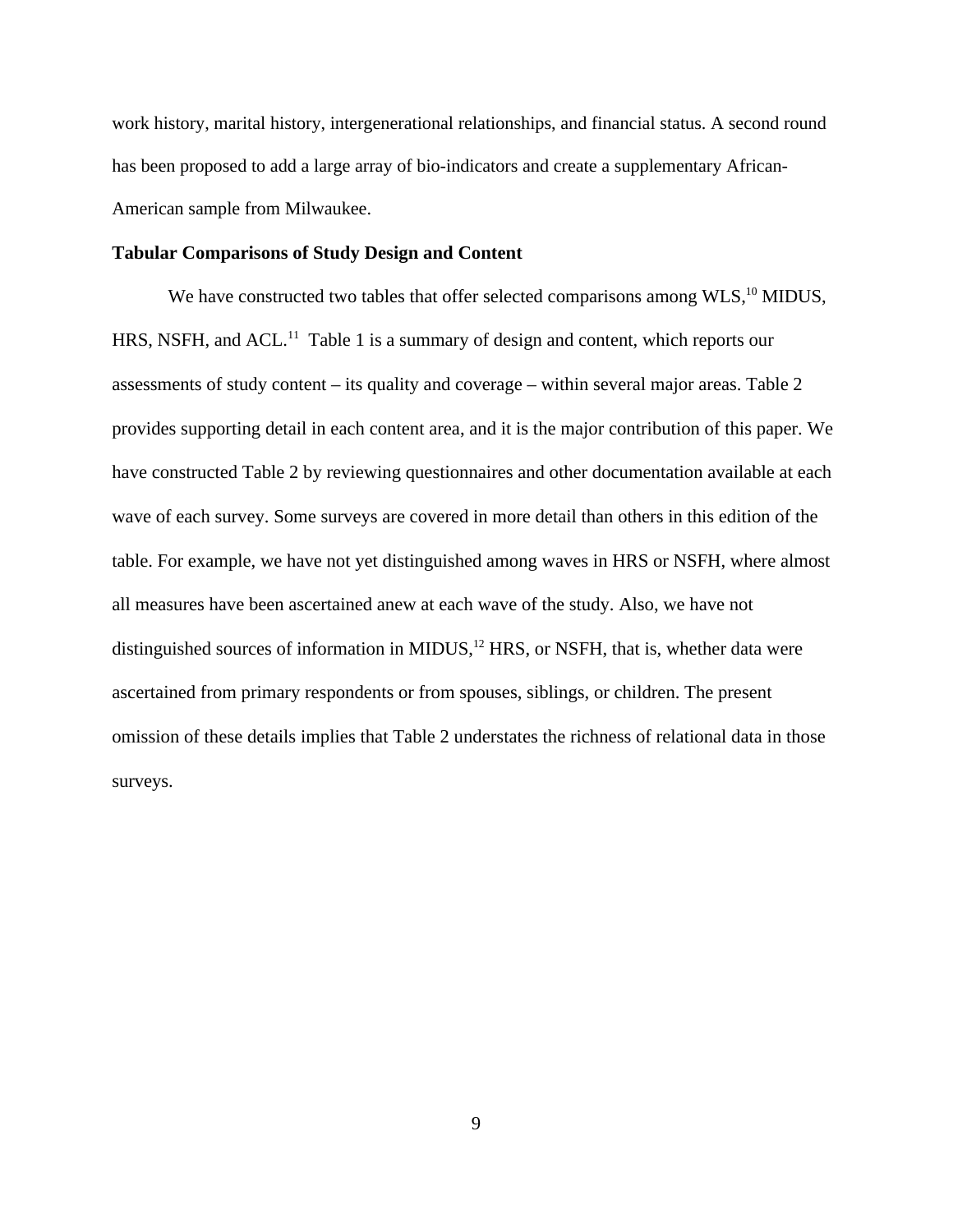#### Reference List

- Berkman, Lisa F. 2001. "Viewing the Contributions of the Behavioral and Social Sciences to Health." *The Barbara and Jerome Grossman Symposium: 2001*. Washington, DC : National Academy of Sciences.
- Clausen, John A. 1993. *American Lives: Looking Back at the Children of the Great Depression*. New York: The Free Press.
- Elder, Glen H. Jr. 1974. *Children of the Great Depression*. Chicago: University of Chicago Press.
- Hauser, Robert M. 2001. "Longitudinal Population Surveys: Necessary, But No Panacea." *The Barbara and Jerome Grossman Symposium: 2001* . Washington, DC : National Academy of Sciences.
- Hauser, Robert M. and William H. Sewell. 1986. "Family Effects in Simple Models of Education, Occupational Status, and Earnings: Findings From the Wisconsin and Kalamazoo Studies." *Journal of Labor Economics* 4:S83-S115.
- Hauser, Robert M., Jennifer T. Sheridan, and John R. Warren. 1999. "Socioeconomic Achievements of Siblings in the Life Course: New Findings From the Wisconsin Longitudinal Study." *Research on Aging* 21(2):338-78.
- John, O. 1990. "Big Five Factor Taxonomy: Dimensions of Personality in the Natural Language and Questionnaires." *Handbook of Personality Theory and Research*, Ed L. A. Pervin. New York, NY: Guilford.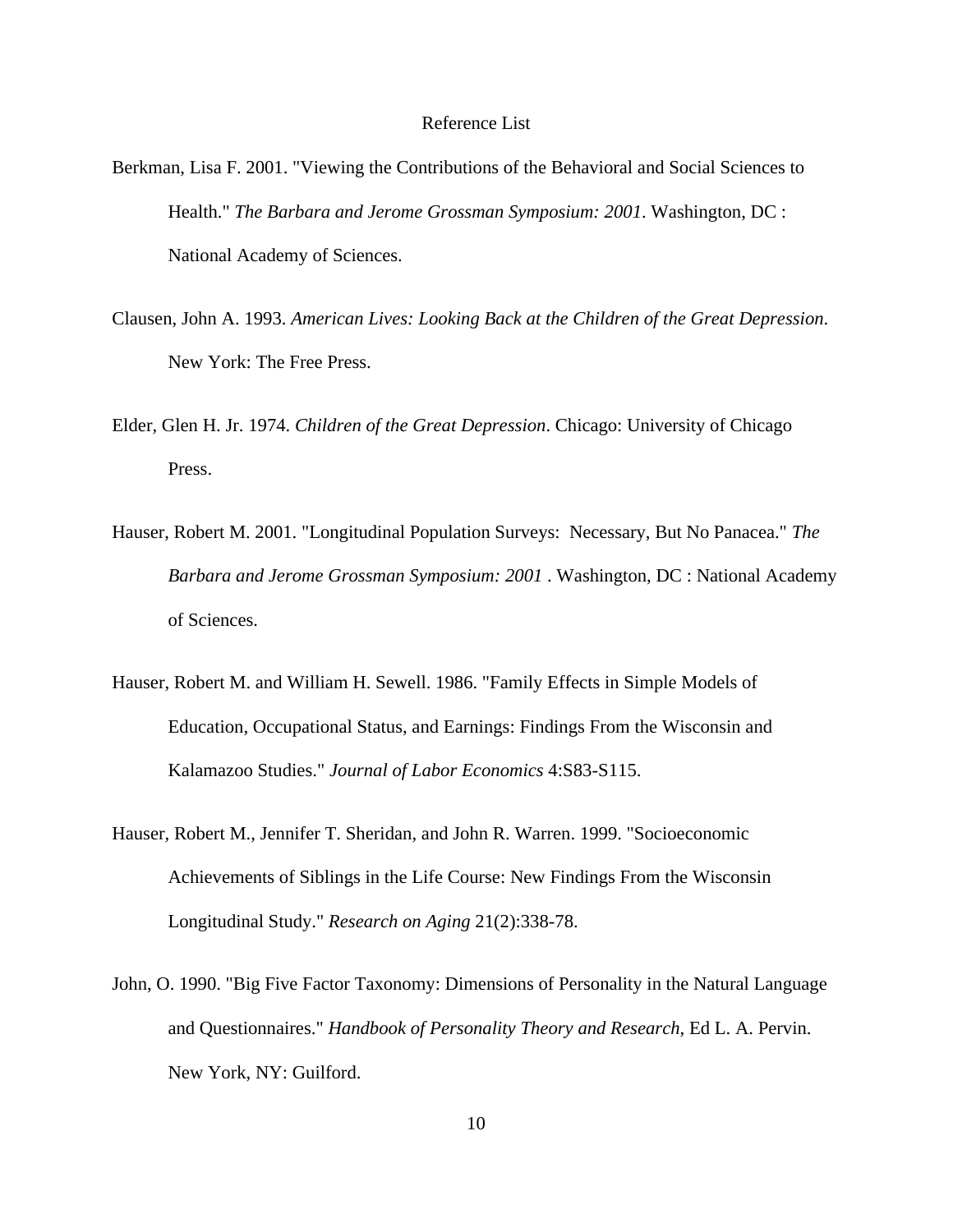- ———. 1991. *Big Five Inventory(BFI-54)*. University of California, Berkeley: Institute of Personality Assessment and Research.
- Marmot, Michael, George D. Smith, Stephen Stansfeld, Chandra Patel, Fiona North, Jenny Head, Ian White, Eric Brunner, and Amanda Feeney. 1991. "Health Inequalities Among British Civil Servants: The Whitehall II Study." *The Lancet* (337):1387-93.
- National Research Council. 1997. *Approaching Death: Improving Care at the End of Life*. Marilyn J. Field and Christine K. Cassel, Editors Committee on Care at the End of Life, Institute of Medicine. Washington, DC: National Academy Press.
- ———. 2000a. *Bridging Disciplines in the Brain, Behavioral, and Clinical Sciences*. Terry C. Pellmar and Leon Eisenberg, eds. Committee on Building Bridges in the Brain, Behavioral, and Clinical Sciences. Division of Neuroscience and Behavioral Health. Institute of Medicine. Washington, DC: National Academy Press.
	- ———. 2000b. *Promoting Health: Intervention Strategies From Social and Behavioral Research*. Brian D. Smedly and S. Leonard Syme, eds. Committee on Capitalizing on Social Science and Behavioral Research to Improve the Public's Health, Division of Health Promotion and Disease Prevention. Institute of Medicine. Washington, DC: National Academy Press.
	- ———. 2000c. *The Aging Mind: Opportunities in Cognitive Research*. Paul C. Stern and Laura L. Carstensen, eds. Committee on Future Directions for Cognitive Research on Aging. Board on Behavioral, Cognitive, and Sensory Sciences. Commission on Behavioral and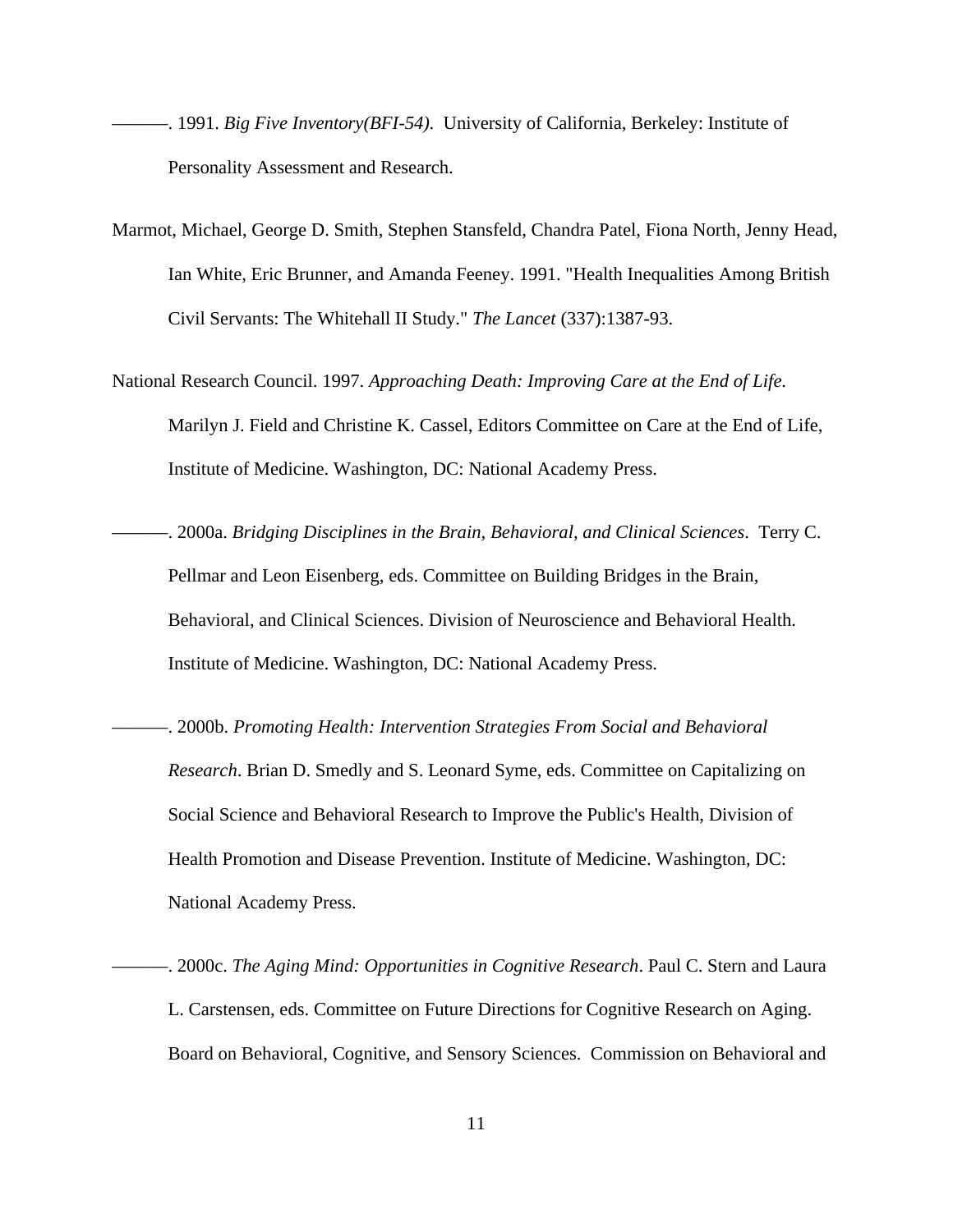Social Sciences and Education. Washington, DC: National Academy Press.

- ———. 2000d. *From Neurons to Neighborhoods: The Science of Early Childhood Development*. Jack P. Shonkoff and Deborah A. Phillips, eds. Committee on Integrating the Science of Early Childhood Development. Board on Children, Youth, and Families. Washington, DC: National Academy Press.
- ———. 2001a. *Health and Behavior: The Interplay of Biological, Behavioral, and Societal Influences* . Committee on Health and Behavior: Research, Practice and Policy. Board on Neuroscience and Behavioral Health. Institute of Medicine. Washington, DC: National Academy Press.
- ———. 2001b. *New Horizons in Health: An Integrative Approach*. Burton H. Singer and Carol D. Ryff, eds. Committee on Future Directions for Behavioral and Social Sciences Research at the National Institutes of Health. Board on Behavioral, Cognitive, and Sensory Sciences. Commission on Behavioral and Social Sciences and Education. Washington, DC: National Academy Press.
- Oden, Melita H. 1968. "The Fulfillment of Promise: 40-Year Follow-Up of the Terman Gifted Group." Pp. 3-93 in , vol. 77.
- Olson, Craig A. and Deena Ackerman. 2000a. *High School Inputs and Labor Market Outcomes for Male Workers in Their Mid-Thirties: New Data and New Estimates From Wisconsin*. IRP Discussion Paper 1205-00. Institute for Research on Poverty, University of Wisconsin-Madison.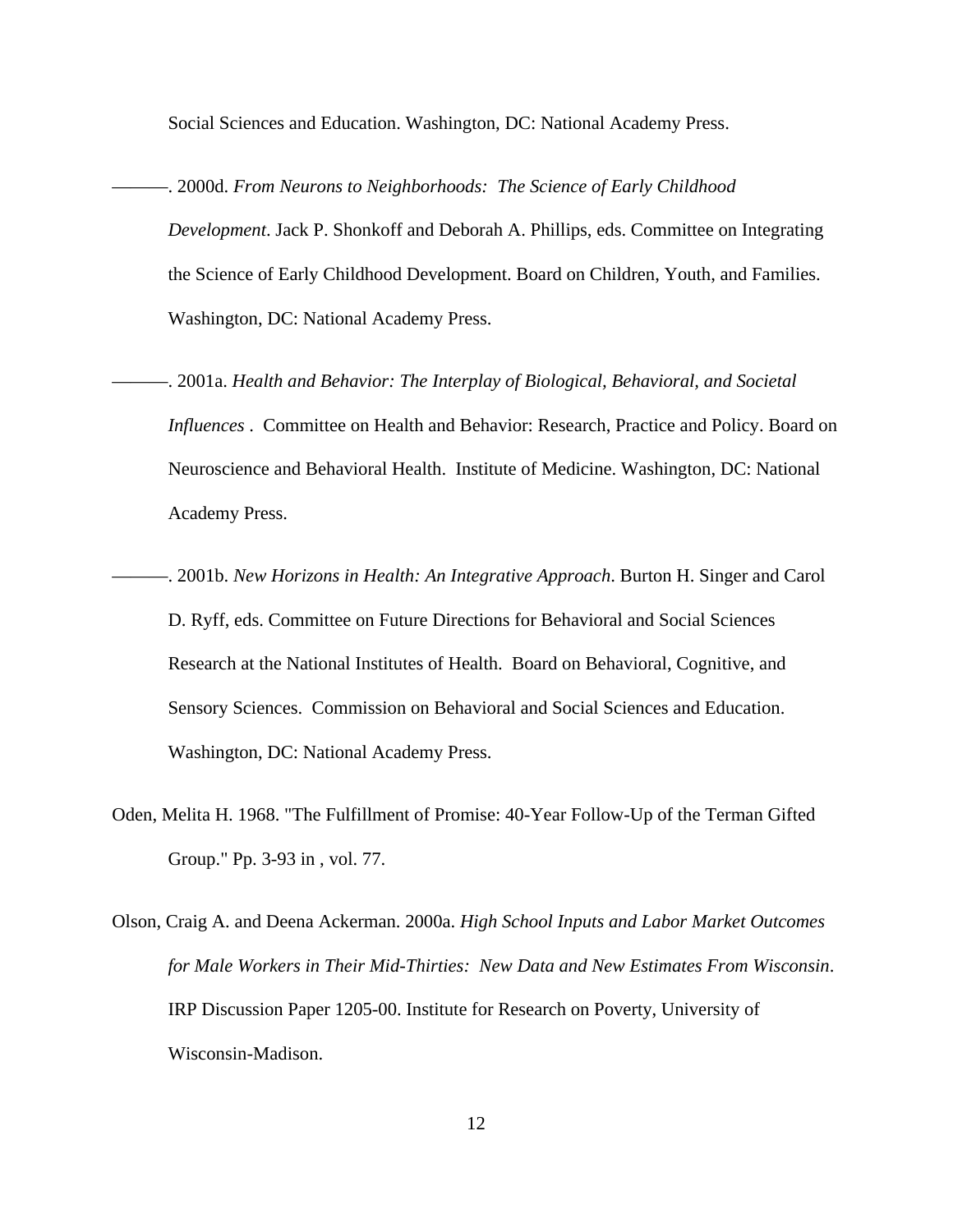- ———. 2000b. "Money Matters: Return to School Quality Over A Career." Institute of Labor & Industrial Relations, University of Illinois-Champaign/Urbana.
- Ryff, C. D. 1989. "Happiness Is Everything, or Is It? Explorations on the Meaning of Psychological Well-Being." *Journal of Personality and Social Psychology* 57:1069-81.
- Ryff, C. D. and C. L. Keyes. 1995. "The Structure of Psychological Well-Being Revisited." *J Pers Soc Psychol* 69(4):719-27.
- Sewell, William H. and Robert M. Hauser. 1975. *Education, Occupation, and Earnings: Achievement in the Early Career*. New York: Academic Press.
- U.S. Bureau of the Census. 2000. "Educational Attainment in the United States: March 2000." Current Population Reports, Series P-20, No. 536. Washington, D.C.: Government Printing Office.
- Wadsworth, M. E. J. 1991. *The Imprint of Time: Childhood, History, and Adult Life*. Oxford: Clarendon Press.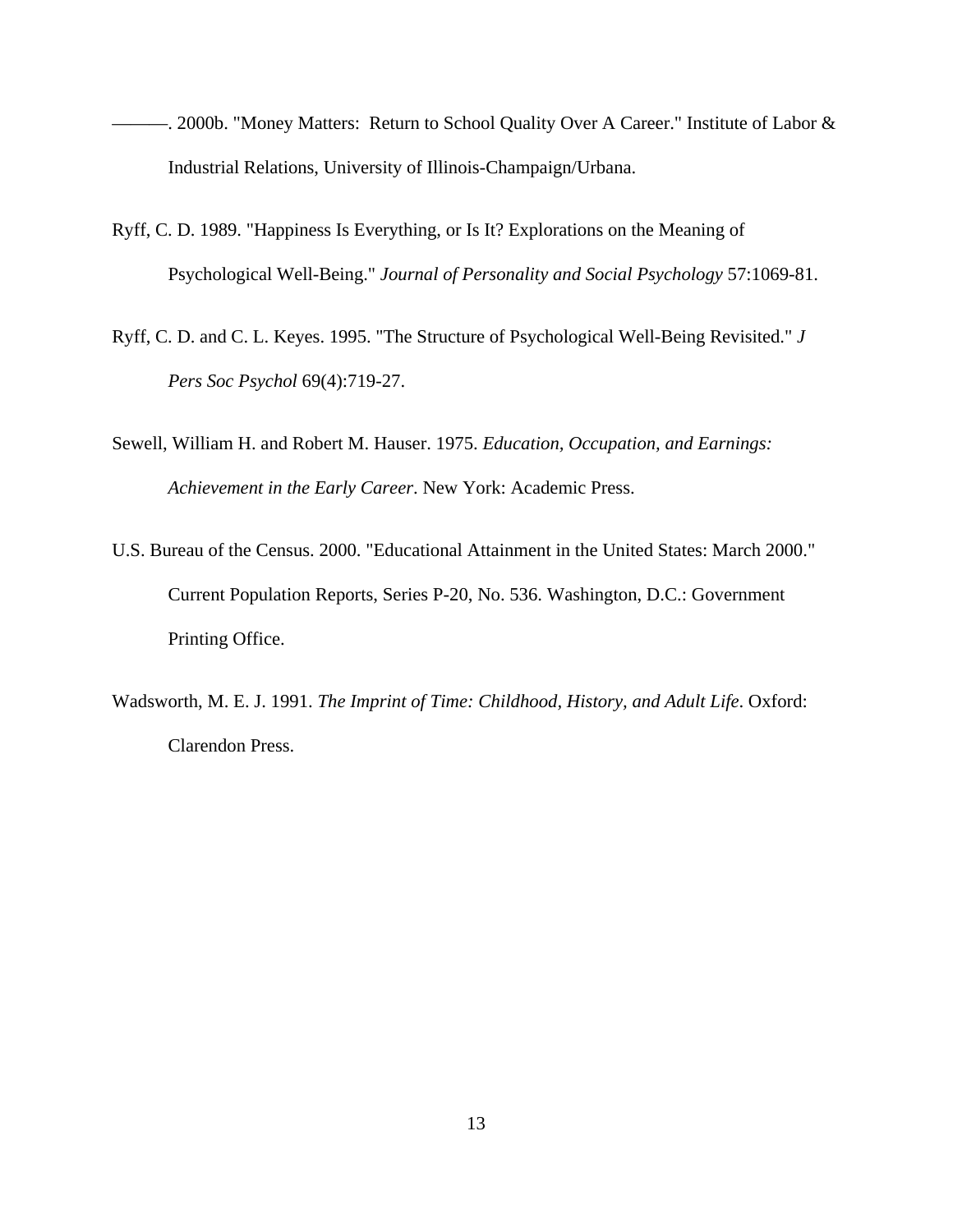1. Support for this research was provided by the National Institute on Aging (AG-9775), the Vilas Estate Trust, and the Center for Demography and Ecology at the University of Wisconsin-Madison. We thank Steven Haas, Aimée R. Dechter, Larry L. Bumpass, and Jeremy Freese for helpful advice. The opinions expressed herein are those of the authors. Data and documentation from the Wisconsin Longitudinal Study are available at http://dpls.dacc.wisc.edu/WLS/wlsarch.htm. Address correspondence to Hsiang-Hui Daphne Kuo, Department of Sociology, University of Wisconsin-Madison, 1180 Observatory Drive, Madison, WI 53706 (E-mail: DKUO@SSC.WISC.EDU).

2. This effort was undertaken in connection with the preparation of a program of projects built around the Wisconsin Longitudinal Study, and the text reflects this focus, but we believe that the tabular comparison of study design and content may be of more general interest.

3. See http://www.isr.umich.edu/src/psid/.

4. The WLS cohort thus includes Milwaukee's "Class of '57," made famous by the much-repeated TV comedy, *Happy Days.* In 2002, Richie, Potsie, and Ralph would be 63 years old.

5. An additional randomly selected 20% of the siblings who had not been interviewed in 1977 were not interviewed by telephone because we ran out of money; 55% of these siblings responded to a modified mail survey.

6. There have, of course, been exceptionally important and influential longer-term studies of the lifecourse in the U.S. These reflect careful and insightful work, but they are based on small, local, or highly selected samples (Oden 1968; Elder 1974; Clausen 1993).

7. Because of its high response rates, we think that the WLS is less positively selected than most other large epidemiological studies of aging populations.

8.  $N = 9600$ , plus large over-samples of minorities and persons in households with one parent, stepchildren, cohabitors, and the recently married.

9. It over-samples Blacks, persons aged 60+, and spouses of married men aged 65+.

10.The WLS portion of the tables has been elaborated to distinguish between graduates and siblings and to report separately on the content of the Life History and Health at Midlife Study, which interviewed and obtained biomedical data from a small subsample of WLS graduates in 1997.

11. We consider this a work in progress, and we welcome corrections and suggestions for expansion of this summary material.

12. In MIDUS, the relational data are especially rich because the same instrument was used for primary respondents, twins, and other siblings.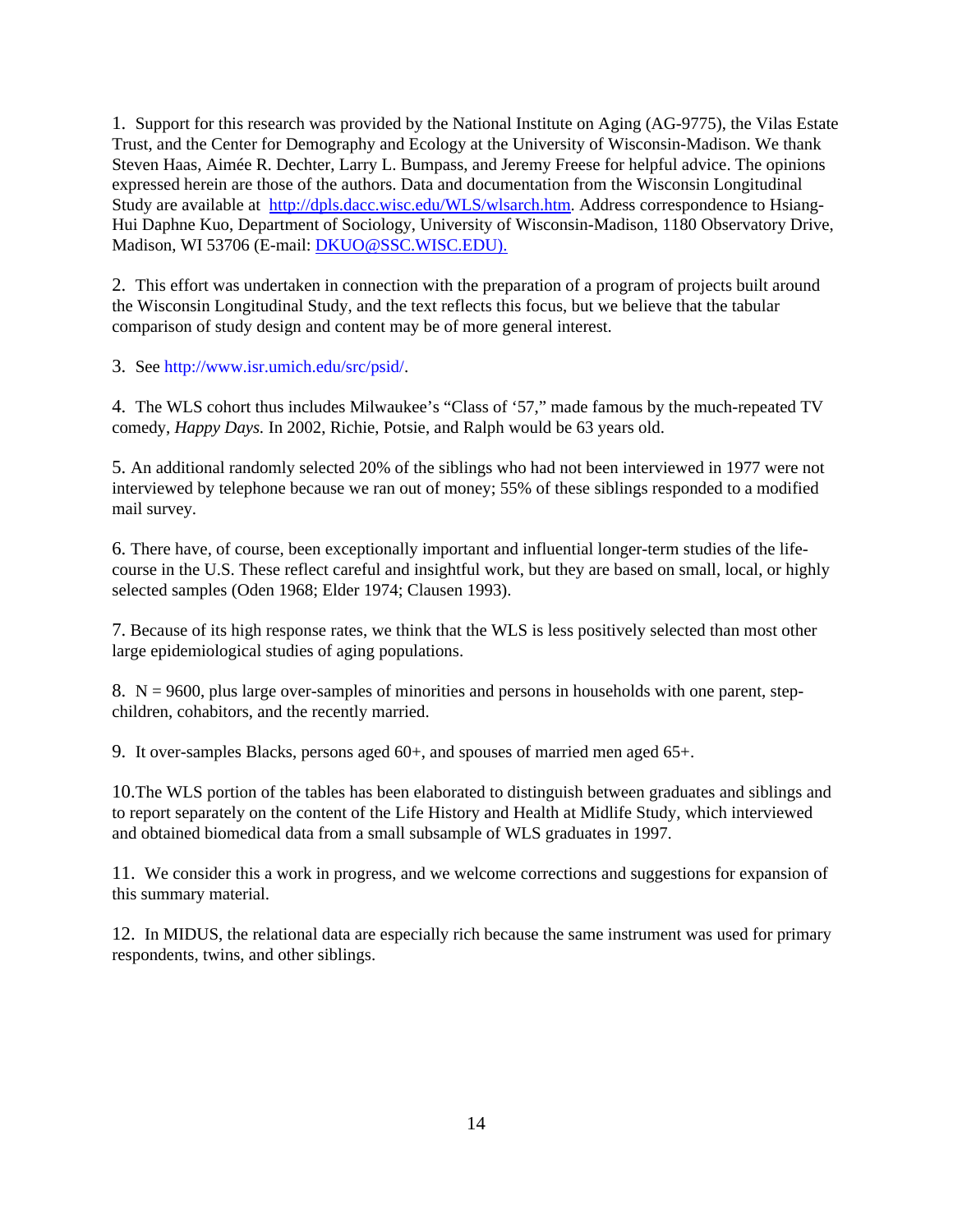|                                                          | Table 1. Summary Comparisons of Surveys of the Life Course and Aging' |                                    |                                              |                                         |                     |                                   |                           |
|----------------------------------------------------------|-----------------------------------------------------------------------|------------------------------------|----------------------------------------------|-----------------------------------------|---------------------|-----------------------------------|---------------------------|
|                                                          |                                                                       |                                    |                                              |                                         |                     |                                   |                           |
|                                                          | <b>WLS Grads</b>                                                      | <b>WLS Sib</b>                     | <b>Life History</b>                          | <b>MIDUS</b>                            | <b>HRS</b>          | <b>NSFH</b>                       | <b>ACL</b>                |
|                                                          |                                                                       |                                    |                                              |                                         |                     |                                   |                           |
|                                                          |                                                                       | <b>SAMPLE</b>                      |                                              |                                         |                     |                                   |                           |
| <b>SAMPLE POPULATION</b>                                 | 1957 Senior Class                                                     | Randomly selected                  | Selected from the<br><b>WLS Grads (Not a</b> | National sample                         | National Sample     | National Sample                   | National but Hawaii       |
|                                                          | of Wisconsin High                                                     | sibling of WLS                     | random sample)                               |                                         |                     |                                   | and Alaska                |
|                                                          | School                                                                | Grads                              |                                              |                                         |                     |                                   |                           |
| <b>SAMPLE SIZE</b>                                       | 10,317                                                                | 2,429/7,230                        | 202                                          | 5676                                    | 15,497              | 17,502                            | 5355                      |
| <b>BIRTH COHORT</b>                                      | 1939                                                                  | 1913-1965                          |                                              | 1921-1970                               | 1931-1941           | 1968 and younger                  | 1961 and younger          |
| <b>OVERSAMPLING</b>                                      | n.a.                                                                  | n.a.                               | See WLS Grad.                                | oversampling                            | Af.Am/Hisp, Florida | Black, Mex, PR, hh oversampling   |                           |
|                                                          |                                                                       |                                    | These 202 people                             | persons 45 years                        |                     | of one-parent, hh of black; over- |                           |
|                                                          |                                                                       |                                    | were respondents                             | and older, a                            |                     | step-children,                    | represented wives         |
|                                                          |                                                                       |                                    | to the WLS Grad                              | handful of                              |                     | cohabitators.                     | of married men            |
|                                                          |                                                                       |                                    | surveys in 1957,                             | metropolitan                            |                     | recently married.                 | $65+$ .                   |
|                                                          |                                                                       |                                    | 1964, 1975, and<br>1992.                     | sample, siblings (N<br>$= 951$ ), twins |                     |                                   |                           |
|                                                          |                                                                       |                                    |                                              | 400F                                    |                     |                                   |                           |
| <b>FIRST INTERVIEW</b>                                   |                                                                       |                                    |                                              |                                         |                     |                                   |                           |
| age                                                      | 18                                                                    | 28-78                              | 56                                           | 25-74                                   | $51 - 61$           | $19+$                             | $25+$                     |
| time                                                     | 1957                                                                  | 1977                               | 1996                                         | 1995-6                                  | 1992                | 1987                              | 1986                      |
|                                                          |                                                                       | <b>DATA QUALITY</b>                |                                              |                                         |                     |                                   |                           |
| <b>UNCONDITIONAL RESPONSE RATE</b>                       |                                                                       |                                    |                                              |                                         |                     |                                   |                           |
|                                                          |                                                                       |                                    | Pers. Intv. 60%                              | 60.80%                                  |                     |                                   |                           |
| baseline (first wave)                                    | 100%                                                                  | 87.81%                             | Bio. Intv. 31%                               | (see footnote)                          | 81.65%              | 74.37%                            | 68%                       |
| 1st follow up                                            | 87.09%                                                                | 76.74%                             | n.a.                                         | n.a                                     | 74.33%              | 60%                               | 55.25%                    |
| 2nd follow up                                            | 90.09%                                                                | n.a.                               | n.a.                                         | n.a.                                    | 72.16%              |                                   | n.a. 83% (see footnote)   |
| 3rd follow up                                            | 87.18%                                                                | n.a.                               | n.a.                                         | n.a.                                    | 80.4%(see footnote) | n.a                               | n.a.                      |
| 4th follow up                                            | n.a                                                                   | n.a.                               | n.a.                                         | n.a.                                    | Not available.      | n.a                               | n.a.                      |
| <b>TIME OF OBSERVATION</b>                               | 1957/64/75/92                                                         | 1977/94                            | 1957/64/75/92/96                             | 1995                                    | 1992/94/96/98       | 1987/92-94                        | 1986/98/94                |
| <b>DURATION OF OBSERVATION</b><br><b>RELATIONAL DATA</b> | 35 yrs                                                                | 17 yrs                             | 39 yrs                                       |                                         | 6 yrs               | 6 yrs                             | 8 yrs                     |
| siblings                                                 | X                                                                     | X                                  | X                                            | $\boldsymbol{\mathsf{x}}$               |                     |                                   |                           |
| spouse                                                   | $\pmb{\mathsf{x}}$                                                    | $\pmb{\mathsf{x}}$                 | $\boldsymbol{\mathsf{x}}$                    |                                         | $\pmb{\times}$      | $\boldsymbol{\mathsf{x}}$         | $\boldsymbol{\mathsf{x}}$ |
| friend network                                           | $\pmb{\times}$                                                        | $\mathbf{x}$                       | $\boldsymbol{x}$                             |                                         |                     |                                   |                           |
| children                                                 |                                                                       |                                    |                                              |                                         |                     | $\pmb{\times}$                    |                           |
| <b>MULTI-LEVEL DATA</b>                                  |                                                                       |                                    |                                              |                                         |                     |                                   |                           |
| household/family                                         | $\pmb{\times}$                                                        | $\pmb{\times}$                     | $\boldsymbol{x}$                             | $\boldsymbol{\mathsf{x}}$               | $\mathsf{x}$        | $\boldsymbol{\mathsf{x}}$         | $\boldsymbol{\mathsf{x}}$ |
| school                                                   | $\pmb{\mathsf{x}}$                                                    | $\mathbf{x}$                       |                                              | x                                       |                     |                                   |                           |
| PUBLIC/GOV RECORD LINK                                   |                                                                       |                                    |                                              |                                         |                     |                                   |                           |
| <b>Social Security</b><br><b>Tax Record</b>              | $\pmb{\times}$                                                        | X                                  | X                                            |                                         | $\pmb{\times}$      |                                   |                           |
| <b>School Record</b>                                     | $\pmb{\mathsf{x}}$<br>$\pmb{\mathsf{x}}$                              | $\pmb{\mathsf{x}}$<br>$\mathsf{x}$ | $\pmb{\times}$<br>$\pmb{\mathsf{x}}$         |                                         |                     |                                   |                           |
| <b>NDI</b>                                               | $\mathsf{x}$                                                          | $\mathbf{x}$                       |                                              | x <sub>l</sub>                          | $\pmb{\times}$      |                                   |                           |
| <b>Employer Pension Study</b>                            |                                                                       |                                    |                                              |                                         | $\pmb{\times}$      |                                   |                           |
|                                                          |                                                                       |                                    |                                              |                                         |                     |                                   |                           |
|                                                          |                                                                       | <b>DATA CONTENT</b>                |                                              |                                         |                     |                                   |                           |
|                                                          |                                                                       |                                    |                                              |                                         |                     |                                   |                           |
| <b>FAMILY ORIGIN</b>                                     | Excellent                                                             | Excellent                          | Excellent                                    | Good                                    | Acceptable          | Good                              | Acceptable                |
| PARENTING STYLE AND CHILDHOOD FAMILY RELATIONSHIP        | Good                                                                  | Excellent                          | Excellent                                    | Good                                    | None                | Excellent                         | Good                      |
| EARLY HEALTH ENVIRONMENT & FAMILY MEDICAL HISTORY        | Good                                                                  | Good                               | Good                                         | Good                                    | None                | Good                              | None                      |
| <b>EARLY ABILITY/ACHIEVEMENT</b>                         | Excellent                                                             | Acceptable                         | Excellent                                    | None                                    | None                | Acceptable                        | None                      |
| <b>EARLY AMBITIONS/ASPIRATION</b>                        | Excellent                                                             | Acceptable                         | Excellent                                    | None                                    | None                | Poor                              | None                      |
| <b>GEOGRAPHIC INFORMATION</b>                            | Excellent                                                             | Excellent                          | Excellent                                    | Acceptable                              | None                | Excellent                         | Poor                      |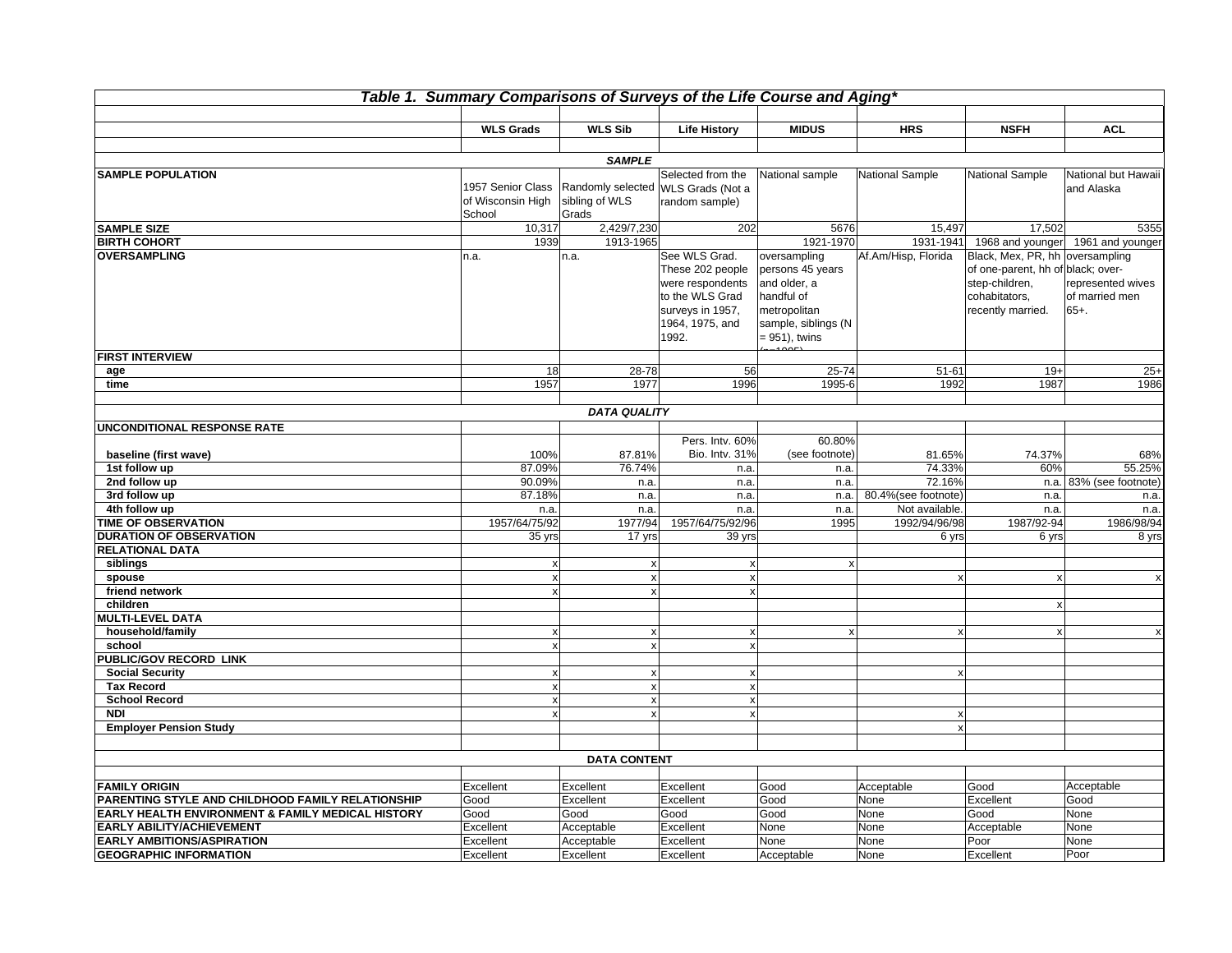|                                                                                          | <b>WLS Grads</b>       | <b>WLS Sib</b>         | <b>Life History</b>    | <b>MIDUS</b> | <b>HRS</b>   | <b>NSFH</b>       | <b>ACL</b>        |
|------------------------------------------------------------------------------------------|------------------------|------------------------|------------------------|--------------|--------------|-------------------|-------------------|
| <b>EDUCATION</b>                                                                         | Excellent              | Good                   | Excellent              | Poor         | Acceptable   | Acceptable        | Poor              |
| LFP/EMPLOYMENT/WORK                                                                      | Excellent              | Good                   | Excellent              | Poor         | Poor         | Poor              | Poor              |
| <b>MILITARY SERVICE</b>                                                                  | Excellent              | Good                   | Excellent              | None         | Poor         | Acceptable        | None              |
| <b>INCOME</b>                                                                            | Good                   | Good                   | Good                   | Acceptable   | Excellent    | Excellent         | Good              |
| <b>FINANCIAL SITUATION AND INTERTRANSFER</b>                                             | Excellent              | Excellent              | Excellent              | Poor         | Excellent    | Excellent         | Poor              |
| <b>ASSETS AND WEALTH</b>                                                                 | Excellent              | Excellent              | Excellent              | Poor         | Excellent    | Excellent         | Poor              |
| <b>HOUSING AND NEIGHBORHOOD</b>                                                          | None                   | None                   | Poor                   | Acceptable   | Good         | Poor              | Excellent         |
| PENSION AND HEALTH INSURANCE                                                             | Good                   | Good                   | Good                   | Poor         | Excellent    | Poor              | Poor              |
| RETIREMENT AND FUTURE (see JOB section for more)                                         | Good                   | Good                   | Good                   | Poor         | Excellent    | Poor              | Good              |
| <b>MARRIAGE/COHABITATION (see also INTIMATE REL)</b>                                     | Excellent              | Excellent              | Excellent              | Good         | Excellent    | Excellent         | Good              |
| SPOUSE(S)/INTIMATE PARTNER (R's report only)                                             | Excellent              | Excellent              | Excellent              | Good         | Excellent    | Excellent         | Poor              |
| FERTILITY OR CHILDREN ROSTER                                                             | Excellent              | Good                   | Excellent              | Good         | Excellent    | Excellent         | Excellent         |
| <b>SELECTED (FOCAL) CHILD</b>                                                            | Excellent              | Good                   | Excellent              | None         | None         | Excellent         | None              |
| <b>PARENTS (OWN; IN-LAWS)</b>                                                            | Excellent              | Excellent              | Excellent              | Poor         | Excellent    | Excellent         | Acceptable        |
| <b>SIBLINGS</b>                                                                          | Excellent              | Poor                   | Excellent              | Poor         | Excellent    | Excellent         | None              |
| <b>SELECTED SIBLING</b>                                                                  | Excellent              | Excellent              | Excellent              | Excellent    | Good         | None              | None              |
| <b>HOUSEHOLD MEMBERS</b>                                                                 | Excellent              | Excellent              | Excellent              | Poor         | Excellent    | Excellent         | Excellent         |
| <b>FRIENDS</b>                                                                           | Excellent              | None                   | Excellent              | None         | None         | None              | Excellent         |
| <b>COGNITIVE FUNCTION/MENTAL ABILITY</b>                                                 | Excellent              | Excellent              | Excellent              | None         | Good         | None              | Good              |
| <b>PERSONALITY</b>                                                                       | Good                   | Good                   | Good                   | Excellent    | None         | None              | Acceptable        |
| OTHER PSYCHOLOGICAL MEASURES                                                             | Good                   | Good                   | Good                   | Excellent    | None         | Good              | Acceptable        |
| <b>ATTITUDES, BELIEFS, PRIORITIES</b>                                                    | Acceptable             | Acceptable             | Acceptable             | Excellent    | None         | Acceptable        | Good              |
| PERCEIVED DISCRIMINATION, IDENTITY                                                       | None                   | None                   | Acceptable             | Excellent    | None         | None              | Poor              |
| <b>RELIGION</b>                                                                          | Good                   | Good                   | Excellent              | Excellent    | Poor         | Good              | Excellent         |
| <b>RELATIONSHIP WITH SPOUSE/PARTNER</b>                                                  | Poor                   | Poor                   | Good                   | Excellent    | Poor         | Excellent         | Excellent         |
| <b>HOUSEHOLD WORK</b>                                                                    | None                   | None                   | None                   | Poor         | None         | Good              | Excellent         |
| <b>SEXUALITY AND SEXUAL RELATIONSHIP</b>                                                 | None                   | None                   | Poor                   | Excellent    | None         | Good              | None              |
| <b>WIDOWHOOD</b>                                                                         | None                   | None                   | None                   | None         | Good         | Good              | Good              |
| <b>CLOSENESS AND SIMILAR VIEWS WITH FAMILY</b><br><b>SOCIAL COMPARISON TO FAMILY</b>     | Excellent<br>Excellent | Excellent<br>Excellent | Excellent<br>Excellent | None<br>None | None<br>Poor | Excellent<br>Good | None<br>None      |
|                                                                                          |                        | Good                   |                        |              | Poor         |                   |                   |
| SOCIAL SUPPORT (also see CAREGIVING)<br><b>CAREGIVING, SOCIAL CONTACT AND ACTIVITIES</b> | Good<br>Excellent      | Excellent              | Good<br>Excellent      | None<br>Poor | Poor         | Good<br>Excellent | Excellent<br>Poor |
| <b>LIFE EVENT INVENTORY</b>                                                              | Poor                   | Poor                   | Good                   | Acceptable   | Poor         | Acceptable        | Excellent         |
| PHYSICAL/MENTAL HEALTH                                                                   |                        |                        |                        |              |              |                   |                   |
| <b>Health Perception and Comparison</b>                                                  | Good                   | Excellent              | Good                   | Excellent    | Acceptable   | Acceptable        | Good              |
| <b>Bio-Markers</b>                                                                       | None                   | None                   | Excellent              | None         | Poor         | None              | None              |
| Neurophysiological measures                                                              | None                   | None                   | Excellent              | None         | None         | None              | None              |
| <b>Hand usage</b>                                                                        | None                   | None                   | Excellent              | None         | None         | None              | None              |
| <b>Functional Status</b>                                                                 | Acceptable             | Acceptable             | Acceptable             | Acceptable   | Good         | Good              | Poor              |
| <b>Diseases, Illnesses, and Medical Conditions</b>                                       | Good                   | Good                   | Good                   | Good         | Good         | Acceptable        | Acceptable        |
| <b>Physical Symptoms</b>                                                                 | Excellent              | Excellent              | Excellent              | Excellent    | Poor         | Poor              | Poor              |
| <b>Body Size</b>                                                                         | Good                   | Good                   | Excellent              | Excellent    | Good         | Good              | Good              |
| <b>NUTRITION INFORMATION</b>                                                             | None                   | None                   | None                   | None         | None         | None              | None              |
| <b>MENTAL HEALTH</b>                                                                     |                        |                        |                        |              |              |                   |                   |
| General mental/emotional health                                                          | None                   | None                   | Good                   | Good         | Good         | None              | None              |
| <b>Stress</b>                                                                            | Good                   | Good                   | Good                   | Excellent    | None         | Good              | None              |
| Depression                                                                               | Excellent              | Excellent              | Excellent              | Excellent    | Acceptable   | Acceptable        | Good              |
| <b>Medical Treatment and Drugs</b>                                                       | None                   | None                   | Acceptable             | Good         | Excellent    | None              | None              |
| Hospitalization                                                                          | Good                   | Good                   | Good                   | None         | Good         | None              | Acceptable        |
| <b>Physical Exams Reported</b>                                                           | Poor                   | Good                   | Good                   | Poor         | None         | None              | None              |
| <b>Other Health Service Utilization</b>                                                  | None                   | None                   | Poor                   | Excellent    | Excellent    | None              | Poor              |
| WOMEN'S REPRODUCTIVE HEALTH AND MENOPAUSE                                                | Good                   | Excellent              | Good                   | Good         | None         | None              | None              |
| <b>ALCOHOL/DRINKING</b>                                                                  | Good                   | Good                   | Excellent              | Good         | Acceptable   | Acceptable        | Acceptable        |
| <b>SMOKING</b>                                                                           | Good                   | Excellent              | Excellent              | Excellent    | Good         | Excellent         | Good              |
| <b>EXERCISE</b>                                                                          | Acceptable             | Acceptable             | Acceptable             | Acceptable   | Acceptable   | None              | Poor              |
| <b>SLEEP</b>                                                                             | Acceptable             | Acceptable             | Acceptable             | Acceptable   | None         | None              | Good              |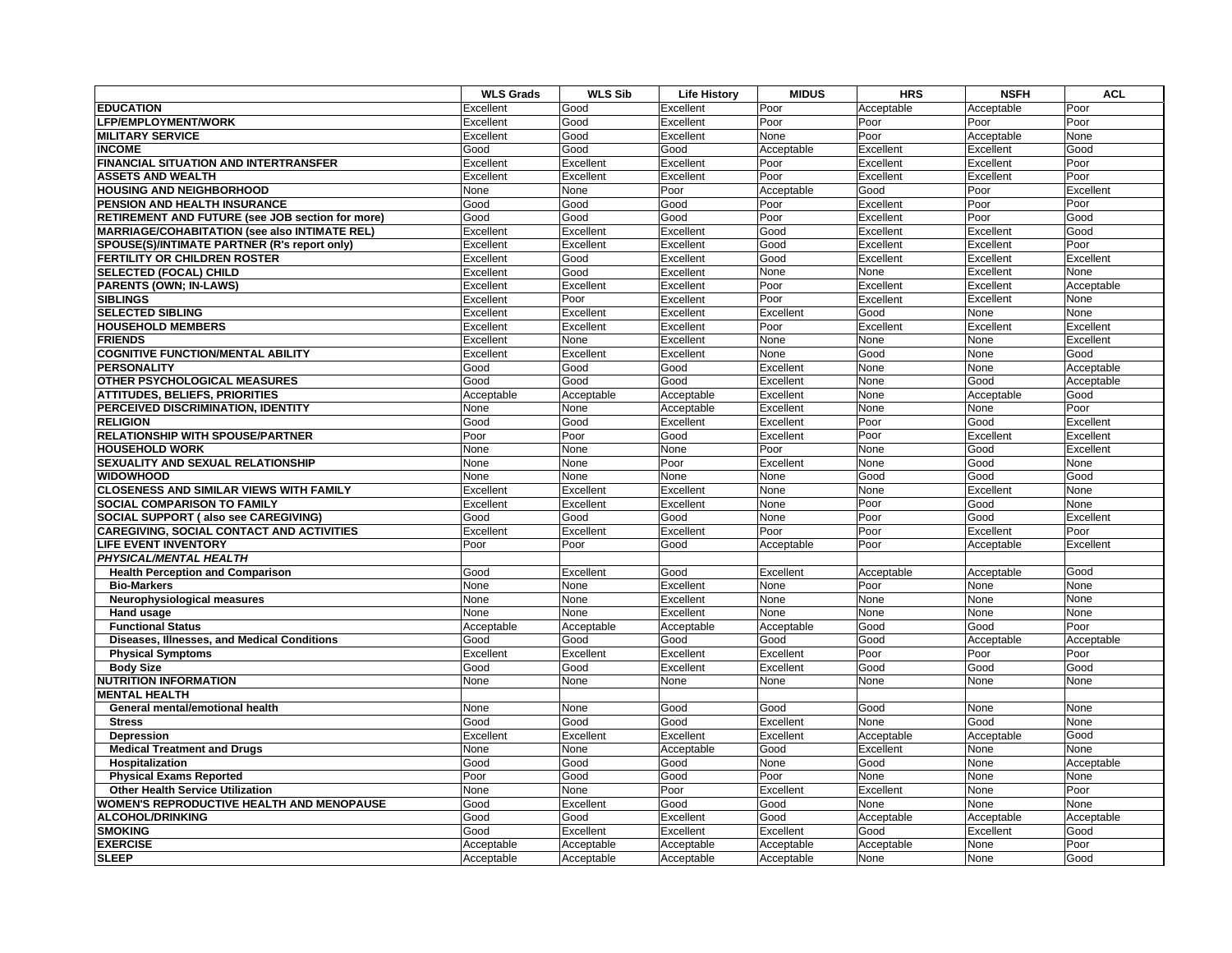|                        | <br>Grads<br>VV L | <b>WLS Sib</b> | Life<br><b>History</b> | <b>MIDUS</b> | <b>HRS</b> | NSF' | AG.  |
|------------------------|-------------------|----------------|------------------------|--------------|------------|------|------|
| <b>THE END OF LIFE</b> | Excellent         | Excellent      | <b>None</b>            | None         | Excellent  | Good | None |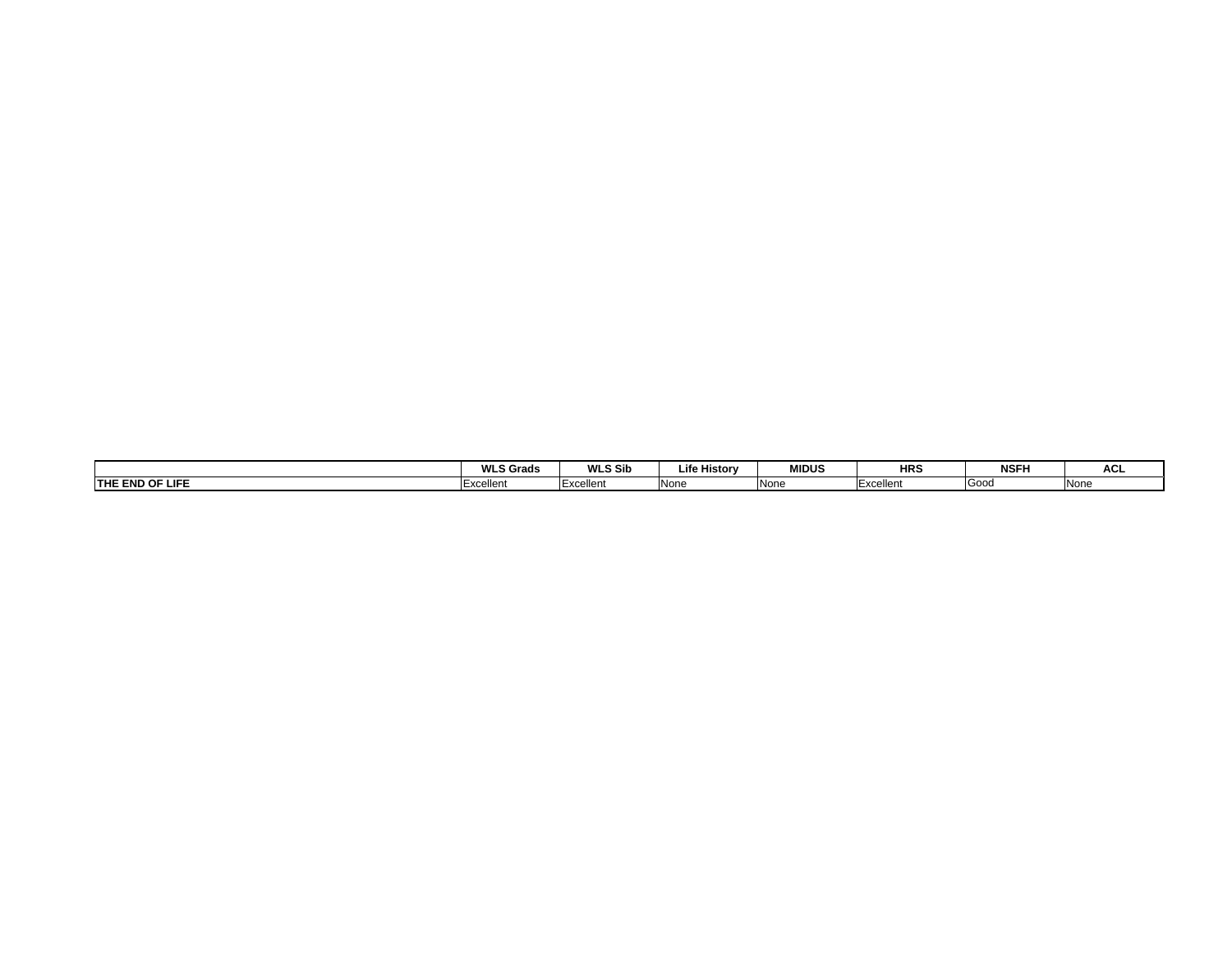| We consider this a work in progress, and we welcome corrections and suggestions for expansion of this summary material.                                                                                                                                                                                                                                                                                       | <b>WLS Grads</b> | <b>WLS Sib</b> | <b>Life History</b> | <b>MIDUS</b> | <b>HRS</b> | <b>NSFH</b> | <b>ACL</b> |
|---------------------------------------------------------------------------------------------------------------------------------------------------------------------------------------------------------------------------------------------------------------------------------------------------------------------------------------------------------------------------------------------------------------|------------------|----------------|---------------------|--------------|------------|-------------|------------|
|                                                                                                                                                                                                                                                                                                                                                                                                               |                  |                |                     |              |            |             |            |
|                                                                                                                                                                                                                                                                                                                                                                                                               |                  |                |                     |              |            |             |            |
| <b>NOTES</b>                                                                                                                                                                                                                                                                                                                                                                                                  |                  |                |                     |              |            |             |            |
|                                                                                                                                                                                                                                                                                                                                                                                                               |                  |                |                     |              |            |             |            |
| 1. Duration/Time of Observation                                                                                                                                                                                                                                                                                                                                                                               |                  |                |                     |              |            |             |            |
| The duration of observation is measured by the time between the first observation/interview and the most recent one reported here. The most recent observation/interview is defined by the data we can obtain                                                                                                                                                                                                 |                  |                |                     |              |            |             |            |
| through ICPSR or other sources. For example, though ACL 1994 is not available through ICPSR, we are able to obtain a copy of the questionnaire and to report it in the table. However, we do not include<br><b>HRS 2000 here.</b>                                                                                                                                                                             |                  |                |                     |              |            |             |            |
|                                                                                                                                                                                                                                                                                                                                                                                                               |                  |                |                     |              |            |             |            |
| 2. MIDUS sibling and twin sample                                                                                                                                                                                                                                                                                                                                                                              |                  |                |                     |              |            |             |            |
| Up through June 2001, we could not find any documents released to the public regarding the twin and sibling samples. From the documents in ICPSR and the Harvard public health school, sample                                                                                                                                                                                                                 |                  |                |                     |              |            |             |            |
| size and data content are the only available information.                                                                                                                                                                                                                                                                                                                                                     |                  |                |                     |              |            |             |            |
|                                                                                                                                                                                                                                                                                                                                                                                                               |                  |                |                     |              |            |             |            |
| 3. MIDUS response rate                                                                                                                                                                                                                                                                                                                                                                                        |                  |                |                     |              |            |             |            |
| There are 4464 eligible persons in the screened sample. It is estimated that 1212 persons are eligible in the sample of screening not completed. The total eligible sample size is 5676.                                                                                                                                                                                                                      |                  |                |                     |              |            |             |            |
| The unweighted actual interviewed sample size is 3485. The response rate of 60.8 percent is reported in the technical report documenting the MIDUS survey (METHODOLOGY OF THE NATIONAL SURVEY                                                                                                                                                                                                                 |                  |                |                     |              |            |             |            |
| OF MIDLIFE EVELOPMENT IN THE UNITED STATES (MIDUS)), which is available on the MIDUS website. http://midmac.med.harvard.edu/research.html#res1 According to that report, it is not possible to                                                                                                                                                                                                                |                  |                |                     |              |            |             |            |
| calculate a response rate with a ratio of completions to selected cases because some refusals took place _before_sample selection, so the actual denominator could only be estimated.                                                                                                                                                                                                                         |                  |                |                     |              |            |             |            |
|                                                                                                                                                                                                                                                                                                                                                                                                               |                  |                |                     |              |            |             |            |
| 4. ACL response rate                                                                                                                                                                                                                                                                                                                                                                                          |                  |                |                     |              |            |             |            |
| There are 4994 eligible persons in the original sample, including black oversample from national black supplement sample. Additionally, there are 361 eligible wives in households with husbands older than 65.                                                                                                                                                                                               |                  |                |                     |              |            |             |            |
| The total eligible sample size is 5355. The actual sample size is 3617. The unconditional response rate is 68%. However, in the second wave, ACL only tried to interview respondents from the first wave.                                                                                                                                                                                                     |                  |                |                     |              |            |             |            |
| With 166 deaths and 584 refusals, the response rate is 83%. Since we use the original eligible sample as the denominator, the unconditional response rate would be 55.3%, i.e., (3617-166-584)/(5355-166).                                                                                                                                                                                                    |                  |                |                     |              |            |             |            |
| The response rate for the third wave (1994) was provided by Stephanie Robert.                                                                                                                                                                                                                                                                                                                                 |                  |                |                     |              |            |             |            |
|                                                                                                                                                                                                                                                                                                                                                                                                               |                  |                |                     |              |            |             |            |
| 5. HRS sample/questionnaire design                                                                                                                                                                                                                                                                                                                                                                            |                  |                |                     |              |            |             |            |
| In addition to the age-eligible samples of 1931-1941 birth year cohorts in the baseline survey, HRS also interviewed and followed up their spouses or partners regardless of their age. The questionnaires for the                                                                                                                                                                                            |                  |                |                     |              |            |             |            |
| age-eligible members and their partners are identical. The general rule for the follow-up sample is that if the relationship has ended before the following survey, then interviews are requested with both the                                                                                                                                                                                               |                  |                |                     |              |            |             |            |
| sample member and the original spouse or partner as well as the new spouse or partner of either of them at the time of the following wave (the new spouse or partner is followed up only until he/she no longer                                                                                                                                                                                               |                  |                |                     |              |            |             |            |
| lives with the sample member and is found to be married to or living with someone else). Thus, as of HRS98 interviews were asked to all respondents in the baseline survey, although there was a slight                                                                                                                                                                                                       |                  |                |                     |              |            |             |            |
| exception for this rule at the third wave of HRS.                                                                                                                                                                                                                                                                                                                                                             |                  |                |                     |              |            |             |            |
|                                                                                                                                                                                                                                                                                                                                                                                                               |                  |                |                     |              |            |             |            |
|                                                                                                                                                                                                                                                                                                                                                                                                               |                  |                |                     |              |            |             |            |
| 6. HRS Response Rates:                                                                                                                                                                                                                                                                                                                                                                                        |                  |                |                     |              |            |             |            |
|                                                                                                                                                                                                                                                                                                                                                                                                               |                  |                |                     |              |            |             |            |
| There were 11,522 respondents re-interviewed in 1994, including 177 exit reports. With 233 deaths confirmed, the unconditional response rate is 74.32%, i.e., (11522-177)/(15497-233). There were 11,377<br>respondents reinterviewed in 1996, including 413 exit reports (177 from 1994). With 515 deaths confirmed but 109 new spouses from 1994, the 'unconditional' response rate is 72.16%, i.e.,        |                  |                |                     |              |            |             |            |
|                                                                                                                                                                                                                                                                                                                                                                                                               |                  |                |                     |              |            |             |            |
|                                                                                                                                                                                                                                                                                                                                                                                                               |                  |                |                     |              |            |             |            |
| (11377-413)/(15497+109-413). For response rate in 1998, please check HRS technical report at http://www.umich.edu/~hrswww/studydet/techdet/sample.html. Note the official response rates reported<br>by HRS include exit reports on the deceased and all new spouses.                                                                                                                                         |                  |                |                     |              |            |             |            |
|                                                                                                                                                                                                                                                                                                                                                                                                               |                  |                |                     |              |            |             |            |
| 7. NSFH sample/questionnaire design<br>For NSFH1 (1987-88) an interview with one adult per household who was randomly selected as the primary respondent, was conducted as well as a self-administrated questionnaire.                                                                                                                                                                                        |                  |                |                     |              |            |             |            |
| In addition, the spouse or cohabiting partner of the primary respondent was also asked with a self-administered questionnaire. In 1992-94 NSFH2, the original NSFH samples were reinterviewed.                                                                                                                                                                                                                |                  |                |                     |              |            |             |            |
|                                                                                                                                                                                                                                                                                                                                                                                                               |                  |                |                     |              |            |             |            |
|                                                                                                                                                                                                                                                                                                                                                                                                               |                  |                |                     |              |            |             |            |
| Not only the current spouse or cohabiting partner but also the original spouse or partner with whom the primary respondent no longer lived were interviewed with an almost identical questionnaire<br>as the main respondent. Furthermore, NSFH2 conducted a telephone interview with "focal children" of age 10-17 and age 18-23 at the survey as well as a randomly selected parent of the main respondent. |                  |                |                     |              |            |             |            |
| 8. Relational Data                                                                                                                                                                                                                                                                                                                                                                                            |                  |                |                     |              |            |             |            |
| Relational Data include siblings, parent-child, spouse, and friends. Spousal relational data are inherited in household data. WLS has more than 200 original 1957 graduates whose spouses are also in the                                                                                                                                                                                                     |                  |                |                     |              |            |             |            |
| sample. WLS siblings are selected randomly from the sibling roster. We cannot find any report on the selection methods of MIDUS twin and sibling sample, except that MIDUS twins are a national sample and                                                                                                                                                                                                    |                  |                |                     |              |            |             |            |
| different from the MIDUS main and sibling sample.                                                                                                                                                                                                                                                                                                                                                             |                  |                |                     |              |            |             |            |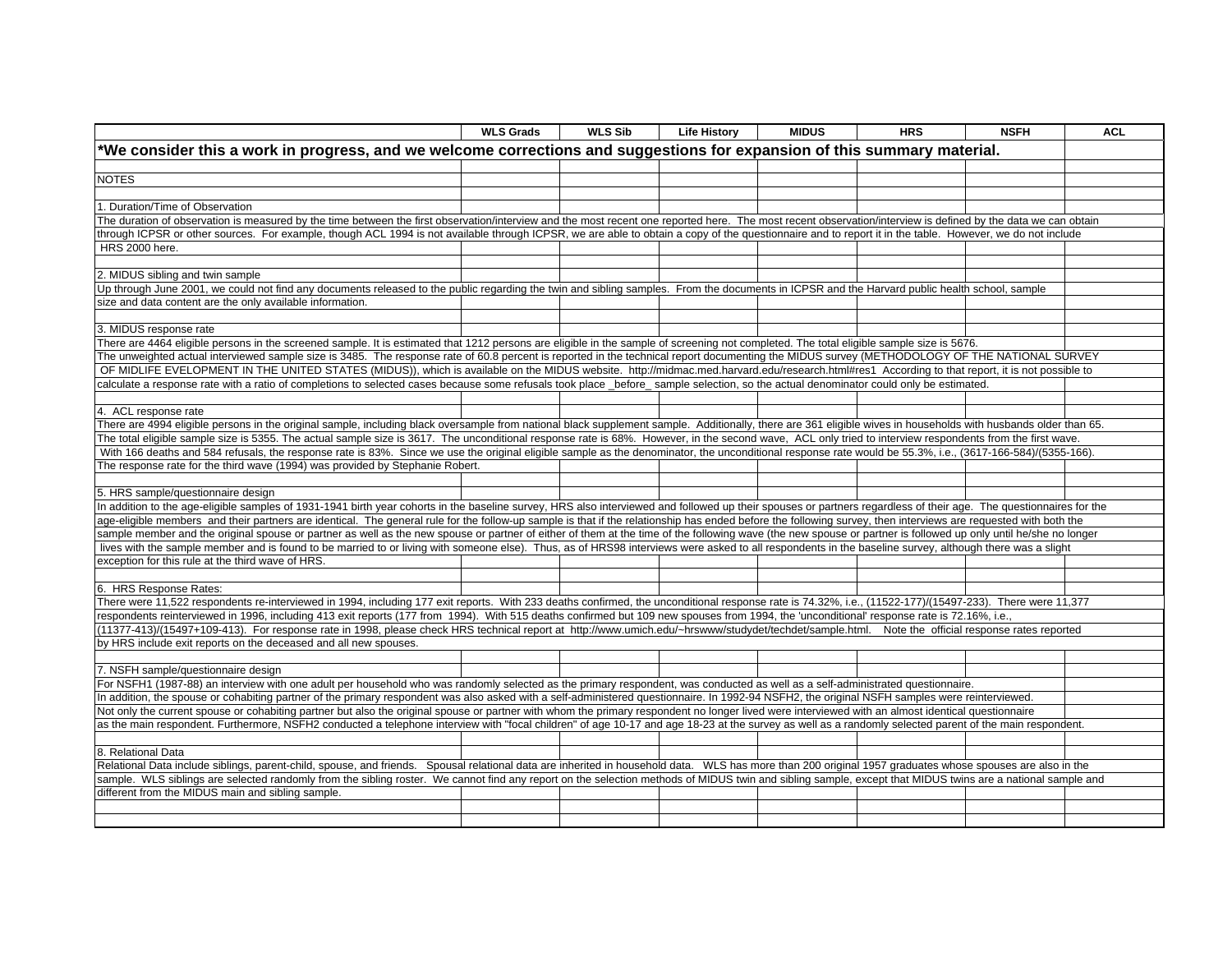| Table 2. Detailed Comparisons of Surveys of the Life Course and Aging*                                     |                  |                |                     |                     |                         |                       |            |
|------------------------------------------------------------------------------------------------------------|------------------|----------------|---------------------|---------------------|-------------------------|-----------------------|------------|
|                                                                                                            |                  |                |                     |                     |                         |                       |            |
|                                                                                                            | <b>WLS Grads</b> | <b>WLS Sib</b> | <b>Life History</b> | <b>MIDUS</b>        | <b>HRS</b>              | <b>NSFH</b>           | <b>ACL</b> |
|                                                                                                            |                  |                |                     |                     |                         |                       |            |
| <b>FAMILY ORIGIN</b>                                                                                       |                  |                |                     |                     |                         |                       |            |
| <b>Nationality</b>                                                                                         |                  |                |                     | 95                  |                         | x                     | 86         |
| Race/Ethnicity                                                                                             | 57               | 77/94          | 57                  | 95                  | $\mathbf{x}$            | x                     | 86         |
| parental nationality                                                                                       | 75               | 77             | 75                  | 95                  |                         |                       | 86         |
| grandparental nationality                                                                                  |                  |                |                     |                     |                         |                       | 86         |
| parental education                                                                                         | 57/75            | 77(age 16)/94  | 57/75               | 95                  | $\overline{\mathsf{x}}$ | x                     | 89         |
| parental employment                                                                                        | 57/75            | 77(age 16)/94  | 57/75               | 95                  |                         | $\mathbf{x}$          |            |
| parental occupation                                                                                        | 57/75            | 77(age 16)/94  | 57/75               | 95                  |                         | x                     |            |
| father as an union member                                                                                  | 75               | 77             | 75                  |                     |                         |                       |            |
| family income                                                                                              | 57(Wisc)/75      |                | 57(Wisc)/75         |                     |                         |                       |            |
| on welfare                                                                                                 |                  |                |                     | 95                  |                         | x                     |            |
| perceived family financial status in childhood                                                             |                  |                |                     | 95                  |                         |                       | 89         |
| parental assessment on family wealth in community                                                          | 57               |                | 57                  |                     |                         |                       |            |
| residential area (size, geocode)                                                                           | 57/64/70/75/92   | 77/94          | 57/64/70/75/92/96   |                     |                         | x                     |            |
| family religion/religiosity                                                                                | 75               |                | 75                  |                     |                         | x                     |            |
| twin                                                                                                       | 75               | 77/94          | 75                  | 95                  |                         |                       |            |
| birth order                                                                                                | 75               | 77/94          | 75                  | 95                  | $\mathbf{x}$            | x                     |            |
| number of siblings                                                                                         | 75/92            | 77/94          | 75/92               | 95                  | $\mathsf{x}$            | x                     |            |
| all siblings (age, sex, education)                                                                         | 75/92            |                | 75/92               |                     | x(not edu)              |                       |            |
| language spoken in home                                                                                    |                  |                |                     | 95 (English or not) |                         |                       |            |
| (also see sections EARLY HEALTH ENVIRONMENT/FAMILY MEDICAL HISTORY, AND PARENTS)                           |                  |                |                     |                     |                         |                       |            |
|                                                                                                            |                  |                |                     |                     |                         |                       |            |
| PARENTING STYLE AND CHILDHOOD FAMILY RELATIONSHIP                                                          |                  |                |                     |                     |                         |                       |            |
| family structure                                                                                           | 75/92            | 77/94          | 75/92               | 95                  |                         | x                     | 89         |
| age at family disruption                                                                                   | 94               | 94             | 96                  | 95                  |                         | x                     | 89         |
| parental marital problem                                                                                   |                  |                |                     |                     |                         | x (see footnote)<br>¥ | 89<br>89   |
| experience of leaving parental hh                                                                          |                  |                | 96                  |                     |                         |                       |            |
| living arrangement with biological/step parents<br>close to any adult in the hh, if separated from parents |                  |                |                     |                     |                         | x                     | 89         |
| < 16 work to support family: age, hrs of work                                                              |                  |                |                     |                     |                         |                       | 89         |
| shy as a child                                                                                             |                  |                |                     |                     |                         |                       | 89         |
| affection display among parents and siblings                                                               | 94               | 94             | 96                  |                     |                         |                       |            |
| autonomy in childhood                                                                                      | 94               | 94             | 96                  | 95 (rules)          |                         |                       |            |
| positive relationship among parents and siblings                                                           | 94               | 94             | 96                  |                     |                         |                       |            |
| physical abuse among parents and siblings                                                                  | 94               | 94             | 96                  |                     |                         | x                     |            |
| verbal abuse among parents and siblings                                                                    | 94               | 94             | 96                  | 95                  |                         | x                     |            |
| emotional abuse among parents and siblings                                                                 |                  |                | 96                  |                     |                         |                       |            |
| perceived drinking problem: who (up to 3)                                                                  |                  |                |                     |                     |                         | X                     | 89         |
| perceived violence: who (up to 3)                                                                          |                  |                |                     |                     |                         | x                     | 89         |
| perceived mental problem: who (up to 3)                                                                    |                  |                |                     |                     |                         | x                     | 89         |
| perceived mother's personality/characters                                                                  |                  |                | 96                  | 95                  |                         | x (see footnote)      |            |
| perceived relationship with mother (closeness, confiding,                                                  |                  |                | 96                  | 95                  |                         | x (see footnote)      |            |
| affection, attention)                                                                                      |                  |                |                     |                     |                         |                       |            |
| perceived parenting from mother (rule, strict, consistent,                                                 |                  |                |                     | 95                  |                         | x (see footnote)      |            |
| harsh)                                                                                                     |                  |                |                     |                     |                         |                       |            |
| perceived parenting from mother (caring, overprotecting)                                                   |                  |                | 96                  |                     |                         |                       |            |
| perceived father's personality/characters                                                                  |                  |                |                     | 95                  |                         | x (see footnote)      |            |
| perceived relationship with father (closeness, confiding,                                                  |                  |                | 96                  | 95                  |                         | x (see footnote)      |            |
| affection, attention)                                                                                      |                  |                |                     |                     |                         |                       |            |
| perceived parenting from father (rule, strict, consistent, harsh)                                          |                  |                | 96                  | 95                  |                         | x (see footnote)      |            |
| perceived parental health (mental & physical)                                                              |                  |                | 96                  |                     |                         |                       |            |
| housework sharing as a child                                                                               |                  |                |                     | 95                  |                         | x (see footnote)      |            |
|                                                                                                            |                  |                |                     |                     |                         |                       |            |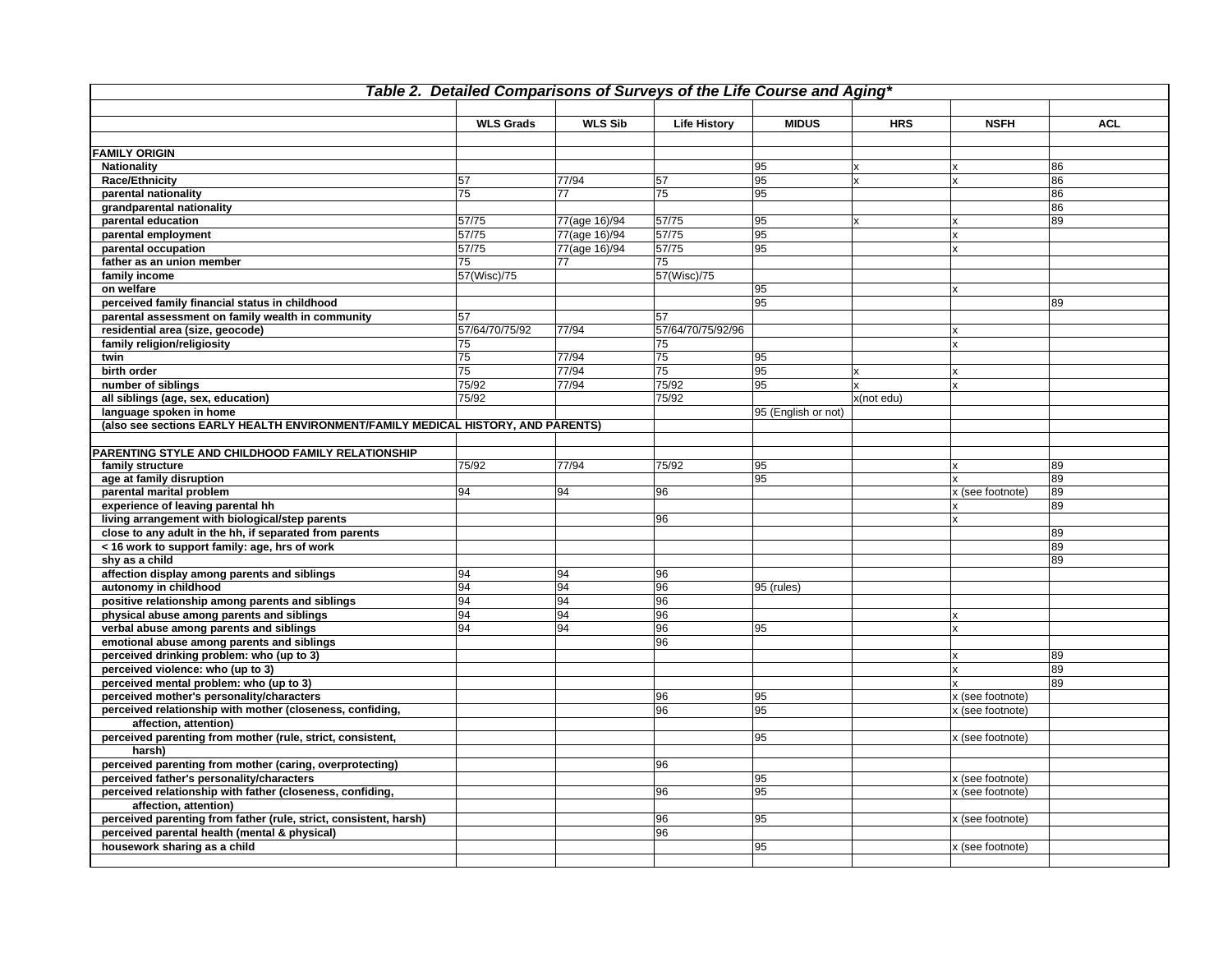|                                                                | <b>WLS Grads</b> | <b>WLS Sib</b> | <b>Life History</b> | <b>MIDUS</b>   | <b>HRS</b> | <b>NSFH</b>      | <b>ACL</b> |
|----------------------------------------------------------------|------------------|----------------|---------------------|----------------|------------|------------------|------------|
| EARLY HEALTH ENVIRONMENT AND FAMILY MEDICAL HISTORY            |                  |                |                     |                |            |                  |            |
| smokers                                                        | 94               | 94             | 94                  |                |            | x (see footnote) |            |
| drinking problems                                              | 94               | 94             | 94                  |                |            | x (see footnote) |            |
| family history of heart attack                                 |                  |                |                     | 95             |            |                  |            |
| perceived bio-parental health status at age 16                 |                  |                |                     | 95             |            |                  |            |
| A585perceived (bio) parental health at age 16                  |                  |                |                     | 95             |            |                  |            |
|                                                                |                  |                |                     |                |            |                  |            |
| <b>EARLY ABILITY/ACHIEVEMENT</b>                               |                  |                |                     |                |            |                  |            |
| school performance                                             | 57               |                | 57                  |                |            | x (see footnote) |            |
| academic program(s)                                            | 57               |                | 57                  |                |            |                  |            |
| academic program(s): reported by parents                       | 57               |                | 57                  |                |            | x (see footnote) |            |
| IQ                                                             | 57 (Wisconsin)   | 77 (Wisconsin) | 57 (Wisconsin)      |                |            |                  |            |
|                                                                |                  |                |                     |                |            |                  |            |
| <b>EARLY AMBITIONS/ASPIRATION</b>                              |                  |                |                     |                |            |                  |            |
| post high school plan                                          | 57/75            |                | 57/75/96            |                |            |                  |            |
| post high school, educational plan                             | 57/75            | 77 (age 16)    | 57/75/96            |                |            |                  |            |
| post high school, work plan                                    | 57               |                | 57                  |                |            |                  |            |
| post high school, family/marriage plan                         | 57               |                | 57                  |                |            | x (see footnote) |            |
| post high school, military plan                                | 57               |                | 57                  |                |            |                  |            |
| educational asp/expectation                                    | 57/75            |                | 57/75/96            |                |            | x (see footnote) |            |
| occupational asp/expectation                                   | 57/75            | 77 (at 16)/94  | 57/75/96            |                |            |                  |            |
| value of college education                                     | 57               |                | 57                  |                |            |                  |            |
| perceived parental encouragement/expectation                   | 57/75/94         | 77 (at 16)/94  | 57/75/94            |                |            | x (see footnote) |            |
| perceived parental support on higher education                 | 57/75            |                | 57/75               |                |            | x (see footnote) |            |
| perceived peer's influence                                     | 57/75            |                | 57/75               |                |            |                  |            |
| perceived teacher's influence                                  | 57/75            |                | 57/75               |                |            |                  |            |
| parental expectation on education                              | 57               |                | 57                  |                |            |                  |            |
| reasons: not expecting further education for R                 | 57               |                | 57                  |                |            |                  |            |
| parental attitude on college education (multiple items)        | 57               |                | 57                  |                |            |                  |            |
| parental expectation on job/work/occupation                    | 57               |                | 57                  |                |            |                  |            |
| parental involvement on college plan (parent)                  | 57               |                | 57                  |                |            |                  |            |
| parental involvement on college plan (respondent)              | 57               |                | 57                  |                |            |                  |            |
| teacher's evaluation (only outstanding students)               | 57               |                | 57                  |                |            |                  |            |
| contact teachers for college plan                              | 57               |                | 57                  |                |            |                  |            |
| unfulfilled occ asp at teen and its consequences               |                  |                | 96                  |                |            |                  |            |
|                                                                |                  |                |                     |                |            |                  |            |
| <b>GEOGRAPHIC INFORMATION</b>                                  |                  |                |                     |                |            |                  |            |
| residence at interviews: geo codes                             | 57/64/75/92      | 77/92          | 57/64/75/92         |                | x(state)   | x                |            |
| residence at interviews: city size                             | 57/64/75/92      | 77/92          | 57/64/75/92         |                |            | $\mathsf{x}$     |            |
| residence at interviews: Urban/rural                           | 57/64/75/92      | 77/92          | 57/64/75/92         |                |            | $\mathbf{x}$     |            |
| residence at interviews: SMSA                                  | 57/64/75/92      | 77/92          | 57/64/75/92         |                |            | x                |            |
| month and year in which R began living in this place           |                  |                |                     |                |            | $\mathbf{x}$     |            |
| residence while growing up                                     | 57               | 77/92          | 57                  | 95 (size only) |            | x (at 16)        | 86         |
| residence right after birth                                    |                  |                |                     |                |            | $\mathsf{x}$     |            |
| # of moving                                                    |                  |                |                     | 95 (childhood) |            |                  |            |
| # of moving since Jan '82                                      |                  |                |                     |                |            | x                |            |
| recent moving: time                                            |                  |                |                     |                |            |                  | 94         |
| self-assessment of curr neighborhood (see SOCIAL RELATIONSHIP) |                  |                |                     | 95             |            | x                |            |
|                                                                |                  |                |                     |                |            |                  |            |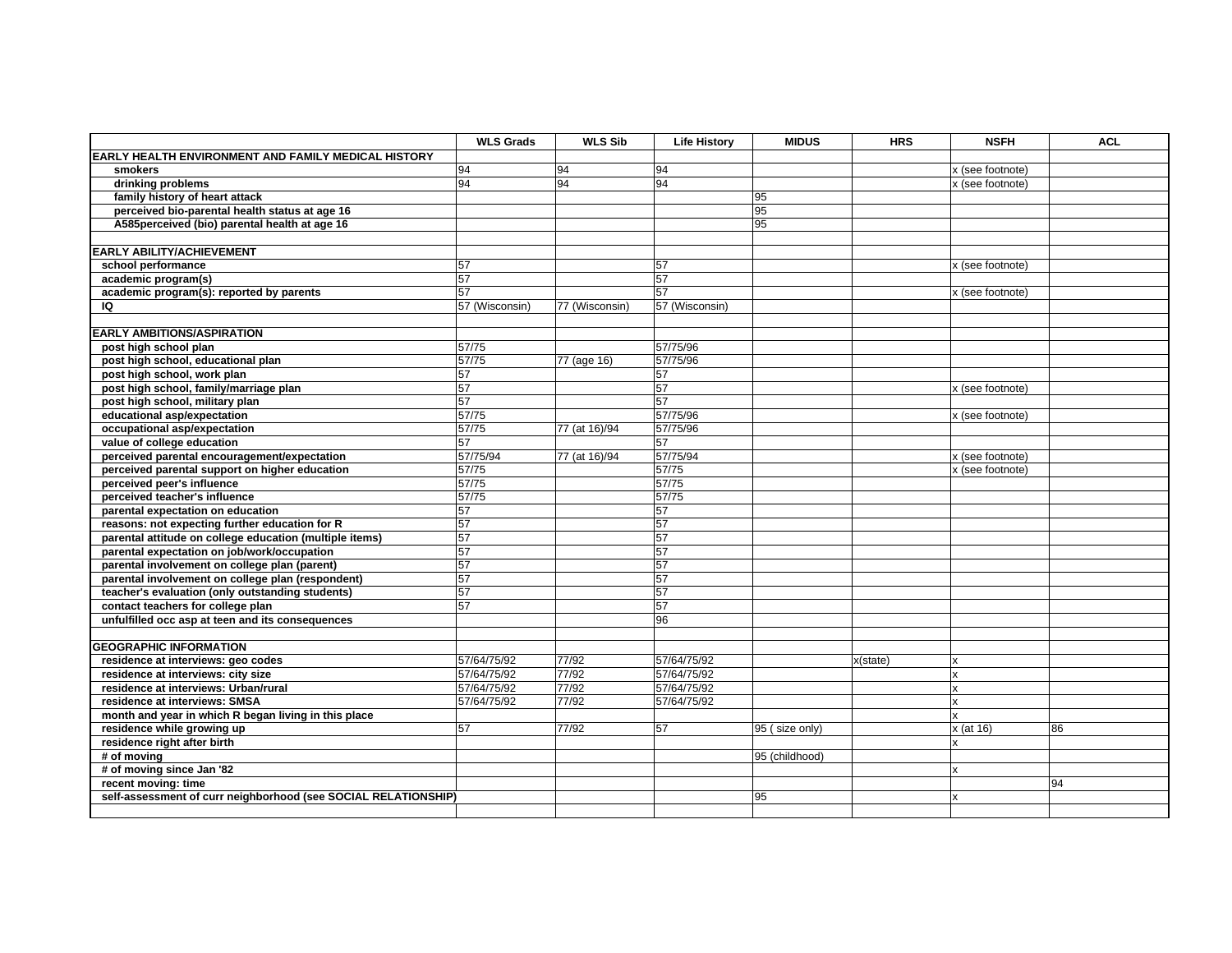|                                                    | <b>WLS Grads</b>   | <b>WLS Sib</b>        | <b>Life History</b>  | <b>MIDUS</b> | <b>HRS</b>   | <b>NSFH</b>               | <b>ACL</b>           |
|----------------------------------------------------|--------------------|-----------------------|----------------------|--------------|--------------|---------------------------|----------------------|
| <b>SOCIOECONOMIC LIFE</b>                          |                    |                       |                      |              |              |                           |                      |
| <b>EDUCATION</b>                                   |                    |                       |                      |              |              |                           |                      |
| educational plan/asp at teen (see EARLY AMBITIONS) | 57/75              | 77 (age 16)           | 57/75                |              |              | x (see footnote)          |                      |
| significant other's expectation/encouragement      |                    |                       |                      |              |              | x (see footnote)          |                      |
| (see EARLY AMBITIONS and EARLY ACHIEVEMENT)        | 57/75              | 94                    | 57/75                |              |              |                           |                      |
| formal education history                           | 64/75/92           | 77/94                 | 64/75/92             |              | x            |                           |                      |
| high school performance                            | 57 (official/self) |                       | 57 (official/self)   |              |              | x (see footnote)          |                      |
| high school program/courses                        | 57                 |                       | 57                   |              |              |                           |                      |
| college preparation (tests)                        | 57                 |                       | 57                   |              |              |                           |                      |
| financial preparation                              | 57                 |                       | 57                   |              |              |                           |                      |
| college application                                | 57                 |                       | 57                   |              |              |                           |                      |
| college program(s)                                 | 57/64/75/92        | 77/94                 | 57/64/75/92          |              |              |                           |                      |
| degrees                                            | 64/75/92           | 77/94                 | 64/75/92             |              | X            | Ιx                        |                      |
| educational attainment                             | 64/75/92           | 77/94                 | 64/75/92             | 95           | X            | x                         | 86                   |
| schooling history                                  | 64/75/92           | -(constructed)        | 64/75/92             |              |              | Ιx                        |                      |
| school/college characteristics                     | 64/75/92           | 77/94                 | 64/75/92             |              |              |                           |                      |
| continuing education                               | 64/75/92           | 77/94                 | 64/75/92             |              |              |                           |                      |
| on job training                                    | 75/92              | 77/94                 | 75/92                |              | X            |                           |                      |
| vocational/occupational education                  | 64/75/92           | 77/94                 | 64/75/92             |              |              | Ιx                        |                      |
| military education/training                        | 75                 |                       | 75                   |              |              |                           |                      |
| perceived educational success                      | 92                 | 94                    | 92                   |              |              |                           |                      |
| value of education                                 | 57                 | 94                    | 57                   |              |              |                           |                      |
|                                                    |                    |                       |                      |              |              |                           |                      |
| abor Force Participation/EMPLOYMENT/WORK           |                    |                       |                      |              |              |                           |                      |
| post high school job plan                          | 57                 |                       | 57                   |              |              |                           |                      |
| occ expectation/asp (see EARLY AMBITION)           | 57/75/92           |                       | 57/75/92/96          |              |              |                           |                      |
| occupational asp 10 years later, at interviews     | 75/92              | 77/94                 | 75/92/96             |              |              |                           |                      |
| unfulfilled occ asp at teen and its consequences   |                    |                       | 96                   |              |              |                           |                      |
| unfulfilled occ asp at age 35 and its consequences |                    |                       | 96                   |              |              |                           |                      |
| current LFP/major activities                       | 64/75/92           | 77/94                 | 64/75/92/96          | 95           | X            | $\boldsymbol{\mathsf{x}}$ | 86/89/94 (wks,hr/wk) |
| <b>LFP history</b>                                 | 64/75/92           | 94                    | 64/75/92/96          |              | x(partial)   | X                         |                      |
| LFP 1985-95                                        | 75/92              | 94                    | 75/92/96             | 95           |              |                           |                      |
| Out of LF longest: duration, reason                |                    |                       |                      | 95           |              |                           |                      |
| laid off/unemployed/looking for job, last 10yrs    |                    |                       |                      |              |              |                           |                      |
| LF activities in weeks, last year                  |                    |                       |                      | 95           |              |                           |                      |
| LFP and fertility (women only)                     | 75 (up to 1974)    | 77 (up to 1976)<br>94 | 75 (up to 1974)      |              |              | $\mathbf{x}$              |                      |
| job/occ history<br>first job                       | 64/75/92<br>75/92  | 77/94                 | 64/75/92/96<br>75/92 |              | x(partial)   |                           |                      |
| first job: age                                     | 75/92              | 77/94                 | 75/92                | 95           |              |                           |                      |
| first job: occupation                              | 75/92              | 77/94                 | 75/92                |              |              |                           |                      |
| first full-time employment: age                    | 75/92              | 77/94                 | 75/92                | 95           |              | $\mathbf{x}$              |                      |
| first full-time employment: occ                    | 75/92              | 77/94                 | 75/92                |              |              |                           |                      |
| job/occ at 1970                                    | 75/92              | 77/94                 | 75/92                |              |              |                           |                      |
| job/occ one year ago, at interviews                | 75/92              | 77/94                 | 75/92                |              |              | x                         |                      |
| job/occ at age 50 (for R over age 60)              |                    |                       |                      |              |              | lx.                       |                      |
| cur/last job/occ                                   | 64/75/92           | 77/94                 | 64/75/92/96          | 95           | $\mathbf{x}$ | x                         | 86/89/94             |
| all jobs: occupation                               | 75/92              |                       | 75/92                |              |              |                           |                      |
| all jobs: industry                                 | 75/92              |                       | 75/92                |              |              |                           |                      |
| all jobs: ft/pt                                    | 75/92              |                       | 75/92                |              |              | $\boldsymbol{\mathsf{x}}$ |                      |
| all jobs: on job training                          | 92                 |                       | 92                   |              |              |                           |                      |
| all jobs: reason(s) to quit                        | 92                 |                       | 92/96                |              |              |                           |                      |
| all jobs: company/employer                         | 92                 |                       | 92                   |              |              |                           |                      |
| all jobs: union membership                         | 92                 |                       | 92                   |              |              |                           |                      |
| all jobs: health insurance                         | 92                 |                       | 92                   |              |              |                           |                      |
| cur/last job: hours of work (a week)               | 75/92              | 77/94                 | 75/92/96             | 95           | $\mathbf x$  | Ιx                        | 86/89/94             |
| cur/last job: industry                             | 64/75/92           | 77/94                 | 64/75/92/96          |              | X            | Ιx                        | 86/89/94             |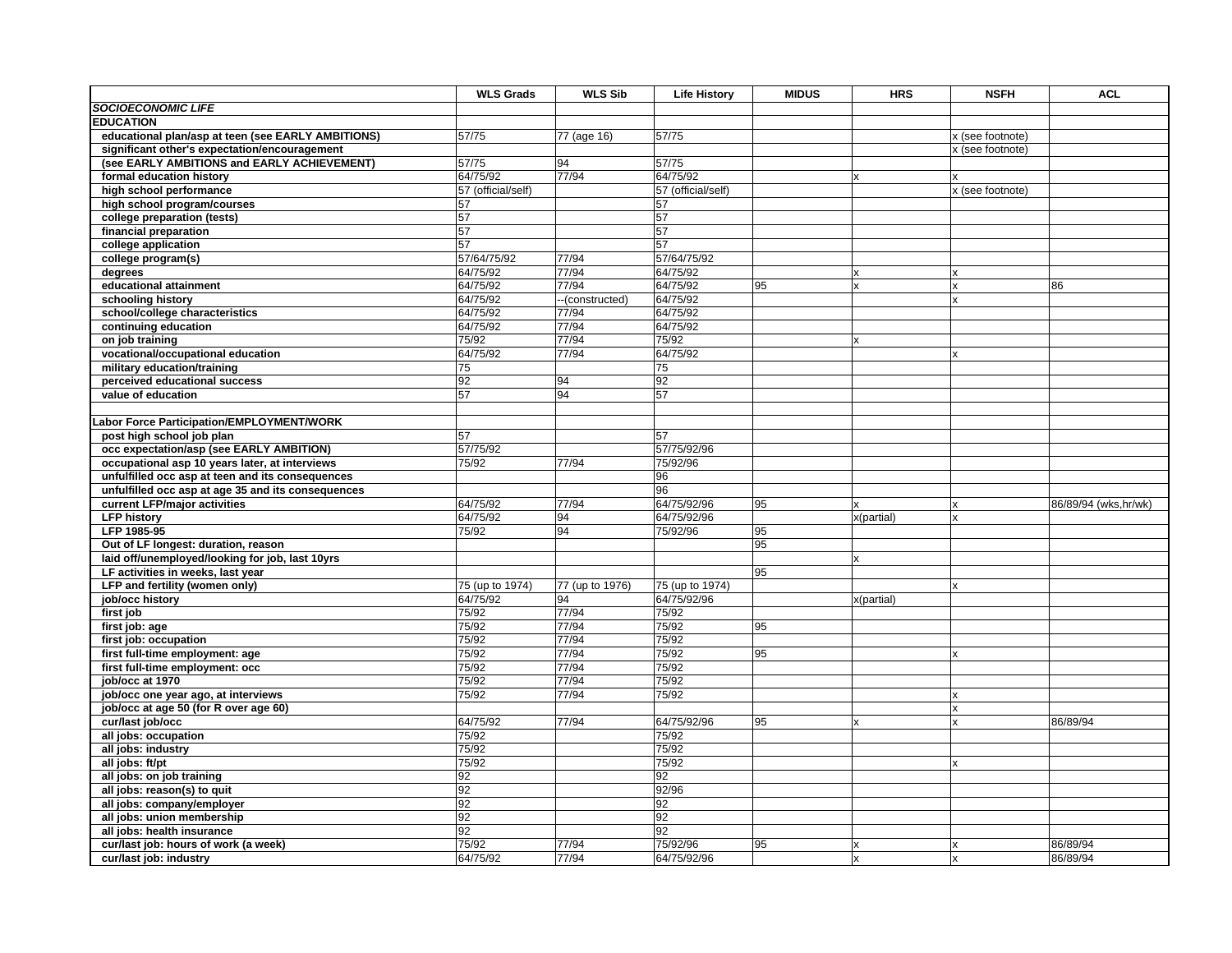|                                                                                                | <b>WLS Grads</b> | <b>WLS Sib</b> | <b>Life History</b> | <b>MIDUS</b> | <b>HRS</b>   | <b>NSFH</b>  | <b>ACL</b>         |
|------------------------------------------------------------------------------------------------|------------------|----------------|---------------------|--------------|--------------|--------------|--------------------|
| cur/last job: wage                                                                             | 75/92            | 77/94          | 75/92               |              | X            | X            | 86/89/94           |
| cur/last job: salary                                                                           | 75/92            | 77/94          | 75/92               |              | $\mathbf{x}$ | $\mathsf{x}$ | 86/89/94           |
| cur/last job: tenure                                                                           | 75/92            | 77/94          | 75/92/96            |              |              |              | 89/94 (cur)        |
| cur/last job: 2nd job                                                                          | 92               |                | 92                  |              | x            | x            | 86/89              |
| cur/last job: work schedule                                                                    |                  |                |                     | 95           | x            | Ιx           |                    |
| cur/last job: company characteristics                                                          | 75/92            | 94             | 75/92               |              |              |              |                    |
| cur/last job: pension plan                                                                     | 92               | 94             | 92                  |              | x            |              |                    |
|                                                                                                |                  |                |                     |              |              |              | 86/89 (20+hrs), 94 |
| cur/last job: job characteristic                                                               | 75/92            | 77/94          | 75/92/96            | 95 (limited) |              |              | (limited)          |
| cur/last job: Wright's items                                                                   | 75/92            |                | 75/92/96            |              |              |              |                    |
| cur/last job: index of job desirability                                                        | 75/92            | 77/94          | 75/92               |              |              |              |                    |
| cur/last job: job satisfaction (in general)                                                    | 75/92            | 77/94          | 75/92/96            |              | Y            |              | 86/89/94           |
| cur/last job: job satisfaction (in specific characteristics)                                   | 75               |                | 75                  |              |              |              |                    |
| cur/last job: job enjoyment                                                                    |                  |                |                     |              |              |              | 86/89/94           |
| cur/last job: job security                                                                     | 75/92            | 94             | 75/92               | next 2 yrs   | x (next yr)  |              | 86/89              |
| cur/last job: union or employee-assoc                                                          | 75/92            | 77/94          | 75/92               |              | x            |              |                    |
| cur/last job: self-assessment of job                                                           |                  |                |                     |              | Y            |              | 86/89/94           |
| cur/last job: boring/not apprec, freq bothered (only applied                                   |                  |                |                     |              |              |              |                    |
| to 20+ hrs and housekeeping)                                                                   |                  |                |                     |              |              |              | 86/89/94           |
| cur/last job: occupational hazard (type, frequency)                                            | 92               | 94             | 92/96               |              |              |              |                    |
| cur/last job: job search activities                                                            | 75/92            | 77/94          | 75/92               |              |              |              |                    |
| cur/last job: impact on physical/mental health                                                 | 92               |                | 92                  | 95           |              |              |                    |
| importance of work in general                                                                  | 75/92            | 77/94          | 75/92               |              |              |              |                    |
| importance of money in work (whether work, if not for pay)                                     | 75/92            | 77/94          | 75/92               |              | x            |              |                    |
| perceived success in work                                                                      | 92               | 94             | 92/96               |              |              |              |                    |
| perceived benefited/worse off for others                                                       |                  |                |                     |              |              |              | 86/89              |
| perceived worse/worse off for r                                                                |                  |                |                     |              |              |              | 86                 |
| want to work more or to work less                                                              |                  |                |                     |              |              |              | 86/89              |
| want to work more or to work less: why (2 reasons)                                             |                  |                |                     |              |              | x            | 89                 |
| ideal number of work hours                                                                     |                  |                |                     |              |              | X            | 94                 |
| work life: best/worse parts (why important)                                                    |                  |                | 96                  |              |              |              |                    |
| work life: successful? (why)                                                                   |                  |                | 96                  |              |              |              |                    |
| work life: one major change, if possible (why)+A260                                            |                  |                | 96                  |              |              |              |                    |
| time to work                                                                                   |                  |                |                     | 95           |              | X            |                    |
| time for traveling to work                                                                     |                  |                |                     | 95           |              | X            |                    |
| job/family stress spill over (see MENTAL HEALTH)                                               | 92               | 94             | 92/96               | 95           |              | X            |                    |
| harassment/discrimination at work (type, harasser,                                             |                  |                |                     |              |              |              |                    |
| grievance, complaints, resolution, satisfaction)                                               |                  | 94             | 96                  |              |              |              |                    |
| difficulties in work                                                                           |                  |                |                     | 95           |              |              | 86/89 (3yrs)       |
| work/occ hazard to health: ever, # of times                                                    |                  |                |                     |              |              |              | 94                 |
| supports from or relationship with supervisor/co-workers<br>keeping house (see HOUSEHOLD WORK) |                  |                |                     | 95           |              |              | 86/89/94           |
| irregular work past 12 mos: time                                                               |                  |                |                     |              |              |              | 86/89/94           |
| irregular work past 12 mos: enjoyment                                                          |                  |                |                     |              |              |              | 86/89/94           |
| irregular work past 12 mos: satisfaction                                                       |                  |                |                     |              |              |              | 86/94              |
| irregular work past 12 mos: better/worse off for R and others                                  |                  |                |                     |              |              |              | 86/89/94           |
| irregular work past 12 mos: better/worse off for others                                        |                  |                |                     |              |              |              | 86/94              |
| irregular work past 12 mos: like to do more?                                                   |                  |                |                     |              |              |              | 86                 |
| irregular work past 12 mos: perceived more in 5 yrs                                            |                  |                |                     |              |              |              | 86                 |
| curr looking for another job                                                                   |                  |                |                     |              | x            |              |                    |
| job search activity to find another job                                                        |                  |                |                     |              | X            |              |                    |
| if found out a job like the curr job, will look into it?                                       |                  |                |                     |              |              |              |                    |
| reasons not to work                                                                            | 75/92            | 77/94          | 75/92               |              |              |              | 86/89/94           |
| reasons not getting good jobs in life                                                          |                  |                |                     |              |              |              | 86                 |
| reasons to work (for 55+)                                                                      |                  |                |                     |              |              |              | 89                 |
| work/employment plan 10 years later                                                            | 75/92            | 77/94          | 75/92               |              |              |              |                    |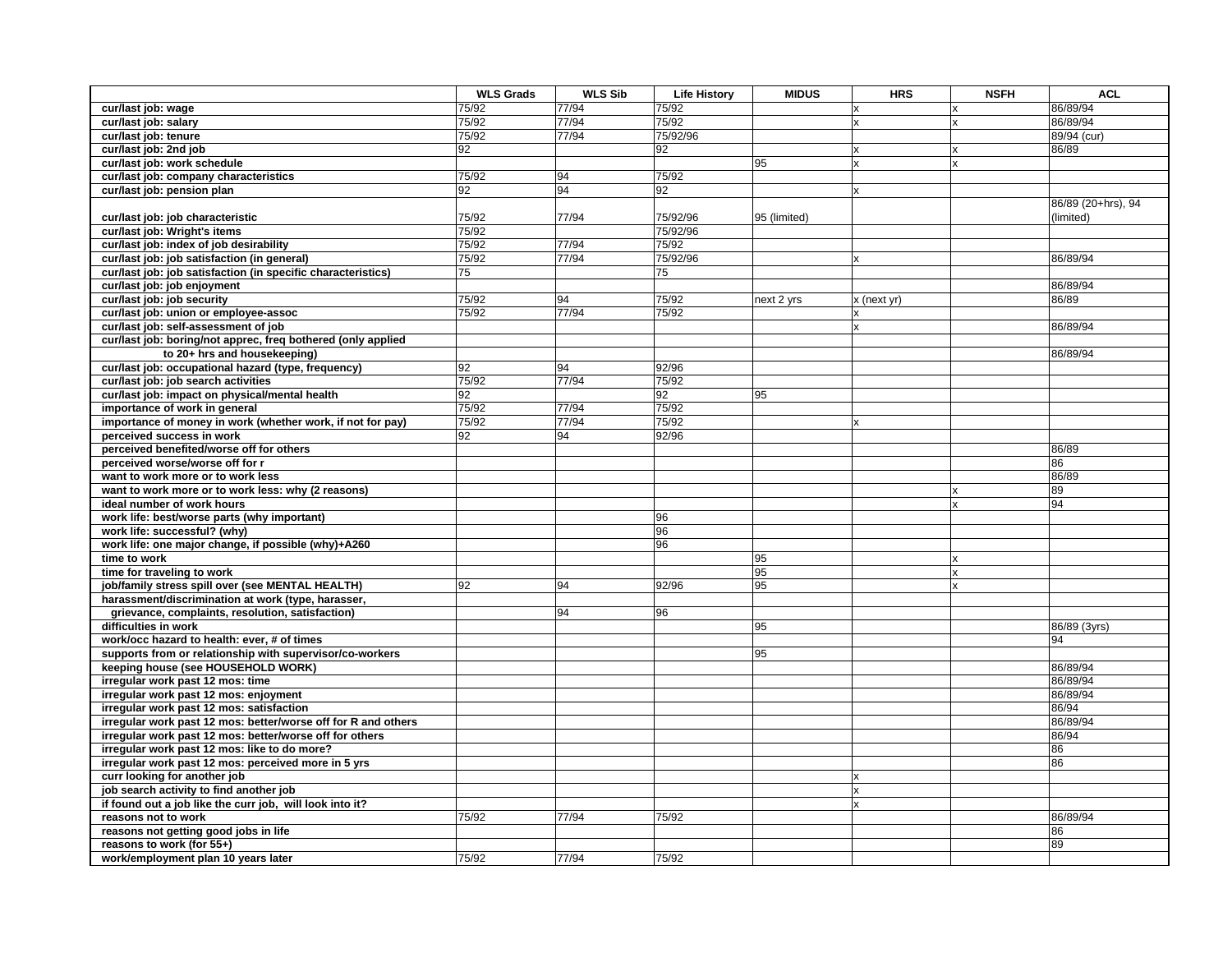|                                                               | <b>WLS Grads</b> | <b>WLS Sib</b> | <b>Life History</b> | <b>MIDUS</b> | <b>HRS</b> | <b>NSFH</b>  | <b>ACL</b> |
|---------------------------------------------------------------|------------------|----------------|---------------------|--------------|------------|--------------|------------|
| work/employment plan at age 55                                | 92               | 94             | 92                  |              |            |              |            |
| work/employment plan at age 62                                | 92               | 94             | 92                  |              |            |              |            |
| work/employment plan at age 65                                | 92               | 94             | 92                  |              |            |              |            |
| stop working for pay in 2/3 yrs: likely                       |                  |                |                     |              |            |              | 86/89      |
| stop working for pay in 2/3 yrs: reasons                      |                  |                |                     |              |            |              | 86         |
| stop working for pay in 2/3 yrs: how much choice, feel        |                  |                |                     |              |            |              | 86         |
| likelihood of working full-time after 62                      |                  |                | 96                  |              |            |              |            |
| likelihood of working full-time after 65                      |                  |                | 96                  |              | Ιx         |              |            |
| likelihood to reduce time at work                             |                  |                | 96                  |              |            |              |            |
| self assessment of employment/LF/self-employment/             |                  |                |                     |              |            |              |            |
| work situation: 10 yrs ago, now, 10 yrs ahead                 |                  |                |                     | 95           |            |              |            |
| chance that health will limit work activity next 10yrs        |                  |                |                     |              |            |              |            |
| planning to stop working at a particular age: when            |                  |                |                     |              | <b>x</b>   |              |            |
| planning to work fewer hrs at a particular age: when          |                  |                |                     |              | <b>x</b>   |              |            |
| planning to change the kind of work at a particular age: when |                  |                |                     |              | Ι¥         |              |            |
| planning to work for yourself at a particular age: when       |                  |                |                     |              | <b>x</b>   |              |            |
| control over work                                             |                  |                |                     | 95           |            |              |            |
| efforts and thoughts on work                                  |                  |                |                     | 95           |            |              |            |
| attitudes on retirement                                       |                  |                |                     |              |            | x            |            |
| retirement status/time                                        | 92               | 94             | 92/96               |              |            | $\mathsf{x}$ | 86/89/94   |
| retirement plan                                               | 92               | 94             | 92/96               |              | Ιx         |              |            |
| retirement status/time (spouse)                               | 92               | 94             | 92/96               |              |            | x            |            |
| retirement plan (spouse)                                      | 92               | 94             | 92/96               |              |            |              |            |
| when to stop working completely                               | 92               | 94             | 92                  |              | <b>x</b>   |              | 86/89/94   |
| retired: reasons                                              |                  |                |                     |              |            |              | 86/89/94   |
| retired: as wanted to?                                        |                  |                |                     |              | lx         |              | 86/89/94   |
| retired: satisfaction                                         |                  |                |                     |              |            |              |            |
| retired: comparison to years before retired                   |                  |                |                     |              |            |              |            |
| retired: how much choice, feel                                |                  |                |                     |              |            |              | 86/89/94   |
| degree if importance of some reasons why R retired            |                  |                |                     |              |            |              |            |
| before retired, how much thought about retirement             |                  |                |                     |              | lx         |              |            |
| preparation for retirement (retiree): discussion with others  |                  |                |                     |              | ΙX         |              |            |
| preparation for retirement (retiree): attending meetings      |                  |                |                     |              |            |              |            |
| chance back to work or increase work time                     | 92               | 94             | 92                  |              | Ιx         |              |            |
| how do you expect living standards change                     | 92               | 94             | 92/96               |              | <b>x</b>   | X            |            |
| want to continue some paid work when retire                   |                  |                |                     |              |            |              |            |
| volunteer work (see SOCIAL SUPPORTS)                          |                  |                |                     |              |            |              | 86/89/94   |
| <b>MILITARY SERVICE</b>                                       |                  |                |                     |              |            |              |            |
| post high school, military plan                               | 57               |                | 57                  |              |            |              |            |
| entered as a draftee or enlisted                              | 75/92            | 77/94          | 75/92               |              |            | $\mathbf{x}$ |            |
| education before entering                                     | 75/92            | 77/94          | 75/92               |              |            |              |            |
| duration                                                      | 75/92            | 77/94          | 75/92               |              | Ιx         | x            |            |
| military education/training                                   | 75               |                | 75                  |              |            |              |            |
| military ranking/program (history)                            | $\overline{75}$  |                | 75                  |              |            |              |            |
| promotion                                                     | 75               |                | 75                  |              |            |              |            |
| pay rank                                                      | 75               |                | 75                  |              |            |              |            |
| ever involved in combat                                       |                  |                |                     |              |            | x            |            |
|                                                               |                  |                |                     |              |            |              |            |
| <b>INCOME</b>                                                 |                  |                |                     |              |            |              |            |
| r and sp : wage/salary                                        | 75/92            | 77/94          | 75/92               |              | ΙX         | x            | 86/89/94   |
| r and sp : farm (self employment) income                      | 75               | 77             | 75                  |              |            |              |            |
| r and sp: net income from self-employment                     | 75/92            | 77/94          | 75/92               |              | Ιx         | x            |            |
| r and sp: total income                                        | 75/92            | 77/94          | 75/92               | 95           |            | X            | 86/89/94   |
| r and sp: child support and alimony payment                   |                  | 94             | 96                  |              | Ι¥         | x            |            |
| hh: net income in total                                       | 92               | 94             | 92                  | 95           | Ιx         | X            |            |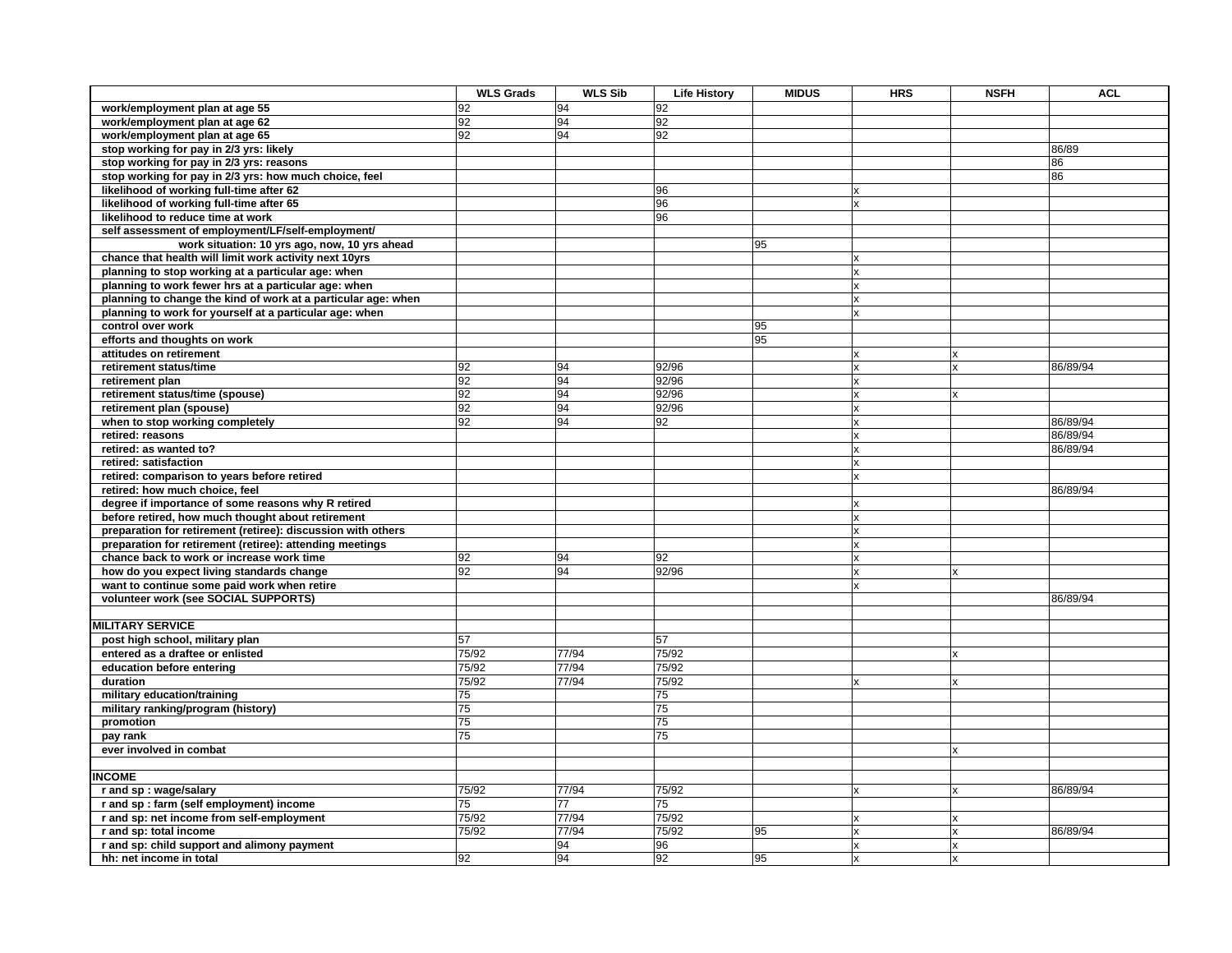|                                                                   | <b>WLS Grads</b>      | <b>WLS Sib</b> | <b>Life History</b>   | <b>MIDUS</b>        | <b>HRS</b>                | <b>NSFH</b>  | <b>ACL</b>             |
|-------------------------------------------------------------------|-----------------------|----------------|-----------------------|---------------------|---------------------------|--------------|------------------------|
| hh: interest/dividends (capital income)                           | 92                    | 94             | 92                    |                     | X                         | x            | 86/89/94 (couple, y/n) |
| hh: social security                                               | 92                    | 94             | 92                    | 95                  | x                         | x            | 86/89/94 (couple, y/n) |
| hh: pension/annuities/benefit                                     | 92                    | 94             | 92                    |                     | $\mathbf x$               | x            | 86/89/94 (couple, y/n) |
| hh: public assistance                                             | 92                    | 94             | 92                    | 95                  | $\mathbf x$               | x            | 86/89/94 (couple, y/n) |
| hh: child support                                                 | 92                    | 94             | 92                    |                     | $\mathbf{x}$              | x            |                        |
| hh: alimony                                                       | 92                    | 94             | 92                    |                     | X                         | X            |                        |
| hh: unemployment compensation                                     |                       |                |                       |                     | $\mathbf{x}$              | x            | 86/89/94 (couple, y/n) |
| hh: workers' compensation                                         |                       |                |                       |                     | $\mathbf{x}$              | x            | 86/89/94 (couple, y/n) |
| hh: SSI and other welfare                                         |                       |                |                       |                     | X                         | x            | 86/89/94 (couple, y/n) |
| hh: other sources                                                 | 92                    | 94             | 92                    | 95                  | x                         | x            | 86/89/94 (couple, y/n) |
|                                                                   |                       |                |                       |                     |                           |              |                        |
| FINANCIAL SITUATION AND INTERTRANSFER                             |                       |                |                       |                     |                           |              |                        |
| satisfaction with financial status                                |                       |                |                       |                     | $\mathbf{x}$              |              | 86/89/94               |
| self-evaluation                                                   |                       |                |                       | 95                  |                           |              |                        |
| comparison                                                        |                       |                |                       |                     |                           |              | 89 (to 86)             |
| comparison to 10 years before and after                           |                       |                |                       | 95                  |                           |              |                        |
| control over financial situation                                  |                       |                |                       | 95                  |                           |              |                        |
| thoughts and efforts on financial situation                       |                       |                |                       | 95                  |                           |              |                        |
| meet needs (family)                                               |                       |                |                       | 95                  |                           | x            |                        |
| paying bills                                                      |                       |                |                       | 95                  |                           |              | 86/89/94               |
| serious financial probs: time (86:ever; 89: since 86;             |                       |                |                       |                     |                           |              | 86/89/94               |
| 94: since 86/89)                                                  |                       |                |                       |                     |                           |              |                        |
| serious financial probs: types                                    |                       |                |                       |                     |                           |              | 89                     |
| serious financial probs: expected                                 |                       |                |                       |                     |                           |              | 86/89/94               |
| serious financial probs: how dealt                                |                       |                |                       |                     |                           |              | 86/89                  |
| serious financial probs: sp/children/friend help, worse           |                       |                |                       |                     |                           |              | 89                     |
| mortgage                                                          |                       |                |                       | 95 (y/n)            |                           |              | 86/89/94 (in \$)       |
| expense: food                                                     |                       |                |                       |                     | X                         |              | 86/89                  |
| expense: rent<br>inheritance (>1000): r and sp (when and amount)  | 92                    |                | 92                    |                     | $\boldsymbol{\mathsf{x}}$ |              | 86/89                  |
|                                                                   | 92                    | 94<br>94       | 92                    |                     |                           | X            |                        |
| charity<br>receiving: type (cash or property)                     | $\sqrt{92}$ (1975 on) | 94 (1977 on)   | 92 (1975 on)          |                     | $\mathbf{x}$              |              |                        |
| receiving: whom (parents and others, ranking)                     | 92 (1975 on)          | 94 (1977 on)   | 92 (1975 on)          | 95 (public/private) | x                         | x            |                        |
| receiving: amount                                                 | 92 (1975 on)          | 94 (1977 on)   | 92 (1975 on)          | 95                  | $\boldsymbol{\mathsf{x}}$ | x            |                        |
| receiving: time                                                   | 92 (1975 on)          | 94 (1977 on)   | $\sqrt{92}$ (1975 on) |                     | $\boldsymbol{\mathsf{x}}$ | x            |                        |
| receiving: purpose                                                | 92 (1975 on)          | 94 (1977 on)   | 92 (1975 on)          |                     | $\mathbf{x}$              | $\mathbf{x}$ |                        |
| to children: whom (ranking)                                       | 92 (1975 on)          | 94 (1977 on)   | 92 (1975 on)          |                     | $\mathbf{x}$              | x            |                        |
| to children: amount                                               | 92 (1975 on)          | 94 (1977 on)   | 92 (1975 on)          |                     | $\boldsymbol{\mathsf{x}}$ | x            |                        |
| to children: time                                                 | 92 (1975 on)          | 94 (1977 on)   | 92 (1975 on)          |                     | $\mathbf x$               | x            |                        |
| to children: purpose                                              | 92 (1975 on)          | 94 (1977 on)   | 92 (1975 on)          |                     | $\mathbf{x}$              | $\mathbf{x}$ |                        |
| to parents: whom (ranking)                                        | 92 (1975 on)          | 94 (1977 on)   | 92 (1975 on)          |                     | $\mathbf x$               | x            |                        |
| to parents: amount                                                | 92 (1975 on)          | 94 (1977 on)   | 92 (1975 on)          |                     | $\mathbf x$               | x            |                        |
| to parents: time                                                  | 92 (1975 on)          | 94 (1977 on)   | 92 (1975 on)          |                     | $\boldsymbol{\mathsf{x}}$ | x            |                        |
| to parents: purpose                                               | 92 (1975 on)          | 94 (1977 on)   | 92 (1975 on)          |                     | $\mathbf{x}$              | x            |                        |
| to others: whom (ranking)                                         | 92 (1975 on)          | 94 (1977 on)   | 92 (1975 on)          |                     | $\mathbf{x}$              | $\mathsf{x}$ |                        |
| to others: amount                                                 | 92 (1975 on)          | 94 (1977 on)   | 92 (1975 on)          |                     | $\boldsymbol{\mathsf{x}}$ | x            |                        |
| to others: time                                                   | 92 (1975 on)          | 94 (1977 on)   | 92 (1975 on)          |                     | $\mathbf{x}$              | X            |                        |
| to others: purpose                                                | 92 (1975 on)          | 94 (1977 on)   | 92 (1975 on)          |                     | $\mathbf{x}$              | x            |                        |
| receiving >200 from ones not living together in past 5 yrs:whom   |                       |                |                       |                     |                           | x            |                        |
| receiving >200 from ones not living together in past 5 yrs: \$    |                       |                |                       |                     |                           | X            |                        |
| giving >200 to ones not living together in past 5 yrs: whom       |                       |                |                       |                     |                           | x            |                        |
| giving >200 to ones not living together in past 5 yrs: \$         |                       |                |                       |                     |                           | x            |                        |
| receiving from relatives living w/ r: for room or board, in \$    |                       |                |                       |                     |                           | x            |                        |
| giving to relatives living w/r: for clothing, entertainment, etc. |                       |                |                       |                     |                           | x            |                        |
| giving loan (>200) to relatives living with r: \$                 |                       |                |                       |                     |                           | x            |                        |
|                                                                   |                       |                |                       |                     |                           |              |                        |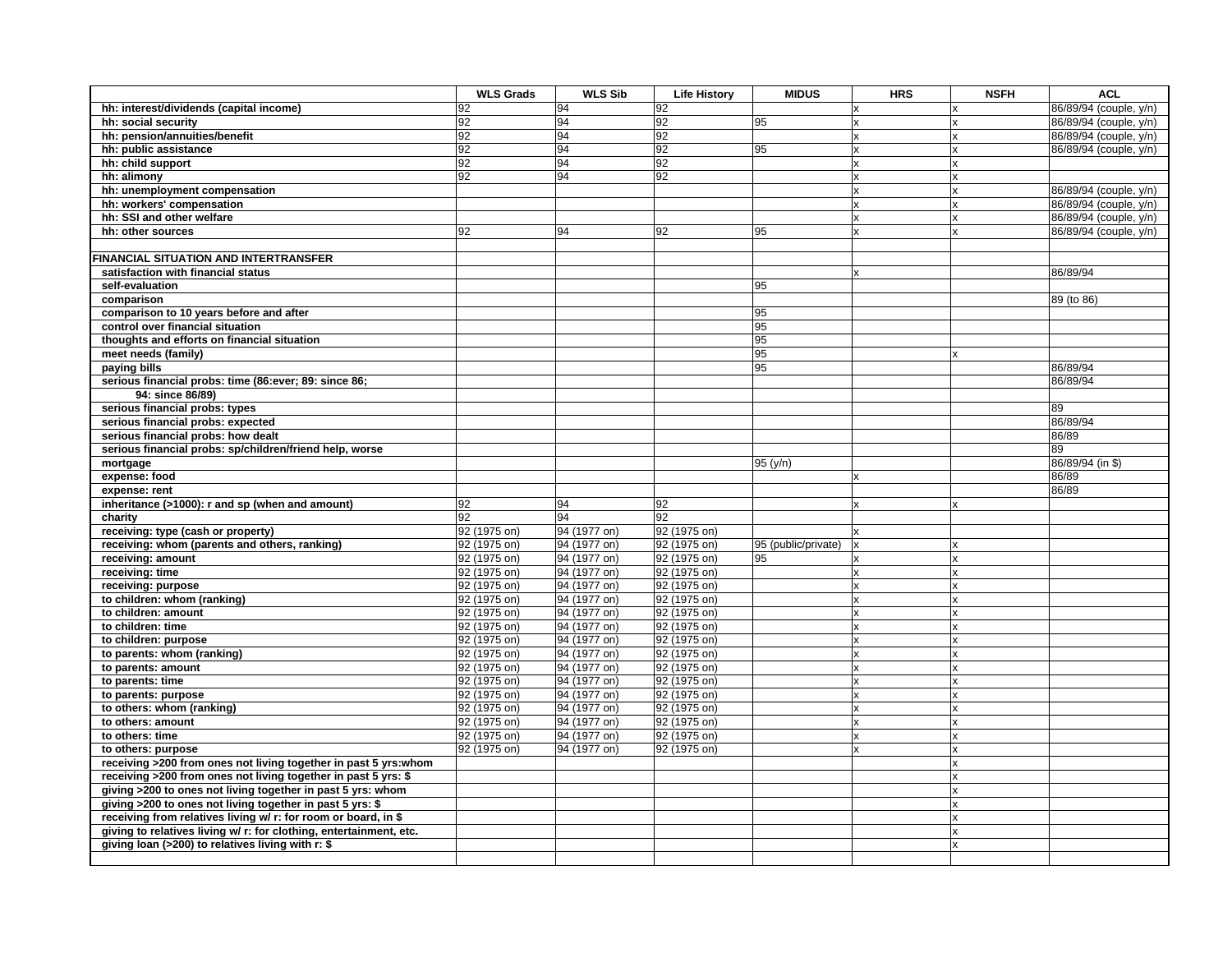|                                                             | <b>WLS Grads</b> | <b>WLS Sib</b> | <b>Life History</b> | <b>MIDUS</b> | <b>HRS</b>                   | <b>NSFH</b>  | <b>ACL</b>           |
|-------------------------------------------------------------|------------------|----------------|---------------------|--------------|------------------------------|--------------|----------------------|
| <b>ASSETS AND WEALTH</b>                                    |                  |                |                     |              |                              |              |                      |
| homeownership                                               | 92               | 94             | 92                  | 95           | $\boldsymbol{\mathsf{x}}$    | x            | 86/89/94 (cur value) |
| real estate                                                 | 92               | 94             | 92                  |              | x                            | $\mathsf{x}$ |                      |
| business/farm                                               | 92               | 94             | $\overline{92}$     |              | x                            | x            |                      |
| motor vehicles                                              | 92               | 94             | 92                  |              | lx.                          | $\mathsf{x}$ |                      |
| <b>IRA-Keoghs</b>                                           |                  |                |                     | 95           | x                            | x            |                      |
| stock mutual fund                                           |                  |                |                     |              | $\boldsymbol{\mathsf{x}}$    | x            |                      |
| checking-saving                                             |                  |                |                     |              | $\mathbf{x}$                 | $\mathsf{x}$ |                      |
| bonds                                                       |                  |                |                     |              | $\overline{\mathsf{x}}$      | x            |                      |
| CD                                                          |                  |                |                     |              | $\mathbf x$                  | $\mathsf{x}$ |                      |
| saving                                                      | 92               | 94             | 92                  |              | $\overline{\mathsf{x}}$      | $\mathsf{x}$ |                      |
| investment (bond, fund, or stock)                           | 92               | 94             | 92                  |              | $\mathbf x$                  | x            |                      |
| other assets                                                |                  |                |                     |              | $\mathsf{x}$                 | $\mathbf{x}$ |                      |
| total (net) assets                                          |                  |                |                     | 95           | x                            | $\mathsf{x}$ | 86/89                |
| total assets from checking/saving/stock/bond                |                  |                |                     |              | $\mathbf{x}$                 | x            | 94                   |
| personal debts                                              | 92               | 94             | 92                  |              | x                            | x            |                      |
| ever homeless, last 5 years                                 |                  |                |                     | 95           |                              |              |                      |
| ever phoneless, last 5 years                                |                  |                |                     | 95           |                              |              |                      |
|                                                             |                  |                |                     |              |                              |              |                      |
| <b>HOUSING AND NEIGHBORHOOD</b>                             |                  |                |                     |              |                              |              |                      |
| perceived neighborhood quality                              |                  |                |                     | 95           |                              |              | 86, 94               |
| perceived inequalities in neighborhood                      |                  |                | 96                  | 95           |                              |              |                      |
| time in the current neighborhood                            |                  |                |                     | 95           |                              |              |                      |
| satisfaction with home                                      |                  |                |                     |              | x                            | x            | 86/89                |
| satisfaction with neighborhood                              |                  |                |                     |              | lx.                          | $\mathsf{x}$ | 86                   |
| housing (interviewer): types                                |                  |                |                     |              | $\mathbf{x}$                 | x            | 86/89                |
| housing (interviewer): structure (number of rooms, stories) |                  |                |                     |              | X                            | x            | 86/89                |
| housing (interviewer): design (esp. for older people)       |                  |                |                     |              |                              |              | 86/89                |
| housing (interviewer): location, including number of floor  |                  |                |                     |              |                              |              | 86/89                |
| housing (interviewer): interior cleanness                   |                  |                |                     |              | X                            |              | 86/89                |
| housing (r): number of rooms                                |                  |                |                     |              |                              |              | 86/89                |
| neighborhood (interviewer): various types of constructions  |                  |                |                     |              | x                            |              | 86/89                |
| neighborhood (interviewer): well kept structure             |                  |                |                     |              | x                            |              | 86/89                |
| neighborhood (interviewer): well kept yard/sidewalks        |                  |                |                     |              |                              |              | 86/89                |
|                                                             |                  |                |                     |              |                              |              |                      |
| PENSION AND HEALTH INSURANCE                                |                  |                |                     |              |                              |              |                      |
| employment/union insurance: self                            | 92               | 94             | 92                  | 95           | $\mathbf{x}$                 | $\mathbf{x}$ | 94 (any)             |
| employment/union insurance: spouse                          | 92               | 94             | 92                  | 95           | x                            | x            |                      |
| employment/union insurance available: self                  |                  |                |                     | 95           |                              |              |                      |
| employment/union insurance available: spouse                |                  |                |                     | 95           |                              |              |                      |
| way of paying for employer/union insurance                  |                  |                |                     |              | X                            |              |                      |
| whether employer/union insr is available to retiree         |                  |                |                     |              | x                            |              |                      |
| whether employer/union pay the costs of insurance           |                  |                |                     |              | x                            |              |                      |
| whether spouses of retired be covered under this plan       |                  |                |                     |              | $\mathbf{x}$                 |              |                      |
| non-empl insurance (types)                                  | 92               | 94             | 92                  |              |                              |              |                      |
| <b>Gov: Medicare</b>                                        |                  |                |                     | 95           | X                            |              |                      |
| <b>Gov: Medicaid</b>                                        |                  |                |                     | 95           | x                            |              |                      |
| <b>Gov: VA/CHAMPUS</b><br>Gov: others                       |                  |                |                     | 95           | $\mathsf{x}$<br>$\mathbf{x}$ |              |                      |
| Medicare available to: self, spouse                         |                  |                |                     | 95           |                              |              |                      |
| Medicaid available to: self, spouse                         |                  |                |                     | 95           |                              |              |                      |
| VA/CHAMPUS available to: self, spouse                       |                  |                |                     | 95           |                              |              |                      |
| Individual (private): Basic                                 |                  |                |                     |              | $\mathbf{x}$                 |              |                      |
| Individual (private): MEDIGAP                               |                  |                |                     |              | x                            |              |                      |
| Individual (private): Other supplemental health             |                  |                |                     |              | x                            |              |                      |
| Individual (private): Long-term care                        |                  |                |                     |              | $\mathbf{x}$                 |              |                      |
|                                                             |                  |                |                     |              |                              |              |                      |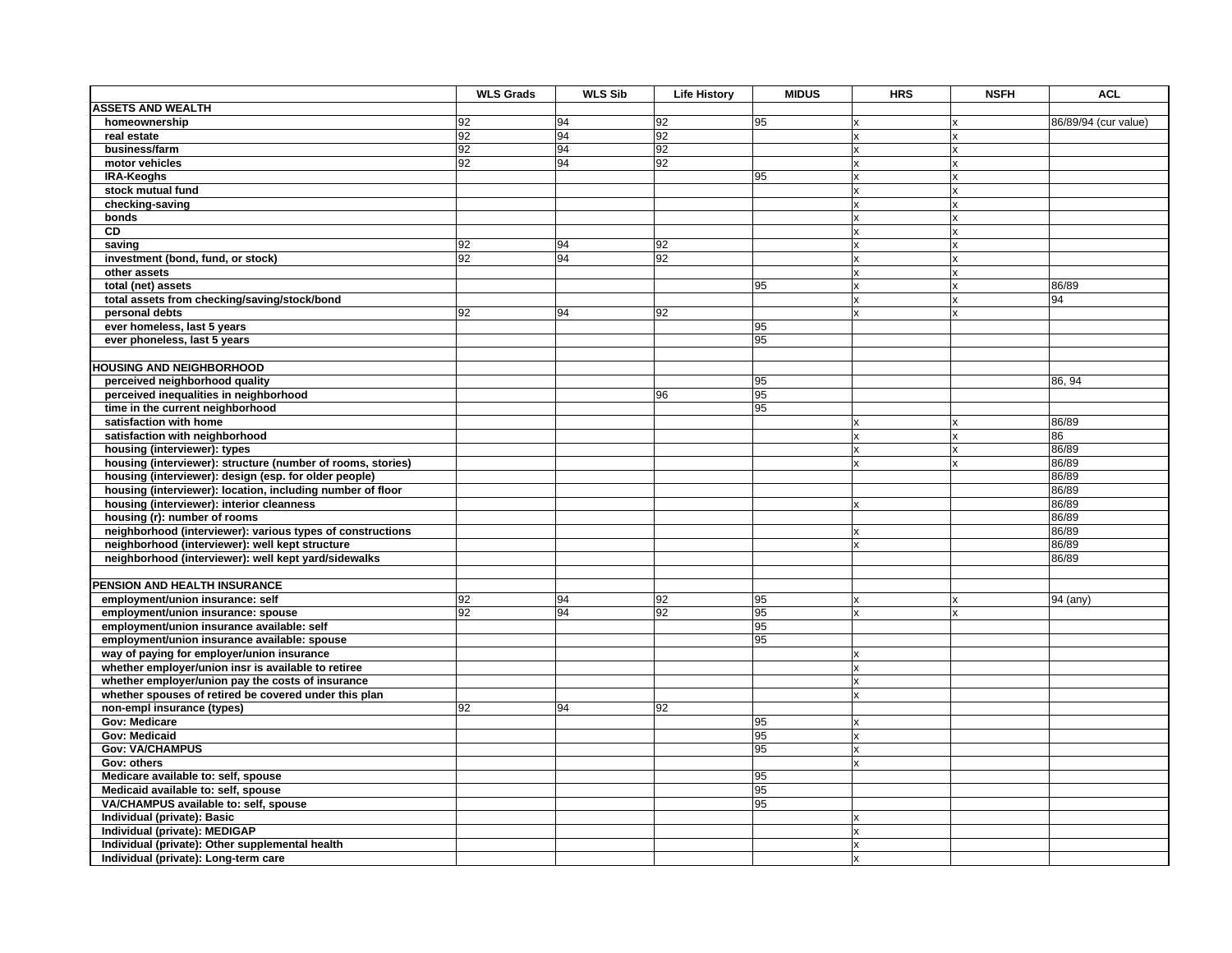|                                                               | <b>WLS Grads</b> | <b>WLS Sib</b> | <b>Life History</b> | <b>MIDUS</b> | <b>HRS</b>   | <b>NSFH</b>               | <b>ACL</b>  |
|---------------------------------------------------------------|------------------|----------------|---------------------|--------------|--------------|---------------------------|-------------|
| Individual (private): Others                                  |                  |                |                     |              |              |                           |             |
| amount of pay for individual insurance                        |                  |                |                     |              | x            |                           |             |
| whether health insurance covering mental health: self, spouse |                  |                |                     | 95           |              |                           | 89/94 (y/n) |
| reasons not to have insurance                                 | 92               |                | 92                  |              |              |                           |             |
| reasons being rejected by insurance co. (r, sp)               |                  | 94             |                     |              | Y            |                           |             |
| pensions: respondent/spouse                                   | 92               | 94             | 92                  |              | x            | X                         |             |
| pensions: plan(s)                                             | 92               | 94             | 92                  | 95           | $\mathbf{x}$ | $\mathbf{x}$              |             |
| pensions: eligible age                                        | 92               | 94             | 92                  |              | x            |                           |             |
| pensions: current                                             | 92               | 94             | 92                  |              |              | $\boldsymbol{\mathsf{x}}$ |             |
| pension: type (formula, account)                              |                  |                |                     |              |              |                           |             |
| pension: amount of pay                                        |                  |                |                     |              | x            |                           |             |
| pension: benefits to be expected                              |                  |                |                     |              |              |                           |             |
| life insurance: individual or group policies                  |                  |                |                     |              | x            |                           |             |
| life insurance: whether term insurance                        |                  |                |                     |              |              |                           |             |
| life insurance: # of insurance policies                       |                  |                |                     |              |              |                           |             |
| life insurance: obtained thru employer or individual          |                  |                |                     |              | x            |                           |             |
| life insurance: amount                                        |                  |                |                     |              | x            |                           |             |
| life insurance: current face value of policies                |                  |                |                     |              | x            |                           |             |
| life insurance: beneficiary                                   |                  |                |                     |              | x            |                           |             |
|                                                               |                  |                |                     |              |              |                           |             |
| RETIREMENT AND FUTURE (see JOB section for more)              |                  |                |                     |              |              |                           |             |
| work full time after 55                                       | 92               | 94             | 92                  |              |              |                           |             |
| work full-time after 62                                       | 92               | 94             | 92/96               |              |              |                           |             |
| work full-time after 65                                       | 92               | 94             | 92/96               |              | x            |                           |             |
| likelihood to reduce time at work                             |                  |                | 96                  |              |              |                           |             |
| work 10 years from now                                        | 75/92            | 77/94          | 75/92/96            |              |              |                           |             |
| self assessment of employment/LF/self-employment/             |                  |                |                     |              |              |                           |             |
| work situation: 10 yrs ago, now, 10 yrs ahead                 |                  |                |                     | 95           |              |                           |             |
| chance that health will limit work activity next 10yrs        |                  |                |                     |              | x            |                           |             |
| planning to stop working at a particular age: when            |                  |                |                     |              | x            |                           |             |
| planning to work fewer hrs at a particular age: when          |                  |                |                     |              |              |                           |             |
| planning to change the kind of work at a particular age: when |                  |                |                     |              | x            |                           |             |
| planning to work for yourself at a particular age: when       |                  |                |                     |              | x            |                           |             |
| retirement status/time                                        | 92               | 94             | 92/96               |              | $\mathbf{x}$ |                           |             |
| attitudes on retirement                                       |                  |                |                     |              | x            | X                         |             |
| retirement plan                                               | 92               | 94             | 92/96               |              | x            |                           |             |
| moving to retirement comm (R age 50+)                         |                  |                |                     |              |              |                           | 86/89       |
| retirement status/time (spouse)                               | 92               | 94             | 92/96               |              |              | X                         |             |
| retirement plan (spouse)                                      | 92               | 94             | 92/96               |              | $\mathbf{x}$ |                           |             |
| retired: reasons                                              |                  |                |                     |              |              |                           | 86/89/94    |
| retired: as wanted to?                                        |                  |                |                     |              |              |                           | 86/89/94    |
| retired: satisfaction                                         |                  |                |                     |              | x            |                           |             |
| retired: comparison to years before retired                   |                  |                |                     |              | Y            |                           |             |
| retired: how much choice, feel                                |                  |                |                     |              |              |                           | 86/89/94    |
| degree if importance of some reasons why R retired            |                  |                |                     |              | x            |                           |             |
| before retired, how much thought about retirement             |                  |                |                     |              | x            |                           |             |
| preparation for retirement (retiree): discussion with others  |                  |                |                     |              | $\mathbf{x}$ |                           |             |
| preparation for retirement (retiree): attending meetings      |                  |                |                     |              |              |                           |             |
| when to stop working completely                               |                  |                | 96                  |              |              |                           |             |
| chance back to work or increase work time                     | 92               | 94             | 92/96               |              |              |                           |             |
| influences on living standards                                | 92               | 94             | 92/96               |              |              |                           |             |
|                                                               |                  |                |                     |              |              |                           |             |
| <b>FAMILY AND NETWORK</b>                                     |                  |                |                     |              |              |                           |             |
| <b>MARRIAGE/COHABITATION (see also INTIMATE REL)</b>          |                  |                |                     |              |              |                           |             |
| post high school, marriage plan                               | 57               |                | 57                  |              |              | Ιx                        |             |
| marital status                                                | 64/75/92         | 77/94          | 64/75/92/96         | 95           |              | lx                        | 86/89/94    |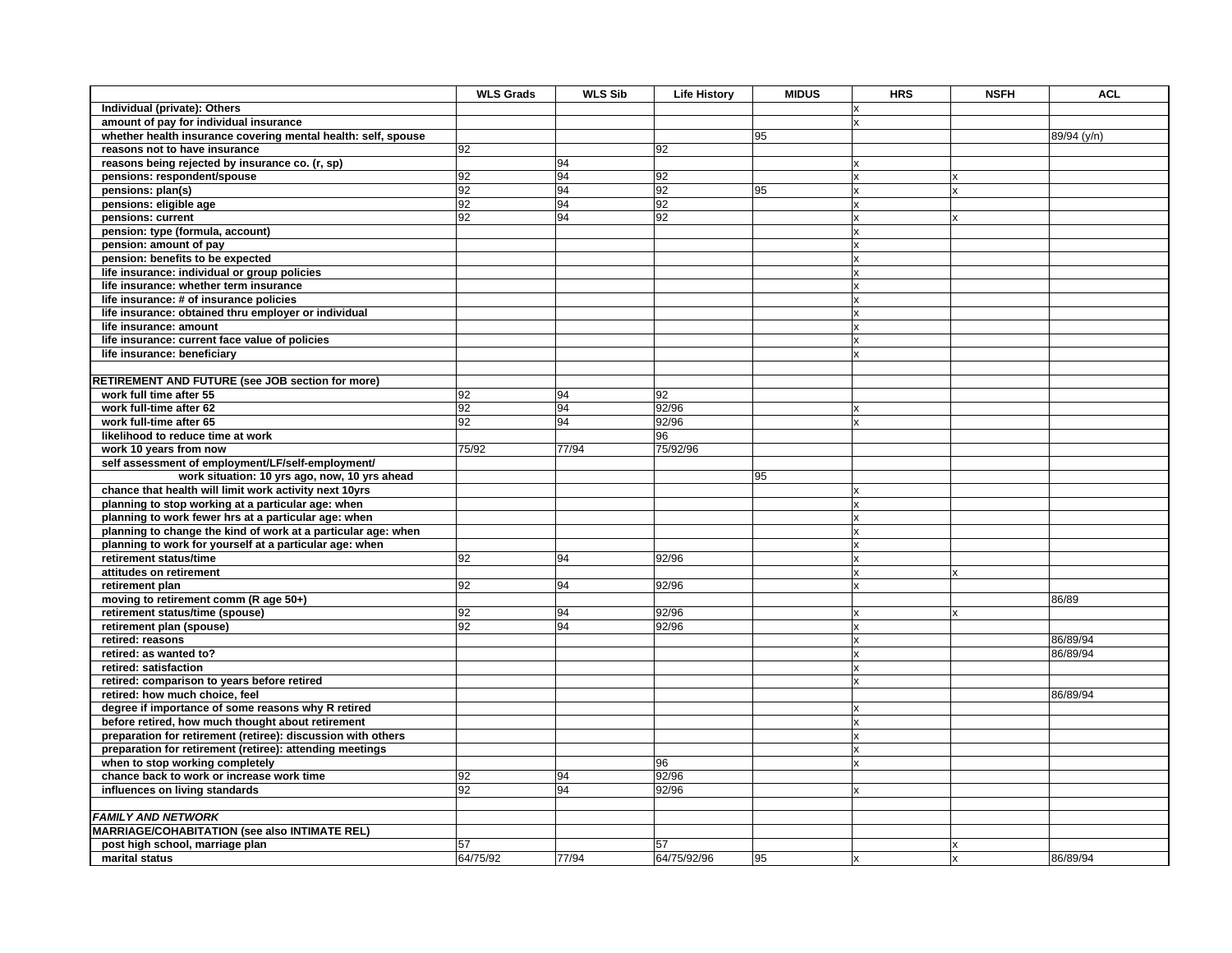|                                                            | <b>WLS Grads</b> | <b>WLS Sib</b> | <b>Life History</b> | <b>MIDUS</b>      | <b>HRS</b>   | <b>NSFH</b>               | <b>ACL</b>                   |
|------------------------------------------------------------|------------------|----------------|---------------------|-------------------|--------------|---------------------------|------------------------------|
| number of marriages                                        | 75/92            | 77/94          | 75/92/96            | 95                | X            | x                         | 86/89/94                     |
| marital history                                            | 75/92            | 77/94          | 75/92/96            |                   | X            | $\pmb{\times}$            | 86(frist/widow/div), 89(cur) |
| marriage(s): age                                           | 75/92            | 77/94          | 75/92/96            | first/most recent | x            | x                         |                              |
| marriage(s): duration                                      | 75/92            | 77/94          | 75/92/96            | first/most recent | x            | $\mathbf{x}$              |                              |
| marriage(s): reason of ending                              | 75/92            | 77/94          | 75/92/96            | first/most recent | $\mathbf{x}$ | X                         |                              |
| marriage(s): fertility                                     | 75/92            | 77/94          | 75/92               |                   |              | x                         |                              |
| cohabitation history                                       |                  |                |                     |                   |              | Ιx                        |                              |
| cohabitation: duration                                     |                  |                |                     |                   |              | Ιx                        |                              |
| cohabitation: number of partner                            |                  |                |                     |                   |              | Ιx                        |                              |
| cohabitation: plan (how likely, age)                       |                  |                |                     |                   |              | Ιx                        |                              |
| the perceived quality of cur marr (see INTIMATE REL)       |                  |                |                     | 95                |              | x                         | 86/89/94                     |
| serious romantic relationship - duration                   |                  |                | 96                  |                   |              |                           |                              |
|                                                            |                  |                |                     |                   |              |                           |                              |
| SPOUSE(S)/INTIMATE PARTNER (R's report only)               |                  |                |                     |                   |              |                           |                              |
| first spouse: education                                    | 75               | 77/94          | 75                  |                   |              | Ιx                        |                              |
| first spouse: age/birthdate                                | 75               | 77/94          | 75                  |                   |              | x                         |                              |
| first spouse: age at marriage                              | $\overline{75}$  | 77/94          | 75                  |                   |              | x                         |                              |
| first spouse: married before                               |                  |                |                     |                   |              | Ιx                        |                              |
| first spouse: any children before, #                       |                  |                |                     |                   |              | x                         |                              |
| first spouse: age of children                              |                  |                |                     |                   |              | Ιx                        |                              |
| first spouse: religion change, religion before marriage    |                  |                |                     |                   |              | Ιx                        |                              |
| first spouse: LFP                                          |                  |                |                     |                   |              | x                         |                              |
| first spouse: father's education                           |                  |                |                     |                   | $\mathbf x$  | Ιx                        |                              |
| first spouse: live with natural parents up to 14           |                  |                |                     |                   |              | $\mathbf{x}$              |                              |
| last spouse: SES (origin)                                  | 75 (cur sp)      |                | 75 (cur sp)         |                   | x (widowed)  |                           |                              |
| last spouse: age/birthdate                                 | 75/92            | 77/94          | 75/92               |                   | x (widowed)  |                           |                              |
| last spouse: education                                     | 75/92            | 77/94          | 75/92               |                   | x (widowed)  |                           |                              |
| last spouse: occ (industry, self-employed, private/public) | 75/92            | 77/94          | 75/92               |                   | x (widowed)  |                           |                              |
| last spouse: marital history                               | 75/92            |                | 75/92               |                   | x (widowed)  |                           |                              |
| last spouse: age at marriage                               | 75/92            | 77/94          | 75/92               |                   | x (widowed)  |                           |                              |
| last spouse: time at dissolution                           | 75/92            | 77/94          | 75/92               |                   | x (widowed)  |                           | 86 (if 1 mar)                |
| last spouse: dealing with divorce                          |                  |                |                     |                   |              |                           | 86 (if 1 mar)                |
| last spouse: death (place, time)                           | 92 (1975 sp)     | 94 (1977 sp)   | 92 (1975 sp)        |                   | x (widowed)  |                           | 86 (if widow ever)           |
| last spouse: dealing with spousal death                    |                  |                |                     |                   |              |                           | 86 (if widow ever)           |
| cur spouse: SES (origin)                                   | 75 (cur sp)      |                | 75 (cur sp)         |                   | x            | X                         |                              |
| cur spouse: nationality/race                               |                  |                |                     |                   | X            | $\mathbf{x}$              | 86/89/94                     |
| cur spouse: age/birthdate                                  | 75/92            | 77/94          | 75/92               | 95                | $\mathbf{x}$ | Ιx                        | 86/89/94                     |
| cur spouse: ages living with nature/step parents           |                  |                |                     |                   |              | Ιx                        |                              |
| cur spouse: relationship with parents/siblings             |                  |                |                     |                   |              | Ιx                        |                              |
| cur spouse: relationship with in-laws                      |                  |                |                     |                   |              | Ιx                        |                              |
| cur spouse: health of parents                              |                  |                |                     |                   |              | x                         |                              |
| cur spouse: education                                      | 75/92            | 77/94          | 75/92/96            | 95                | x            | x                         | 86/89/94                     |
| cur spouse: LFP                                            | 64/75/92         | 77/94          | 64/75/92/96         |                   | X            | Ιx                        | 86/89/94                     |
| cur spouse: occ(industry, self-employed, private/public)   | 64/75/92         | 77/94          | 64/75/92/96(brief)  | 95                | $\mathbf x$  | Ιx                        | 86/89/94                     |
| cur spouse: work schedule                                  |                  |                |                     | 95                |              | x                         |                              |
| cur spouse: time to work                                   |                  |                |                     | 95                | $\mathbf x$  | Ιx                        |                              |
| cur spouse: time traveling to work                         |                  |                |                     | 95                |              |                           |                              |
| cur spouse: work plan in the next 2 years                  | 75/92            | 77/94          | 75/92/96            | 95                |              |                           |                              |
| cur spouse: marital history                                |                  |                |                     |                   | X            | $\overline{\mathsf{x}}$   |                              |
| cur spouse: age at marriage                                | 75/92<br>75/92   | 77/94          | 75/92/96<br>75/92   |                   | $\mathbf{x}$ | x                         |                              |
| cur spouse: religion at marriage                           | 75/92            |                | 75/92               |                   |              |                           |                              |
| cur spouse: current religion                               | 75/92            | 77/94          | 75/92               | 95                | X            | $\boldsymbol{\mathsf{x}}$ |                              |
| cur spouse: salary/wage<br>cur spouse: second job          |                  |                |                     |                   | x<br>X       | x<br>Ιx                   |                              |
| cur spouse: child care while R is working                  |                  |                |                     |                   |              | Ιx                        |                              |
| cur spouse: self empl income                               | 92               | 94             | 92                  | 95                | X            | Ιx                        |                              |
|                                                            |                  |                |                     |                   |              |                           |                              |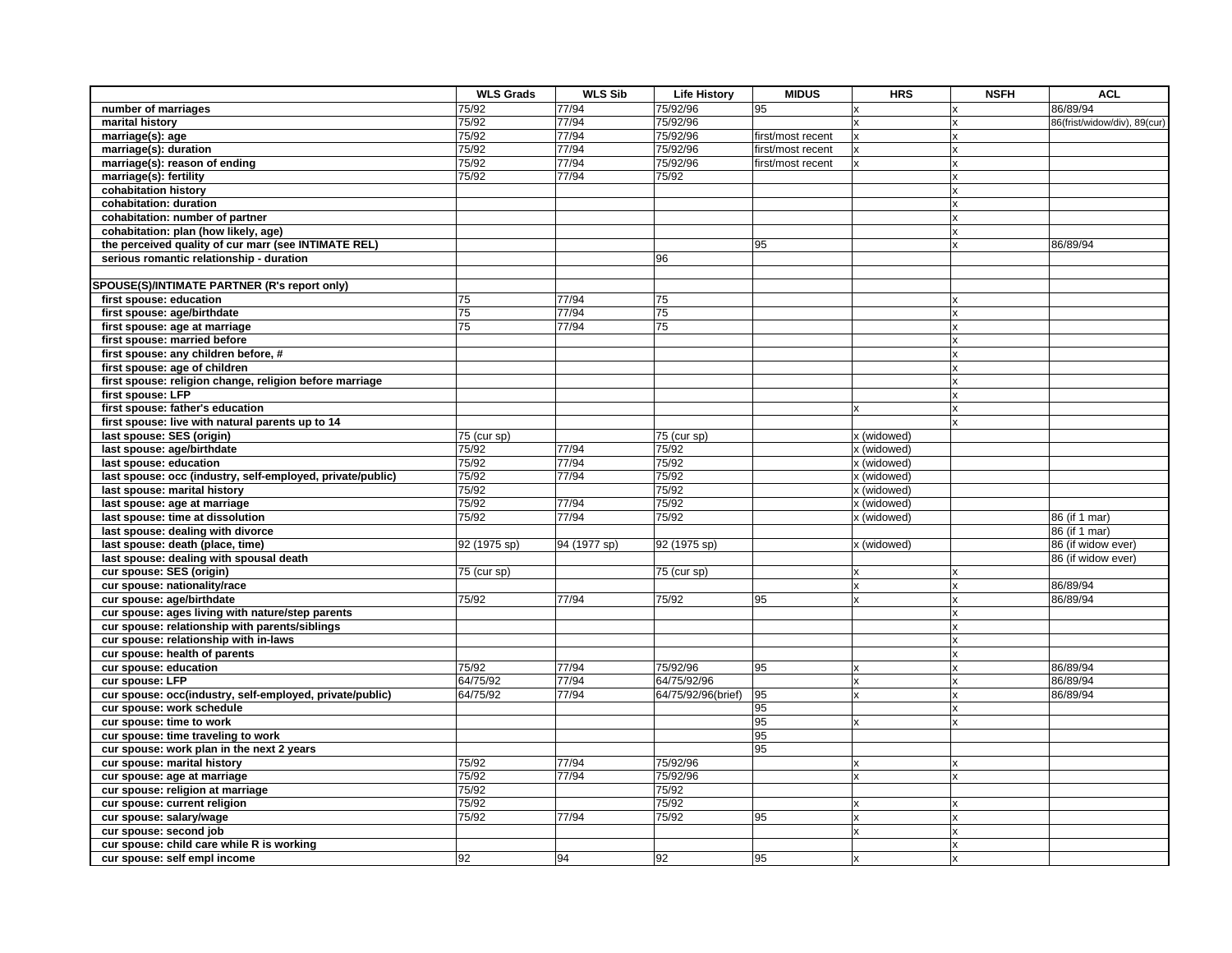|                                                                | <b>WLS Grads</b> | <b>WLS Sib</b> | <b>Life History</b> | <b>MIDUS</b> | <b>HRS</b> | <b>NSFH</b>  | <b>ACL</b>             |
|----------------------------------------------------------------|------------------|----------------|---------------------|--------------|------------|--------------|------------------------|
| cur spouse: other incomes                                      | 92               | 94             | 92                  |              |            | x            |                        |
| cur spouse: r's health insurance                               | 92               | 94             | 92                  |              |            |              |                        |
| cur spouse: inheritance/charity                                | 92               | 94             | 92                  |              | Ιx         |              |                        |
| cur spouse: disability                                         | 92               | 94             | 92                  |              |            |              |                        |
| cur spouse: health                                             | 92               | 94             | 92/96               | 95           | Ι¥         | x            | 86/89                  |
| cur spouse: mental/emotional health                            |                  |                | 96                  | 95           | Ι¥         |              |                        |
| cur spouse: mental/physical illness since last interview       |                  |                | 96                  |              |            |              |                        |
| cur spouse: drinking/drug problem                              |                  |                |                     |              |            | x            |                        |
| cur spouse: closeness                                          | 92               | 94             | 92/96               |              |            | x            |                        |
| cur spouse: similar views                                      | 92               | 94             | 92/96               |              |            | x            |                        |
| cur spouse: satisfaction with marriage                         |                  |                |                     |              | Ιx         | x            |                        |
| cur spouse: fairness                                           |                  |                |                     |              |            | x            |                        |
| cur spouse: disagree/argument, phys fight, poss sep            |                  |                |                     |              |            | $\mathsf{x}$ |                        |
|                                                                |                  |                |                     |              |            |              |                        |
| <b>FERTILITY OR CHILDREN ROSTER</b>                            |                  |                |                     |              |            |              |                        |
| any premarital birth                                           | 75               | 77             | 75                  |              |            |              |                        |
| number of children                                             | 75/92            | 77/94          | 75/92/96            | 95           | lx         | X            | 86/89/94               |
| number of children 16+, living elsewhere                       |                  |                |                     |              | $x(+18)$   | x            | 86/89/94               |
| contacts with children 16+, living elsewhere                   |                  |                |                     |              | $x(+18)$   | x            | 86/89                  |
| number of grandchildren                                        |                  |                |                     |              | Ιx         | X            | 86/89                  |
| children: name                                                 | 75/92            |                | 75/92/96            | 95           | Ιx         | x            | 86/89/94               |
| children: sex                                                  | 75/92            | 94             | 75/92/96            | 95           | Ιx         | $\mathsf{x}$ | 86/89/94               |
| children: birthdate                                            | 75/92            | 94             | 75/92/96            | 95           | x          | x            | 86/89/94 (age)         |
| children: bio/step/adopted/foster                              | 75/92            | 94             | 75/92/96            | 95           | Ιx         | $\mathsf{x}$ | 86/89/94               |
| children: educational attainment                               | 92               |                | 92/96               |              |            | $\mathsf{x}$ |                        |
| children: school enrollment                                    | 92               |                | 92/96               |              |            | $\mathsf{x}$ |                        |
| children: living arrangement                                   | 92               | 94             | 92/96               |              | Ιx         | x            | 86/89/94               |
| children: behavior problems                                    |                  |                |                     |              |            | x            |                        |
| children: R's or/and spouse's difficulty in raising            |                  |                |                     |              |            | x            |                        |
| children: martial status                                       | 92               |                | 92                  |              | Ιx         | X            |                        |
| children: death                                                | 92               |                | 92                  |              |            | x            |                        |
| children: time/age of death                                    |                  |                |                     |              |            | x            |                        |
| children: cause of death                                       |                  |                |                     |              |            |              |                        |
| children: R's influences on education                          |                  |                | 96                  |              |            |              |                        |
| children: LFP                                                  |                  |                | 96                  |              |            |              |                        |
| children: closeness                                            |                  |                | 96                  |              |            | x            |                        |
| children: outlook in life                                      |                  |                | 96                  |              |            | x            |                        |
| children: comparison in work/finance/education/family life     |                  |                | 96(detailed)        |              |            |              |                        |
| children: developmental disability                             |                  |                | 96                  |              |            |              |                        |
| children: quality of relationship (0-10)                       |                  |                | 96                  |              |            | x            |                        |
| children: social contacts                                      |                  |                | 96                  |              |            |              |                        |
| most recent child death: time                                  |                  |                |                     |              |            |              | 86/89, 94(since 86/89) |
| most recent child death: age at death                          |                  |                |                     |              |            |              | 89                     |
| most recent child death: gender                                |                  |                |                     |              |            |              | 86/89, 94(since 86/89) |
| most recent child death: cause (up to 2)                       |                  |                |                     |              |            |              | 89                     |
| most recent child death: expect/unexpect                       |                  |                |                     |              |            |              | 86/89, 94(since 86/89) |
| most recent child death: dealing with death                    |                  |                |                     |              |            |              | 86/89                  |
| most recent child death: support from sp/children/friends      |                  |                |                     |              |            |              | 89                     |
| most recent child death: sp/children/friends worse             |                  |                |                     |              |            |              | 89                     |
| perceived support (loved/cared, willing to listen)             |                  |                |                     |              |            | $\mathsf{x}$ | 86/89/94               |
| perceived hassle (demand and criticized)                       |                  |                |                     |              |            | x            | 86/89/94               |
| perceived inequality between supports from/to children         |                  |                |                     |              |            | x            | 89                     |
| perceived relationship with children: now, 10 yrs before/later |                  |                |                     | 95           |            |              |                        |
| perceived quality in the relationship with children            |                  |                |                     | 95           |            | x            |                        |
| happy and satisfaction being a parent                          |                  |                |                     |              |            |              | 86/89/94               |
| freq of bothered/upset                                         |                  |                |                     |              |            |              | 86/89/94               |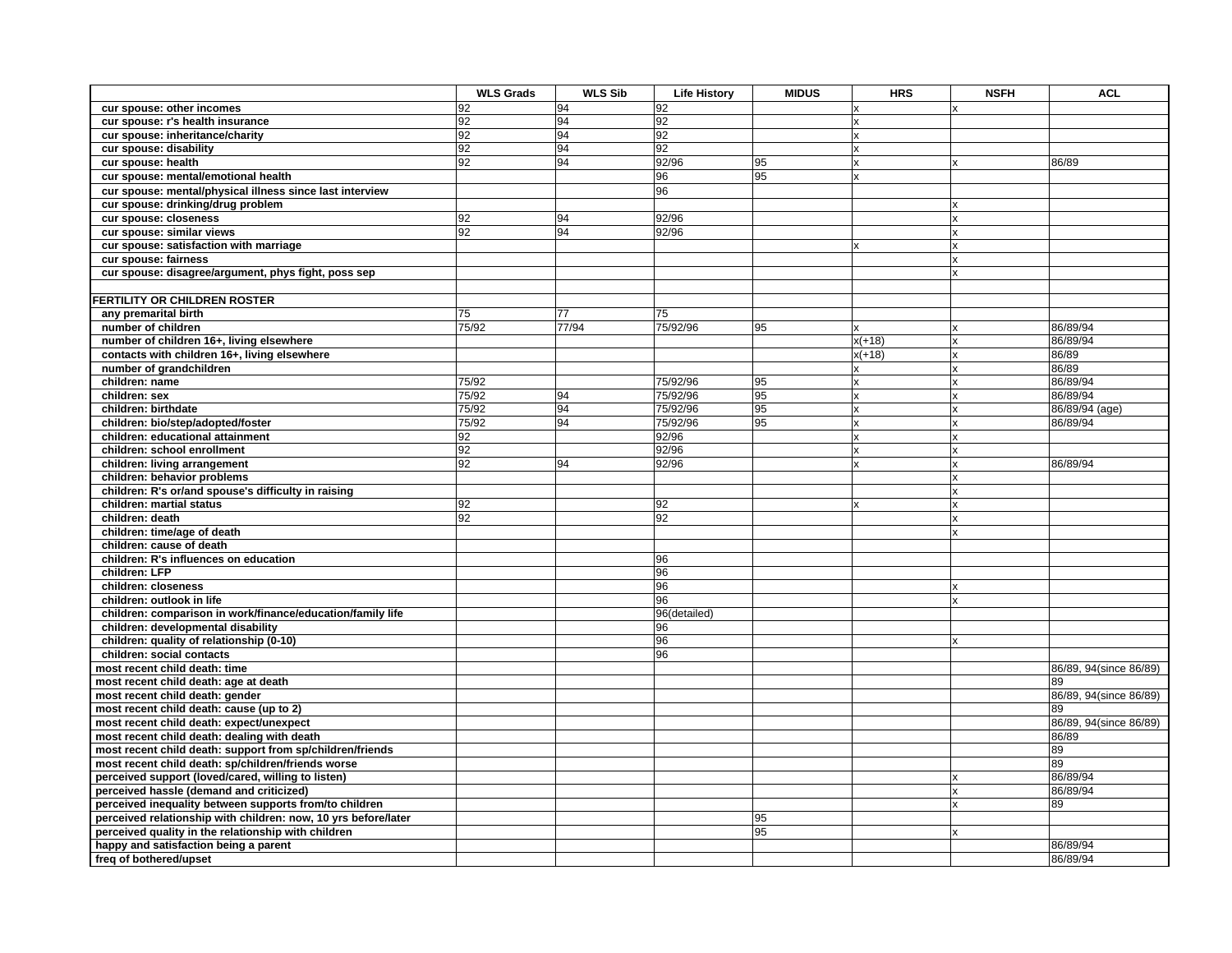|                                                             | <b>WLS Grads</b> | <b>WLS Sib</b>  | <b>Life History</b> | <b>MIDUS</b>      | <b>HRS</b>  | <b>NSFH</b>               | <b>ACL</b>                      |
|-------------------------------------------------------------|------------------|-----------------|---------------------|-------------------|-------------|---------------------------|---------------------------------|
| in control of the relationship with children                |                  |                 |                     | 95                |             |                           |                                 |
| efforts and thoughts on relationship with children          |                  |                 |                     | 95                |             |                           |                                 |
| life changed for children                                   |                  |                 |                     | 95                |             |                           |                                 |
| fertility history                                           | 75/92            | 77/94           | 75/92               | 95                |             |                           |                                 |
| fertility and LFP history (women)                           | 75 (up to 1974)  | 77 (up to 1976) | 75 (up to 1974)     |                   |             |                           |                                 |
|                                                             |                  |                 |                     |                   |             |                           |                                 |
| SELECTED (FOCAL) CHILD                                      |                  |                 |                     |                   |             |                           |                                 |
| birth order                                                 | 75/92            | 77/94           | 75/92               |                   |             | x                         |                                 |
| birth date                                                  | 75/92            |                 | 75/92               |                   |             | $\mathbf{x}$              |                                 |
| education (degrees)                                         | 92               | 94              | 92                  |                   |             |                           |                                 |
| schooling                                                   | 92               | 94              | 92                  |                   |             | $\boldsymbol{\mathsf{x}}$ |                                 |
| current residence (or living arrangement)                   |                  |                 |                     |                   |             | $\mathsf{x}$              |                                 |
| R's educational expectation/aspiration for the child        | 75/92            |                 | 75/92               |                   |             | $\mathbf x$               |                                 |
| R's expectation on child's occupation                       | 75               |                 | 75                  |                   |             |                           |                                 |
| perceived influence on child's education                    | 92               |                 | 92                  |                   |             |                           |                                 |
| military                                                    | 92               |                 | 92                  |                   |             |                           |                                 |
| labor force/employment                                      | 92               |                 | 92                  |                   |             |                           |                                 |
| occupation (industry, self-employed, private/public)        | 92               |                 | 92                  |                   |             |                           |                                 |
| job search activities (with R's help?)                      | 92               |                 | 92                  |                   |             |                           |                                 |
| R's financial aid or payments                               |                  |                 |                     |                   |             | X                         |                                 |
| marital status                                              | 92               | 94              | 92                  |                   |             | $\mathsf{x}$              |                                 |
| closeness and contact                                       | 92               | 94              | 92                  |                   |             | $\mathsf{x}$              |                                 |
|                                                             |                  |                 |                     |                   |             |                           |                                 |
| PARENTS (OWN; IN-LAWS)                                      |                  |                 |                     |                   |             |                           |                                 |
| grandparents' not born in U.S.                              |                  |                 |                     |                   |             |                           | 86                              |
| parents: nationality/race                                   |                  |                 |                     |                   |             |                           | 86                              |
| parents: age or birth date                                  | 75/92            | 94              | 75/92               | 95 (father)<br>95 |             | x                         |                                 |
|                                                             |                  | 77/94           |                     |                   | X           |                           | 86 (nature; age)                |
| parents: education                                          | 57/75/92         |                 | 57/75/92            |                   | x           | X                         |                                 |
| parents: occ (industry, self-employed, private/public)      | 57/75/92         | 77/94           | 57/75/92            |                   |             | $\mathsf{x}$              |                                 |
| parents: residence                                          | 57/64/75/92      |                 | 57/64/75/92         |                   | x           | $\boldsymbol{\mathsf{x}}$ |                                 |
| parents: personality/characters perceived by R              |                  |                 | 96                  | 95                |             |                           |                                 |
| parents: living arrangement                                 | 92               |                 | 92                  |                   | X           | x                         |                                 |
| parents: duration if living together/distance               | 92               |                 | 92                  |                   | x           | X                         |                                 |
| parents: health                                             | 92               | 77/94           | 92/96               | 95                | x           | $\overline{\mathbf{x}}$   |                                 |
| parents: marital status                                     | 57/64/75/92      |                 | 57/64/75/92         |                   | X           | $\boldsymbol{\mathsf{x}}$ |                                 |
| parents: contact                                            | 92               | 94              | 92                  |                   | x           | ×                         | 86/89                           |
| parents: closeness                                          | 92               | 94              | 92                  |                   |             | x                         |                                 |
| parents: social comparison (same sex parent)                | 92               | 94              | 92                  |                   |             |                           |                                 |
| parents: similar outlook/views                              | 92               | 94              | 92                  |                   |             | x (see footnote)          |                                 |
| parents: perceived support (loved/cared, willing to listen) |                  |                 |                     |                   |             | x (see footnote)          | 86/89/94                        |
| parents: perceived hassle (demand and criticized)           |                  |                 |                     |                   |             | x (see footnote)          | 86/89/94                        |
| parents: guidance                                           |                  |                 |                     |                   |             |                           | 86/89                           |
| parents: perceived relationship (bio/step)                  |                  |                 |                     |                   |             |                           |                                 |
| parents: income                                             | 75/92            | 94              | 75/92               |                   |             | x (see footnote)          |                                 |
| parents: home ownership                                     | 92               | 94              | 92                  |                   | $\mathbf x$ | x (see footnote)          |                                 |
| parents: net worth                                          | 92               | 94              | 92                  |                   |             | x (see footnote)          |                                 |
| parents: R's assessment on parents' financial situation     |                  |                 |                     |                   | X           |                           |                                 |
| parents: financial intertransfer to and from                | 92               | 94              | 92                  |                   | x           | x                         |                                 |
| parents: death                                              | 92               | 94              | 92                  | 95                | x           | x                         | 86/89/94 (bio/natural)          |
| parents: time/place/cause of death                          | 92               | 94              | 92                  | 95                | x           | X                         | 86/89/94 (bio/natural)          |
| parent figures, if parents died: relation to R              |                  |                 |                     |                   |             |                           | 86                              |
| parent figures, if parents died: guidance                   |                  |                 |                     |                   |             |                           | 86                              |
| parental death in last 3 yrs: relation (bio/step)           |                  |                 |                     |                   |             |                           | 86/89, 94 (since last<br>intvw) |
|                                                             |                  |                 |                     |                   |             |                           | 86/89, 94 (since last           |
| parental death in last 3 yrs: time                          |                  |                 |                     |                   |             |                           | intvw)                          |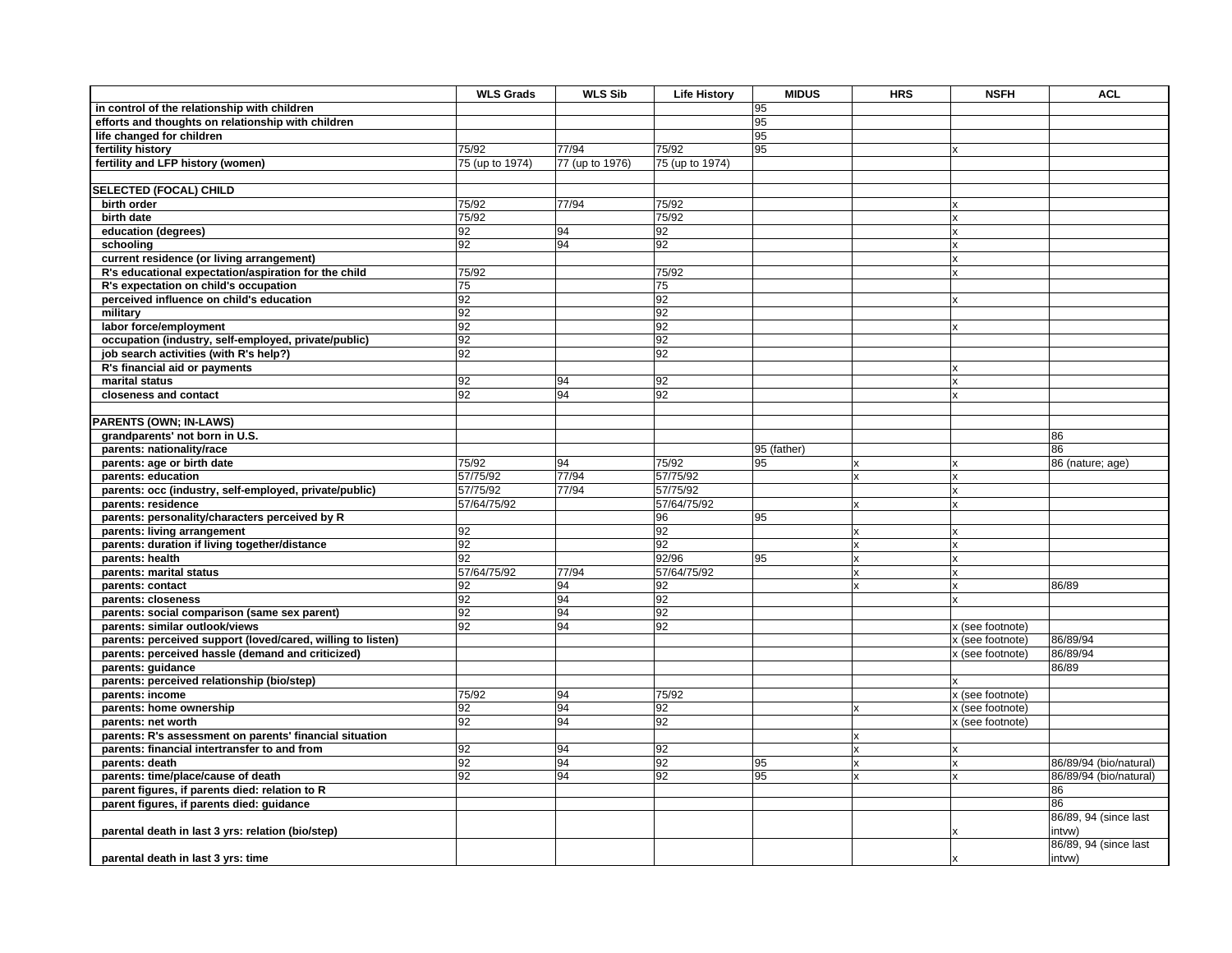|                                                          | <b>WLS Grads</b> | <b>WLS Sib</b> | <b>Life History</b> | <b>MIDUS</b> | <b>HRS</b>                | <b>NSFH</b>             | <b>ACL</b> |
|----------------------------------------------------------|------------------|----------------|---------------------|--------------|---------------------------|-------------------------|------------|
| parental death in last 3 yrs: dealing with death well    |                  |                |                     |              |                           |                         | 86/89      |
| mother's maiden name (in MEMORY TEST, see IQ)            |                  |                |                     |              |                           |                         | 86/89/94   |
| in-laws: education                                       | 75 (cur sp)      |                | 75 (cur sp)         |              | x                         | X                       |            |
| in-laws: occ (industry, self-employed, private/public)   | 75 (cur sp)      |                | 75 (cur sp)         |              |                           |                         |            |
| in-laws: residence                                       | 92               |                | 92                  |              | $\boldsymbol{\mathsf{x}}$ | x                       |            |
| in-laws: living arrangement                              | 92               |                | 92                  |              | x                         | x                       |            |
| in-laws: living distance                                 | 92               |                | 92                  |              | x                         | x                       |            |
| in-laws: health                                          | 92               |                | 92                  |              | $\mathsf{x}$              | x                       |            |
| in-laws: marital status                                  | 92               |                | 92                  |              | x                         | x                       |            |
| in-laws: contact                                         | 92               |                | 92                  |              | $\mathbf{x}$              | x                       |            |
| in-laws: income                                          | 92               |                | 92                  |              |                           |                         |            |
| in-laws: home ownership                                  | 92               |                | 92                  |              | $\boldsymbol{\mathsf{x}}$ |                         |            |
| in-laws: net worth                                       | 92               |                | 92                  |              |                           |                         |            |
| in-laws: financial intertransfer to and from             | 92               |                | 92                  |              | X                         | x                       |            |
| in-laws: death                                           | 92               | 94             | 92                  |              | $\mathbf x$               | $\overline{\mathbf{x}}$ |            |
| in-laws: perceived relationship                          |                  |                |                     |              |                           | x                       |            |
| in-laws: perceived relationship with siblings-in-laws    |                  |                |                     |              |                           | x                       |            |
|                                                          |                  |                |                     |              |                           |                         |            |
| <b>SIBLINGS</b>                                          |                  |                |                     |              |                           |                         |            |
| number of siblings                                       | 75/92            | 75/77/92/94    | 75/92/96            | 95           | x                         | x                       |            |
| 3 most influential siblings                              |                  |                | 96                  |              |                           |                         |            |
| all siblings: name                                       | 75/92            |                | 75/92               |              |                           |                         |            |
| all siblings: sex                                        | 75/92            |                | 75/92               |              | X                         | x(num of bro, sis)      |            |
| all siblings: relation                                   | 75/92            |                | 75/92               |              | $\mathsf{x}$              | x(num of full, step)    |            |
| all siblings: age                                        | 75/92            |                | 75/92               |              | x                         | x (see footnote)        |            |
| all siblings: birth order                                | 75/92            |                | 75/92               |              | $\mathsf{x}$              | x (see footnote)        |            |
| all siblings: education                                  | 75/92            |                | 75/92               |              |                           | x (see footnote)        |            |
| all siblings: occupation                                 |                  |                | 96                  |              |                           |                         |            |
| all siblings: marital status                             |                  |                |                     |              | $\mathbf x$               | x                       |            |
| all siblings: living distance                            |                  |                |                     |              |                           | x                       |            |
| all siblings: social contacts                            |                  |                | 96                  |              |                           |                         |            |
| all siblings: closeness                                  |                  |                | 96                  |              |                           | x                       |            |
| all siblings: outlook in life                            |                  |                | 96                  |              |                           |                         |            |
| all siblings: comparison in education/work/finance       |                  |                | 96(detailed)        |              | x                         |                         |            |
| all siblings: perceived relationship                     |                  |                |                     |              |                           | x                       |            |
|                                                          |                  |                |                     |              |                           |                         |            |
| <b>SELECTED SIBLING</b>                                  |                  |                |                     |              |                           |                         |            |
| birthdate                                                | 75/92            | 94             | 75/92               |              |                           |                         |            |
| high school characteristics                              | 75/92            | 77/94          | 75/92               |              |                           |                         |            |
| living together up to age 16 (most of time)              | 77/92/94         | 77/94          | 77/92/94            |              |                           |                         |            |
| marital status                                           | 92               | 94             | 92                  |              | $\boldsymbol{\mathsf{x}}$ |                         |            |
| employment                                               | 75/92            | 94             | 75/92               |              | x (30 hrs/wk)             |                         |            |
| last/cur occ (industry, self-employed, private/public)   | 75/92            | 94             | 75/92               |              |                           |                         |            |
| job search activities (with R's help?)                   | 92               | 94             | 92                  |              |                           |                         |            |
| own a home                                               |                  |                |                     |              | $\overline{\mathsf{x}}$   |                         |            |
| having anyone under age 18 living with                   |                  |                |                     |              | x                         |                         |            |
| living arrangement with parents: together, w/in 10 miles |                  |                |                     |              | x                         |                         |            |
| contact                                                  | 92               | 94             | 92                  |              |                           |                         |            |
| closeness                                                | 92               | 94             | 92                  |              |                           |                         |            |
| similar outlook/view                                     | 92               | 94<br>94       | 92                  |              |                           |                         |            |
| social comparison                                        | $\overline{92}$  |                | 92                  |              | x (financial)             |                         |            |
| death place                                              | 92               | 94             | 92                  |              |                           |                         |            |
| death cause                                              | 92               | 94             | 92                  |              |                           |                         |            |
| <b>HOUSEHOLD MEMBERS</b>                                 |                  |                |                     |              |                           |                         |            |
| name                                                     | 92               | 94             | 92                  |              | x                         | x                       |            |
|                                                          |                  |                |                     |              |                           |                         |            |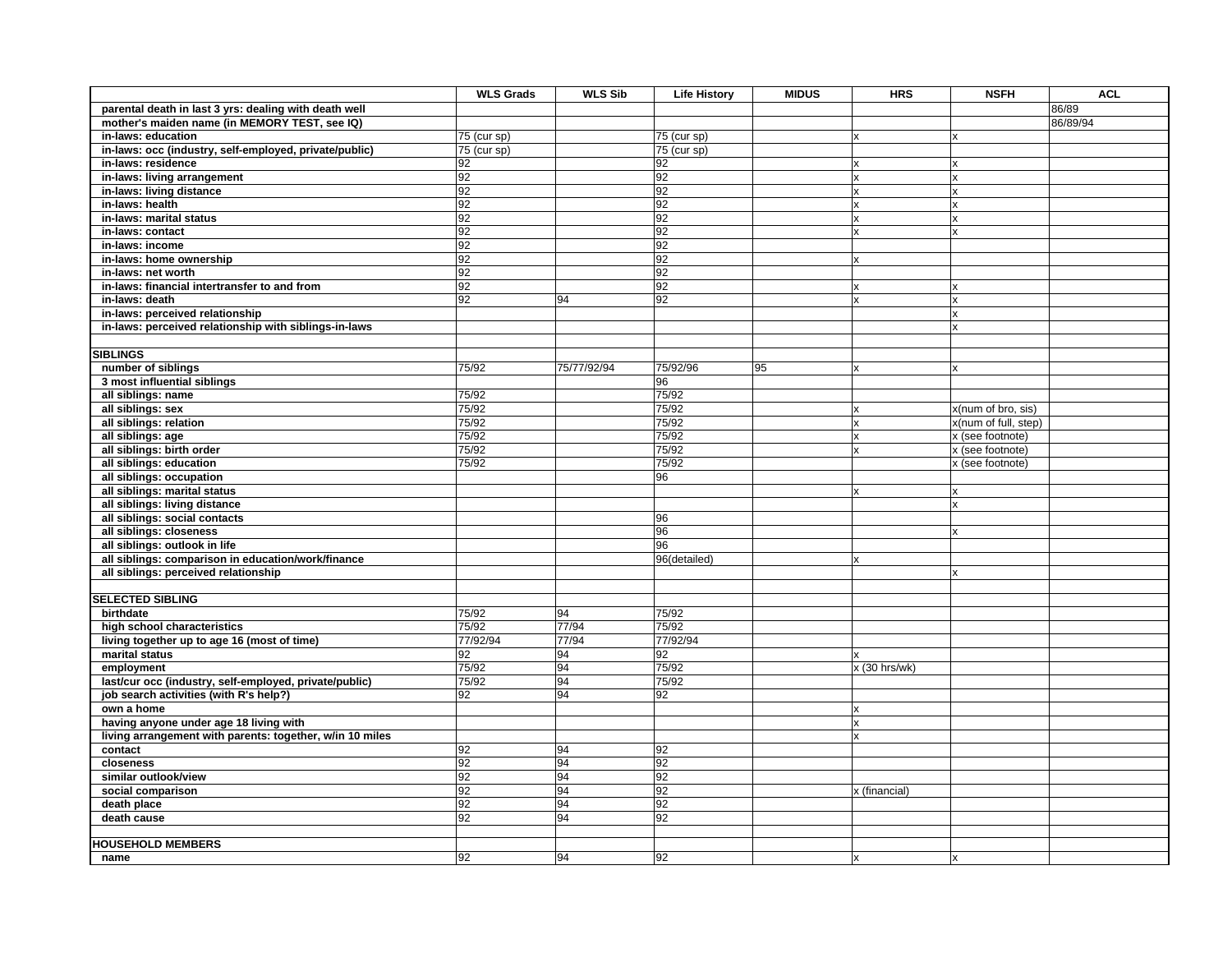|                                                                  | <b>WLS Grads</b> | <b>WLS Sib</b> | <b>Life History</b> | <b>MIDUS</b> | <b>HRS</b>   | <b>NSFH</b>               | <b>ACL</b>            |
|------------------------------------------------------------------|------------------|----------------|---------------------|--------------|--------------|---------------------------|-----------------------|
| sex                                                              | 92               | 94             | 92                  |              | X            | Ιx                        | 86/89/94              |
| relationship                                                     | 92               | 94             | 92                  |              | $\mathsf{x}$ | $\boldsymbol{\mathsf{x}}$ | 86/89/94              |
| age                                                              | 92               | 94             | 92                  |              | $\mathsf{x}$ | Ιx                        | 86/89/94              |
| living w R in last 12 mos: parents, children, g.children, others |                  |                |                     | 95           | $\mathbf{x}$ | Ιx                        |                       |
| pets (cats, dogs, birds, fishes, rodents, reptiles, others)      |                  |                |                     |              |              |                           | 89                    |
|                                                                  |                  |                |                     |              |              |                           |                       |
| <b>RIENDS</b>                                                    |                  |                |                     |              |              |                           |                       |
| Link to up to 3 best friends in file (symmetric info)            | 75               |                | 75                  |              |              |                           |                       |
| death place/time of 1975 friend                                  | 92               |                | 92                  |              |              |                           |                       |
| contacts                                                         | 92               |                | 92                  |              |              |                           |                       |
| last seen                                                        | 92               |                | 92                  |              |              |                           |                       |
| closeness                                                        | 92               |                | 92                  |              |              |                           |                       |
| comparison in finance/work/education                             | 92               |                | 92                  |              |              |                           |                       |
| perceived support (loved/cared, willing to listen)               |                  |                |                     |              |              |                           | 86/89/94              |
| perceived hassle (demand and criticized)                         |                  |                |                     |              |              |                           | 86/89/94              |
| perceived positive/negative social support                       |                  |                | 96                  |              |              |                           |                       |
|                                                                  |                  |                |                     |              |              |                           | 86/89, 94 (since last |
| friend/relative death in last 3 yrs: time                        |                  |                |                     |              |              |                           | intvw)                |
| friend/relative death in last 3 yrs: relation                    |                  |                |                     |              |              |                           | 86/89                 |
| friend/relative death in last 3 yrs: dealing with death well     |                  |                |                     |              |              |                           | 86/89                 |
| friend/relative death in last 3 yrs: sharing feeling, with whom  |                  |                |                     |              |              |                           | 86/89                 |
| satisfaction with friendships                                    |                  |                |                     |              | X            |                           |                       |
|                                                                  |                  |                |                     |              |              |                           |                       |
| <b>COGNITIVE, PSYCHOLOGICAL AND EMOTIONAL MEASURES</b>           |                  |                |                     |              |              |                           |                       |
| <b>COGNITIVE FUNCTION/MENTAL ABILITY</b>                         |                  |                |                     |              |              |                           |                       |
| IQ at Junior year                                                | Henmon-Nelson    | Henmon-Nelson  | Henmon-Nelson       |              |              |                           |                       |
| <b>WAIS test</b>                                                 | 92               | 94             | 92                  |              |              |                           |                       |
| <b>Verbal Test</b>                                               |                  |                |                     |              |              |                           |                       |
|                                                                  |                  |                |                     |              |              |                           | 86/89<br>86/89/94     |
| <b>Memory Test</b>                                               |                  |                |                     |              | x            |                           |                       |
| Subtracting                                                      |                  |                |                     |              |              |                           | 94                    |
| Abstract reading test                                            |                  |                |                     |              | X            |                           |                       |
| Self-rating                                                      |                  |                |                     |              | $\mathbf x$  |                           |                       |
| Interviewer's rating: memory                                     |                  |                |                     |              |              |                           | 86/89/94              |
| Interviewer's rating: understanding                              |                  |                | 96                  |              |              |                           | 86/89/94              |
|                                                                  |                  |                |                     |              |              |                           |                       |
| <b>ERSONALITY</b>                                                |                  |                |                     |              |              |                           |                       |
| Big 5                                                            | 92               | 94             | 92/96               | 95           |              |                           | 86 (N/E)              |
| Agency                                                           |                  |                |                     | 95           |              |                           |                       |
| self-assessment: now, 10 yrs ago, 10 yrs ahead                   |                  |                |                     |              |              |                           |                       |
|                                                                  |                  |                |                     |              |              |                           |                       |
| (calm, willing to learn, energetic, caring, wise, knowledgeable) |                  |                |                     | 95           |              |                           |                       |
| Somatic amplification scale (adapted Barsky scale)               |                  |                |                     | 95           |              |                           |                       |
| shy as a child                                                   |                  |                |                     |              |              |                           | 89                    |
| Interviewer's rating: cooperation                                |                  |                | 96                  |              | $\mathbf x$  | Ιx                        | 86/89                 |
| Interviewer's rating: frankness                                  |                  |                | 96                  |              |              |                           |                       |
|                                                                  |                  |                |                     |              |              |                           |                       |
| OTHER PSYCHOLOGICAL MEASURES                                     |                  |                |                     |              |              |                           |                       |
| interviewer's rating: attractiveness                             |                  |                |                     |              |              |                           | 86/89                 |
| interviewer's rating: self-confidence                            |                  |                |                     |              |              |                           | 86/89/94              |
| interviewer's rating: comfortable dealing with people            |                  |                |                     |              |              |                           | 86/89/94              |
| interviewer's rating: interpersonal skills                       |                  |                |                     |              |              |                           | 86/89/94              |
| interviewer's rating: articulation                               |                  |                |                     |              |              |                           | 86/89/94              |
| life satisfaction and happy (for specific satisfaction,          |                  |                |                     |              |              |                           | 86/89/94              |
| see various sections)                                            |                  |                |                     |              |              |                           |                       |
| sources of life satisfaction                                     |                  |                |                     |              |              |                           | 86/89                 |
| sources of worries and problems in life                          |                  |                |                     |              |              |                           | 86/89                 |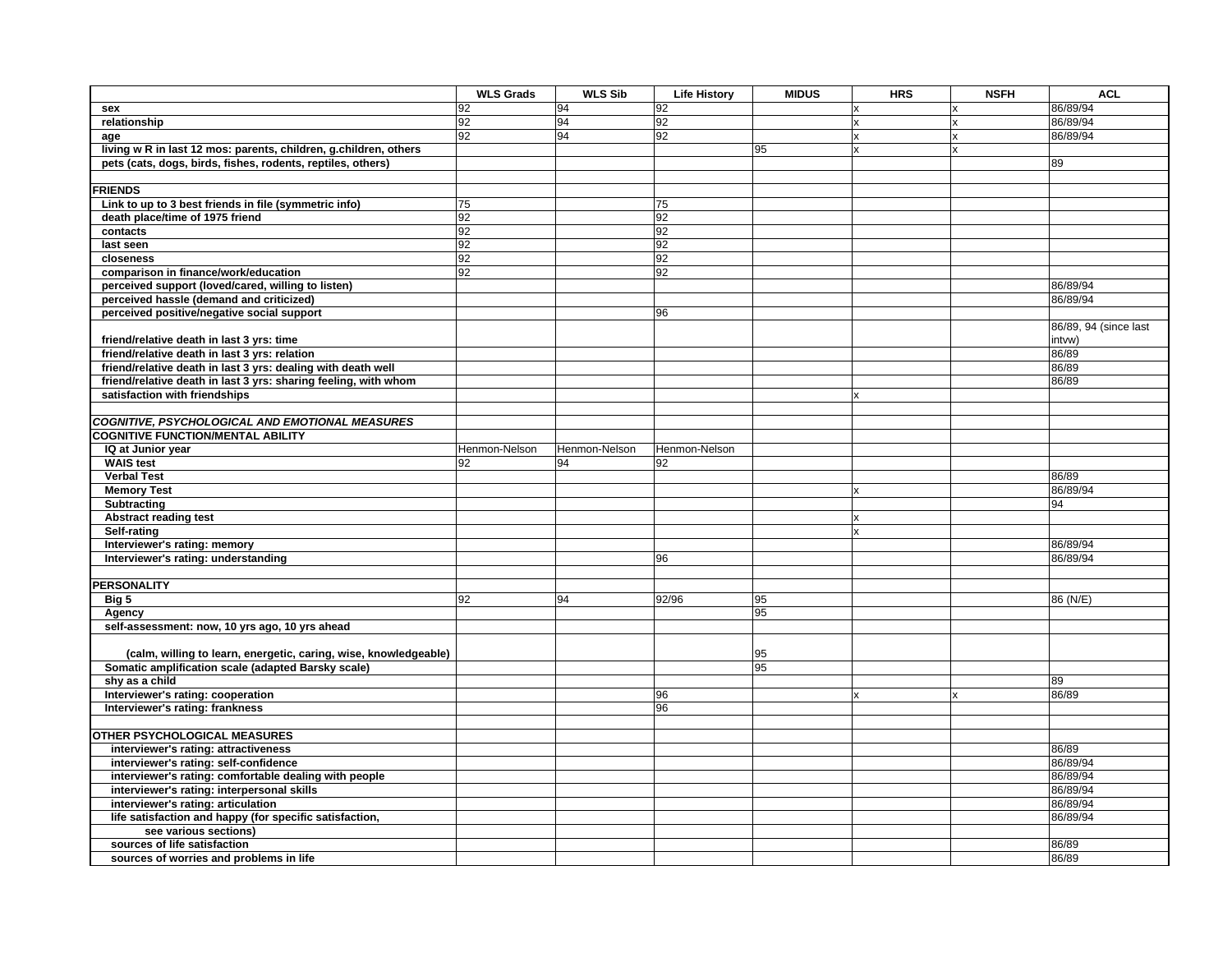|                                                                       | <b>WLS Grads</b> | <b>WLS Sib</b> | <b>Life History</b> | <b>MIDUS</b> | <b>HRS</b> | <b>NSFH</b>  | <b>ACL</b> |
|-----------------------------------------------------------------------|------------------|----------------|---------------------|--------------|------------|--------------|------------|
| vulnerability index                                                   |                  |                |                     |              |            |              | 86/89      |
| autonomy                                                              | 92               | 94             | 92/96               | 95           |            | X            |            |
| personal growth                                                       | 92               | 94             | 92/96               | 95           |            | x            |            |
| environment mastery                                                   | 92               | 94             | 92/96               | 95           |            | x            |            |
| positive relationship with others                                     | 92               | 94             | 92/96               | 95           |            | x            |            |
| purpose in life                                                       | 92               | 94             | 92/96               | 95           |            | x            |            |
| self-acceptance                                                       | 92               | 94             | 92/96               | 95           |            | x            |            |
| Brandstadter flexible goal adjustment                                 | 92               | 94             | $\overline{92}$     |              |            |              |            |
| Brandstadter tenacious goal pursuit                                   | 92               | 94             | 92                  |              |            |              |            |
| Goal strategies (now, 10 yrs ago, 10 yrs beyond)                      |                  |                |                     | 95           |            |              |            |
| Optimism (hope item from CESD)                                        | 92               | 94             | 92                  | 95           |            | x            |            |
| <b>Generativity (adapted McAdams)</b>                                 |                  |                |                     | 95           |            |              |            |
| Self-esteem (Rosenberg, 1965)                                         |                  |                |                     | 95           |            | x            |            |
| sense of achievement (work/finance/education)                         | 92               | 94             | 92                  |              |            |              |            |
| <b>Personal efficacy/Mastery</b>                                      |                  |                |                     | 95           |            | x            |            |
| <b>Perceived constraints</b>                                          |                  |                |                     | 95           |            |              |            |
| Perceived life overall (cur, 10 yrs ago, 10 yrs later)                |                  |                |                     | 95           |            | x(cur. only) |            |
| Perceived control over health                                         |                  |                |                     | 95           |            |              |            |
| Perceived control over life in general, sex, work,                    |                  |                |                     |              |            |              |            |
| relationship with spouse/partner/children                             |                  |                |                     |              |            |              |            |
| finance, contribution to others                                       |                  |                |                     | 95           |            |              |            |
|                                                                       |                  |                |                     |              |            |              |            |
| <b>ATTITUDES, BELIEFS, PRIORITIES</b>                                 |                  |                |                     |              |            |              |            |
| attitudes regarding ageing and elderly                                |                  |                |                     |              |            |              | 86/89      |
| attitudes regarding middle age, rating 20s, 40s, 60s.                 |                  |                |                     | 95           |            |              |            |
| importance of success in work/finance/education                       | 92               | 94             | 92/96               |              |            |              |            |
| importance of various job characteristics                             | 92               | 94             | 92                  |              |            |              |            |
| perceived life success in general                                     |                  |                | 96 (open)           |              |            |              |            |
| Thoughts and efforts on overall life, sex, work,                      |                  |                |                     |              |            |              |            |
| relationship with spouse/partner/children                             |                  |                |                     |              |            |              |            |
| finance, contribution to others                                       |                  |                |                     | 95           |            |              |            |
| Problem management strategies/beliefs                                 |                  |                |                     | 95           |            |              |            |
| Life management beliefs/strategies                                    |                  |                |                     | 95           |            |              |            |
| fatalism index                                                        |                  |                |                     |              |            |              | 86/89      |
| social/ultimate justice index                                         |                  |                |                     |              |            |              | 86/89      |
| Beliefs about planning and making sense of the past                   |                  |                |                     | 95           |            |              |            |
| Beliefs about gathering support from others                           |                  |                |                     | 95           |            |              |            |
| Family responsibility/obligation (Rossi)                              |                  |                |                     | 95           |            | x            |            |
| Social (nonfamily) responsibility                                     |                  |                |                     | 95           |            |              |            |
| Gender Role Attitude on family/work/household                         |                  |                |                     | 95           |            | x            | 89         |
| attitudes on divorce and marriage                                     |                  |                |                     |              |            | x            |            |
| attitudes on parenting                                                |                  |                |                     |              |            | x            |            |
|                                                                       |                  |                |                     |              |            |              |            |
| PERCEIVED DISCRIMINATION, IDENTITY                                    |                  |                |                     |              |            |              |            |
| Social well-being/alienation (Keyes, 6 scales)                        |                  |                |                     | 95           |            |              |            |
| Perceived inequalities and opportunities                              |                  |                | 96                  | 95           |            |              |            |
| (family, work)<br>Perceived inequalities in neighborhood              |                  |                |                     | 95           |            |              |            |
| Perceived race identification/closeness                               |                  |                | 96                  | 95           |            |              | 86         |
| Perceived discrimination due to race/ethnicity, sex,                  |                  |                |                     | 95           |            |              | 94 (race)  |
|                                                                       |                  |                |                     |              |            |              |            |
| physical appearance, age, religion,<br>sexual orientation, or others. |                  |                |                     |              |            |              |            |
| Perceived discrimination in frequency: education,                     |                  |                |                     | 95           |            |              |            |
| scholarship, hiring, promotion, housing,                              |                  |                |                     |              |            |              |            |
| police, loan, medical care, service.                                  |                  |                |                     |              |            |              |            |
| Perceived frequency of day to day discrimination                      |                  |                |                     | 95           |            |              |            |
|                                                                       |                  |                |                     |              |            |              |            |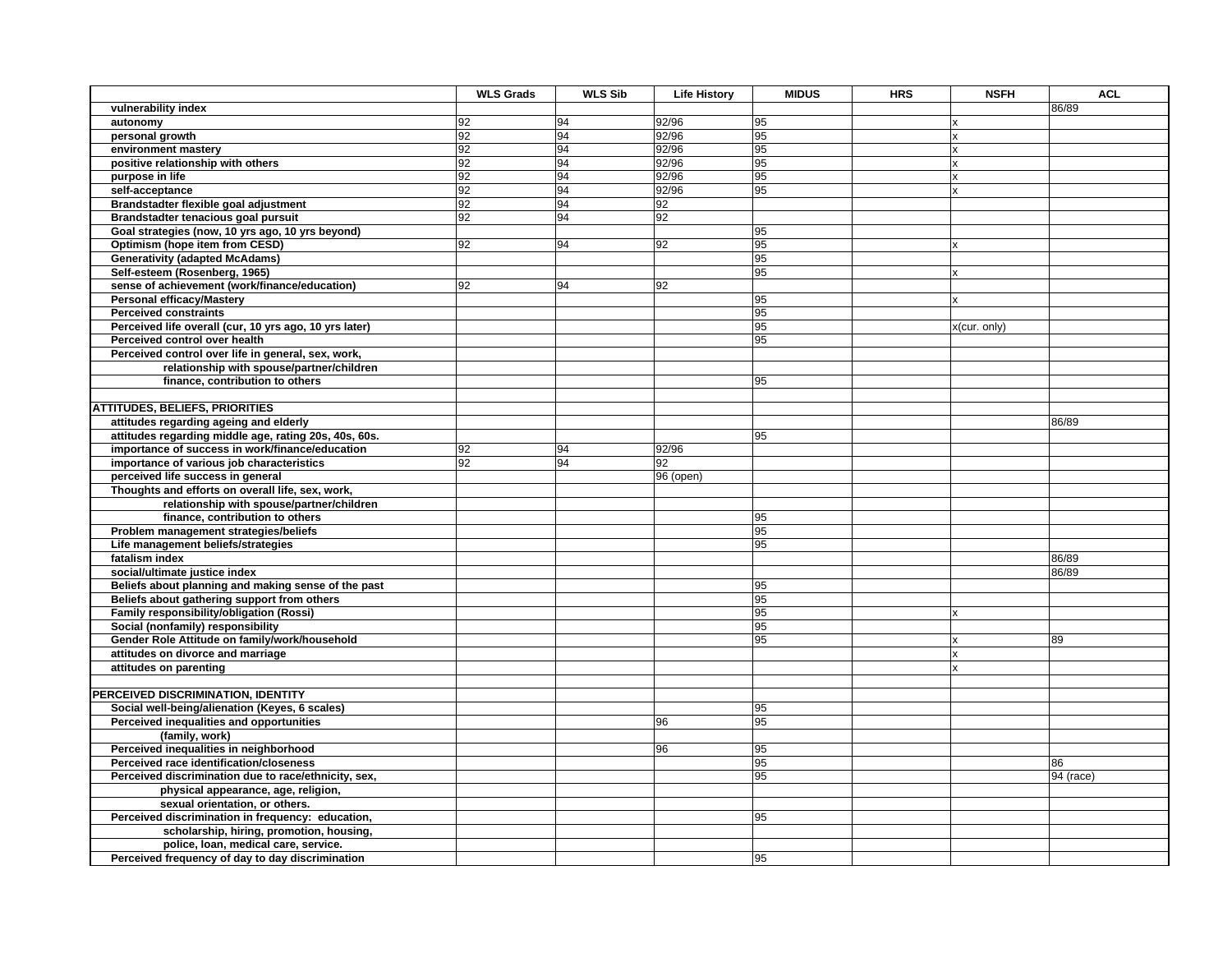|                                                                    | <b>WLS Grads</b> | <b>WLS Sib</b> | <b>Life History</b> | <b>MIDUS</b>    | <b>HRS</b>   | <b>NSFH</b>  | <b>ACL</b>          |
|--------------------------------------------------------------------|------------------|----------------|---------------------|-----------------|--------------|--------------|---------------------|
| Main self-assessed reason for discrimination                       |                  |                |                     | 95              |              |              |                     |
| Perceived amount that discrimation interfers on                    |                  |                |                     | 95              |              |              |                     |
| productive life, life getting harder                               |                  |                |                     |                 |              |              |                     |
|                                                                    |                  |                |                     |                 |              |              |                     |
| <b>RELIGION</b>                                                    |                  |                |                     |                 |              |              |                     |
| family religion/religiosity                                        | 75               |                | 75                  |                 |              | x            |                     |
| religion at high school                                            | 75               |                | 75                  |                 |              |              |                     |
| current religion/religiosity                                       | 75/92            | 77/'94         | 75/92/96            | 95              | $\mathsf{x}$ | x            | 86/94               |
| Spirituality                                                       |                  |                | 96                  | 95              |              | x            |                     |
| Degree of identification with religious group                      |                  |                | 96                  | 95              |              |              |                     |
| General importance of religion: family origin, currently           |                  |                | 96                  | 95              |              |              | 86/89/94 (cur only) |
| Importance of religion: seeking comfort, decision making           |                  |                | 96                  | 95              |              |              |                     |
| importance of spirituality in current life                         |                  |                | 96                  | 95              |              |              |                     |
| importance of spirituality: praying, meditation                    |                  |                | 96                  |                 |              |              |                     |
| Openness about religiosity/ spirituality                           |                  |                |                     | 95              |              |              |                     |
| religiosity: attending services                                    | 75/92            | 77/94          | 75/92               | 95              | $\mathsf{x}$ | x            | 86/89               |
| religiosity: reading text                                          |                  |                |                     |                 |              |              | 86                  |
| religiosity: TV/tapes                                              |                  |                |                     |                 |              |              | 86                  |
| religiosity: freq seeking spiritual comfort at diff time           |                  |                |                     |                 |              |              | 86/89               |
| religious beliefs: re-united with loved, reward after life         |                  |                |                     |                 |              |              | 86                  |
| <b>Superstitiousness</b>                                           |                  |                | 96                  | 95              |              |              |                     |
| <b>Fundamentalism beliefs</b>                                      |                  |                | 96                  | 95              |              | x            |                     |
| Born again (Christian)                                             |                  |                | 96                  | 95              |              | x            |                     |
| religion before marriage (SP)                                      | 92               |                | 92                  |                 |              | x            |                     |
| current religion (SP)                                              | 92               |                | 92                  |                 | $\mathbf{x}$ | x            |                     |
|                                                                    |                  |                |                     |                 |              |              |                     |
| <b>RELATIONSHIP AND INTERACTIONS WITH OTHERS</b>                   |                  |                |                     |                 |              |              |                     |
| <b>RELATIONSHIP WITH SPOUSE/PARTNER</b>                            |                  |                |                     |                 |              |              |                     |
| quality in general                                                 |                  |                | 96                  | 95              |              | x            |                     |
| quality in general: 10 yrs ago, 10 yrs later                       |                  |                |                     | 95              |              |              |                     |
| marital satisfaction                                               |                  |                |                     |                 |              | x            | 86/89/94            |
| closeness with spouse                                              | 92               | 94             | 92/96               |                 |              | x            | 86/89               |
| sharing similar views with spouse                                  | 92               | 94             | 92/96               |                 |              | x (by items) |                     |
| intimacy: emotional/sexual/recreational/intellectual/social        |                  |                | 96                  |                 |              |              |                     |
| conventionality                                                    |                  |                | 96                  |                 |              |              |                     |
| partner abuse: emotional/verbal/physical                           |                  |                | 96                  |                 |              |              |                     |
| unfulfilled family/personal asp at youth                           |                  |                | 96                  |                 |              |              |                     |
| family/personal life: aspects better/worse than expected (why)     |                  |                | 96                  |                 |              |              |                     |
| family/personal life: successful? (why)                            |                  |                | 96                  |                 |              |              |                     |
| family/personal life: one major change (why)<br>in control         |                  |                | 96                  | 95              |              |              |                     |
|                                                                    |                  |                |                     |                 |              |              |                     |
| efforts and thoughts on marriage<br>chance to separate             |                  |                |                     | 95<br>95        |              | x            |                     |
| marital harmony index: deserved, div/sep, forgiven,                |                  |                |                     |                 |              |              |                     |
|                                                                    |                  |                |                     |                 |              |              | 86/89               |
| conflict, upset<br>dependency on spouse: lost, death, taking place |                  |                |                     |                 |              |              | 86/89               |
| negative spouse behavior: drink, violence, affair, waste \$        |                  |                |                     |                 |              | x            | 86/89               |
| marital/relationship difficulties: in trouble, sep                 |                  |                |                     | 95              |              | x            |                     |
| disagreement: financial, hh chores, leisure,                       |                  |                |                     |                 |              |              |                     |
| something important                                                |                  |                |                     | 95              |              | x            |                     |
| specific quality: communication, caring, understanding             |                  |                |                     |                 |              |              |                     |
| appreciation, help, relaxing                                       |                  |                |                     | 95              |              | x            |                     |
| specific problem: demanding, tense, argument, let                  |                  |                |                     |                 |              |              |                     |
| you down, get on nerve                                             |                  |                |                     | 95              |              | x            |                     |
| family/personal decision making with sp/partner                    |                  |                |                     | 95              |              |              | 89                  |
| perceived support (loved/cared, willing to listen)                 |                  |                |                     | 95 (more items) |              |              | 86/89/94            |
|                                                                    |                  |                |                     |                 |              |              |                     |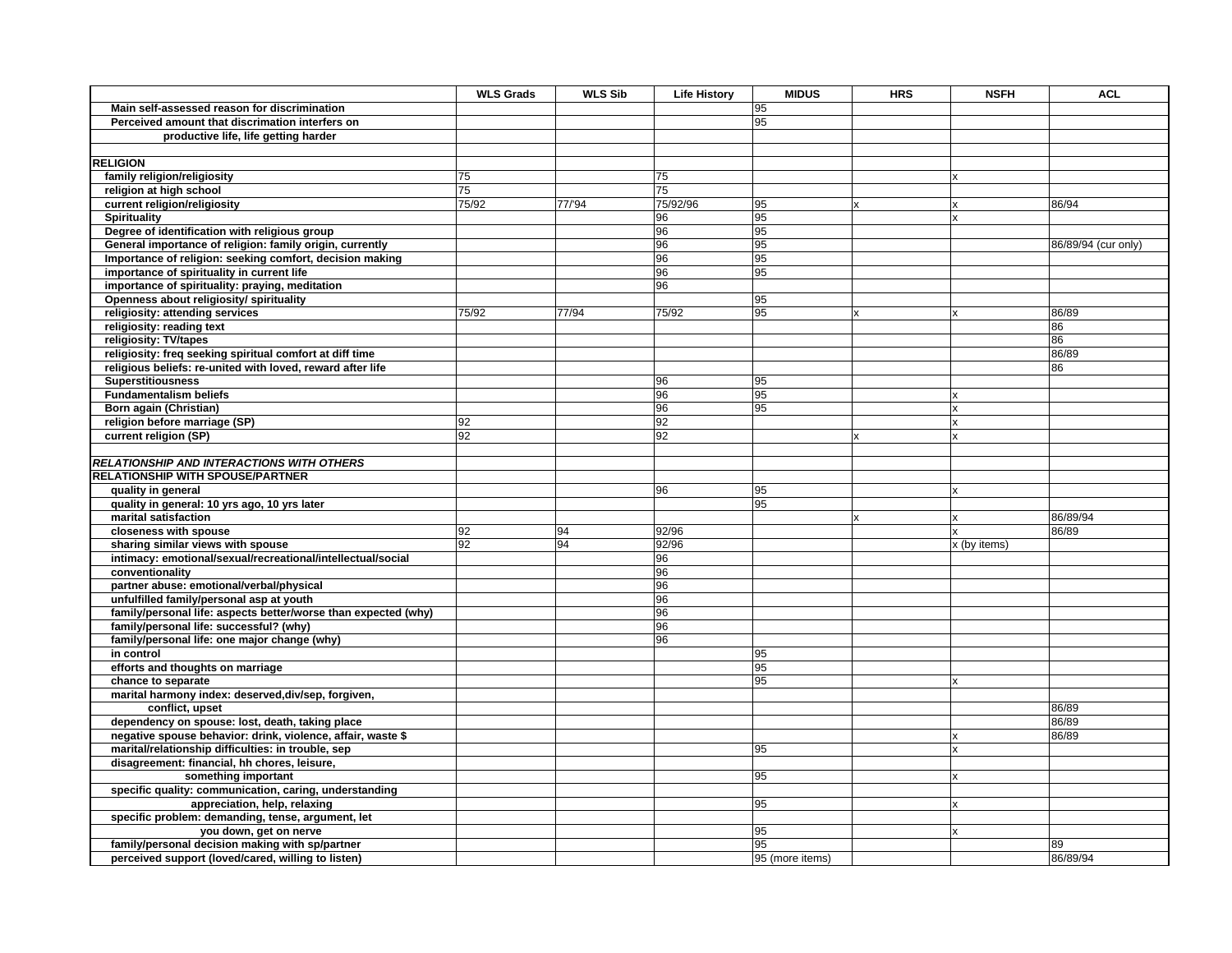|                                                                                                | <b>WLS Grads</b> | <b>WLS Sib</b> | <b>Life History</b> | <b>MIDUS</b>    | <b>HRS</b>                | <b>NSFH</b>   | <b>ACL</b>           |
|------------------------------------------------------------------------------------------------|------------------|----------------|---------------------|-----------------|---------------------------|---------------|----------------------|
| perceived hassle (demand and criticized)                                                       |                  |                |                     | 95 (more items) |                           |               | 86/89/94             |
| perceived inequality between supports from/to sp                                               |                  |                |                     |                 |                           | x             | 89                   |
| freq of conflict/disagreement, bothered/upset                                                  |                  |                |                     |                 |                           | x             | 86/89/94             |
| perceived changes in life if separated                                                         |                  |                |                     |                 |                           | x             |                      |
|                                                                                                |                  |                |                     |                 |                           |               |                      |
| <b>HOUSEHOLD WORK</b>                                                                          |                  |                |                     |                 |                           |               |                      |
| time spent on hh chores: self and spouse/partner                                               |                  |                |                     | 95              |                           | x             |                      |
| home maintenance: repair, mowing, canning, car repair                                          |                  |                |                     |                 |                           | x             | 86/89                |
| home maintenance: money saved, time spent, enjoyment                                           |                  |                |                     |                 |                           |               | 86/89                |
| childcare: time spent                                                                          |                  |                |                     |                 |                           | x             | 86/89/94             |
| childcare: enjoyment and benefits                                                              |                  |                |                     |                 |                           |               | 86/89/94             |
| childcare by r and sp: change schedule, serious problem                                        |                  |                |                     | 95              |                           |               |                      |
| housework: cleaning, cooking, laundry, sew&mend                                                |                  |                |                     |                 |                           | x             | 86/89/94             |
| housework: time spent, enjoyment, any help                                                     |                  |                |                     |                 |                           |               | 86/89/94             |
| housework: pride, respect, rewarding                                                           |                  |                |                     | 95              |                           | x             |                      |
| fairness in hh chores: r, sp                                                                   |                  |                |                     | 95              |                           | x             |                      |
| staying home: job characteristics                                                              |                  |                |                     |                 |                           |               | 86                   |
| staying home: difficulties to do a good job                                                    |                  |                |                     |                 |                           |               | 86                   |
|                                                                                                |                  |                |                     |                 |                           |               |                      |
| <b>SEXUALITY AND SEXUAL RELATIONSHIP</b>                                                       |                  |                |                     |                 |                           |               |                      |
| quality in general                                                                             |                  |                |                     | 95              |                           | x             |                      |
| quality in specific dimensions                                                                 |                  |                | 96                  |                 |                           |               |                      |
| quality comparison to 10 years ago and 10 years ahead                                          |                  |                |                     | 95              |                           |               |                      |
| control over sexual life                                                                       |                  |                |                     | 95              |                           |               |                      |
| efforts and thoughts on sexual life                                                            |                  |                |                     | 95              |                           |               |                      |
| number of sex partners, past year                                                              |                  |                |                     | 95              |                           |               |                      |
| sexual orientation                                                                             |                  |                |                     | 95              |                           |               |                      |
| having sex, frequency in the last 6 months                                                     |                  |                |                     | 95              |                           | x(past 1 mon) |                      |
|                                                                                                |                  |                |                     |                 |                           |               |                      |
| <b>WIDOWHOOD</b>                                                                               |                  |                |                     |                 |                           |               |                      |
| most recent dead sp: age at death                                                              |                  |                |                     |                 |                           | x<br>x        | 86/89/94<br>86/89/94 |
| most recent dead sp: exp or unexpected<br>most recent dead sp: living arrangement before death |                  |                |                     |                 |                           | x             | 89                   |
| most recent dead sp: last time of work for pay                                                 |                  |                |                     |                 |                           | x             |                      |
| most recent dead sp: most recent job                                                           |                  |                |                     |                 |                           | x             |                      |
| most recent dead sp: working hours per week                                                    |                  |                |                     |                 |                           | x             |                      |
| most recent dead sp: cause(s) of death                                                         |                  |                |                     |                 |                           | x             | 86/89/94             |
| most recent dead sp: medical conditions or illness                                             |                  |                |                     |                 | X                         | x             |                      |
| most recent dead sp: time lapse, if ill, or sudden                                             |                  |                |                     |                 |                           | x             | 89/94                |
| most recent dead sp: ill before, if died of accident                                           |                  |                |                     |                 |                           | X             | 89/94                |
| most recent dead sp: care required                                                             |                  |                |                     |                 |                           | x             | 89/94                |
| most recent dead sp: duration and intensity of care                                            |                  |                |                     |                 |                           | X             | 89/94                |
| most recent dead sp: help from others                                                          |                  |                |                     |                 |                           | x             |                      |
| most recent dead sp: time to recover for R                                                     |                  |                |                     |                 |                           |               | 89/94                |
| grief: duration to recover, missing, talking about                                             |                  |                |                     |                 |                           |               |                      |
| special occ to miss, feeling, death meaning to R,                                              |                  |                |                     |                 |                           |               | 86/89/94             |
| why not recovered                                                                              |                  |                |                     |                 |                           |               | 86                   |
| supports or worse, children/rel-friends                                                        |                  |                |                     |                 |                           |               | 89                   |
| widowed experience: self-confidence, responsibly,                                              |                  |                |                     |                 |                           |               |                      |
| negligence, meant to be, unfair, remarriage,                                                   |                  |                |                     |                 |                           |               |                      |
| better off for the dead, stronger.                                                             |                  |                |                     |                 |                           |               | 86/89/94             |
| financial situation: start/stop/change in Soc Sec and \$                                       |                  |                |                     |                 |                           |               |                      |
| financial situation: start/stop/change in Supp Sec and \$                                      |                  |                |                     |                 | $\boldsymbol{\mathsf{x}}$ |               |                      |
| financial situation: start/stop/change in Vet benif and \$                                     |                  |                |                     |                 |                           |               |                      |
| financial situation: start/stop/change in pens or annuity and \$                               |                  |                |                     |                 | $\mathbf{x}$              |               |                      |
| financial situation: start/stop/change in earnings and \$                                      |                  |                |                     |                 | $\mathbf x$               |               |                      |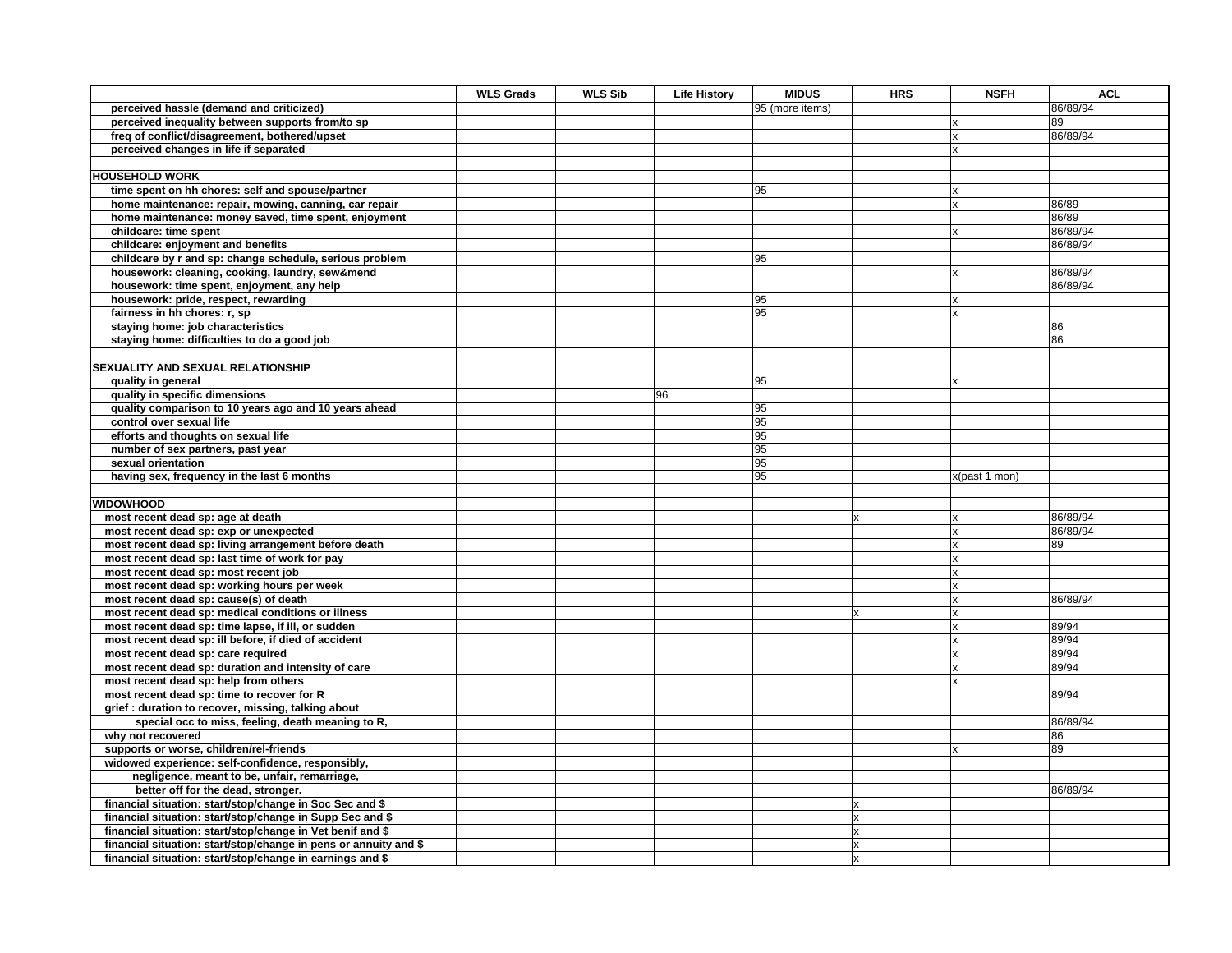|                                                                          | <b>WLS Grads</b> | <b>WLS Sib</b> | <b>Life History</b> | <b>MIDUS</b> | <b>HRS</b>     | <b>NSFH</b>               | <b>ACL</b>           |
|--------------------------------------------------------------------------|------------------|----------------|---------------------|--------------|----------------|---------------------------|----------------------|
| financial situation: start/stop/change in wk hrs and \$                  |                  |                |                     |              |                |                           |                      |
| financial situation: change in health insurance                          |                  |                |                     |              | $\mathsf{x}$   |                           |                      |
| financial situation: received life insr settlement and \$                |                  |                |                     |              | X              |                           |                      |
| financial situation: received lump-sum pension settle and \$             |                  |                |                     |              | $\mathbf x$    |                           |                      |
| expenses associated with the death                                       |                  |                |                     |              | $\mathbf{x}$   |                           |                      |
|                                                                          |                  |                |                     |              |                |                           |                      |
| CLOSENESS AND SIMILAR VIEWS WITH FAMILY                                  |                  |                |                     |              |                |                           |                      |
| closeness: spouse                                                        | 92               | 94             | 92/96               |              |                | $\boldsymbol{\mathsf{x}}$ |                      |
| closeness: parents                                                       | 92               | 94             | 92                  |              |                | X                         |                      |
| closeness: sibling                                                       | 92               | 94             | 92/96               |              |                | Ιx                        |                      |
| closeness: children                                                      | 92               | 94             | 92/96               |              |                | x                         |                      |
| similar views: spouse                                                    | 92               | 94             | 92/96               |              |                | Ιx                        |                      |
| similar views: parents                                                   | 92               | 94             | 92                  |              |                | x                         |                      |
| similar views: sibling                                                   | 92               | 94             | 92/96               |              |                |                           |                      |
| similar views: children                                                  | 92               | 94             | 92/96               |              |                | $\mathbf{x}$              |                      |
|                                                                          |                  |                |                     |              |                |                           |                      |
| SOCIAL COMPARISON TO FAMILY                                              |                  |                |                     |              |                |                           |                      |
| financial: same sex parent                                               | 92               | 94             | 92                  |              |                |                           |                      |
| financial: sibling                                                       | 92               | 94             | 92/96               |              | x (focal sib)  |                           |                      |
| financial: children                                                      | 92               | 94             | 92/96               |              |                | $\mathbf{x}$              |                      |
| work: same sex parent                                                    | 92               | 94             | 92                  |              |                |                           |                      |
| work: sibling                                                            | 92               | 94             | 92/96               |              |                |                           |                      |
| work: children                                                           | 92               | 94             | 92/96               |              |                |                           |                      |
| education: same sex parent                                               | 92               | 94             | 92                  |              |                | x (see footnote)          |                      |
| education: sibling                                                       | 92               | 94             | 92/96               |              |                | x                         |                      |
| education: children                                                      | 92               | 94             | 92/96               |              |                | Ιx                        |                      |
|                                                                          |                  |                |                     |              |                |                           |                      |
| SOCIAL SUPPORT (also see CAREGIVING)                                     |                  |                |                     |              |                |                           |                      |
| any adult/friend for confiding while growing up                          |                  | 94             |                     |              |                |                           |                      |
| confidant (kin and non-kin)                                              | 92               | 94             | 92/96               |              |                |                           | 94                   |
| receiving help: persons (last month)                                     | 92 (last mo)     | 94 (last mo)   | 92/96 (since 92)    |              |                | $\mathbf{x}$              |                      |
| receiving help: types (last month)                                       | 92 (last mo)     | 94 (last mo)   | 92/96 (since 92)    |              |                | Ιx                        |                      |
| giving help: persons (last month)                                        | 92 (last mo)     | 94 (last mo)   | 92/96 (since 92)    |              | x (to parents) | x                         | 86/89 (cur/last mo)  |
| giving help: types (last month)                                          | 92 (last mo)     | 94 (last mo)   | 92/96 (since 92)    |              |                | $\boldsymbol{\mathsf{x}}$ | 86/89 (cur/last mo)  |
| giving help: time                                                        |                  |                |                     |              | X              |                           | 86/89 (cur/last mo)  |
| giving help: how stressful                                               |                  |                |                     |              |                |                           | 86/89 (cur)          |
| volunteer works (12 mos): types (church/edu/pol/sr citz/other)           |                  |                |                     |              |                |                           | 86/89/94             |
| volunteer works: time                                                    |                  |                |                     |              | x              |                           | 86/89/94             |
| volunteer works: enjoyment                                               |                  |                |                     |              |                |                           | 86/89/94             |
| volunteer works: satisfaction                                            |                  |                |                     |              |                |                           | 86                   |
| volunteer works: better/worse off for R                                  |                  |                |                     |              |                |                           | 86                   |
| volunteer works: better/worse off for others                             |                  |                |                     |              |                |                           | 86/89                |
| volunteer works: more?                                                   |                  |                |                     |              |                |                           | 89                   |
| volunteer works: why not volunteer                                       |                  |                |                     |              |                |                           | 86                   |
| helps to others (12 mos): types                                          |                  |                |                     |              |                |                           | 86/89/94             |
| helps to others: time                                                    |                  |                |                     |              |                |                           | 86/89/94<br>86/89/94 |
| helps to others: enjoyment                                               |                  |                |                     |              |                |                           |                      |
| helps to others: satisfaction<br>helps to others: better/worse off for R |                  |                |                     |              |                |                           | 86<br>86             |
| helps to others: better/worse off for others                             |                  |                |                     |              |                |                           | 86/89                |
| perceived support in time of need                                        | 92               | 94             | 92                  |              |                |                           |                      |
| possibility to borrow money for emergency                                | 92               | 94             | 92                  |              |                | x                         |                      |
| possibility to talk to someone for personal problem                      | 92               | 94             | 92                  |              |                | Ιx                        |                      |
| possibility to ask for care during sickness                              | 92               | 94             | 92                  |              |                |                           |                      |
| Perceived positive/negative social support                               |                  |                | 96                  |              |                |                           |                      |
| Perceived care, understanding, relying on, talking about                 |                  |                |                     |              |                |                           |                      |
|                                                                          |                  |                |                     |              |                |                           |                      |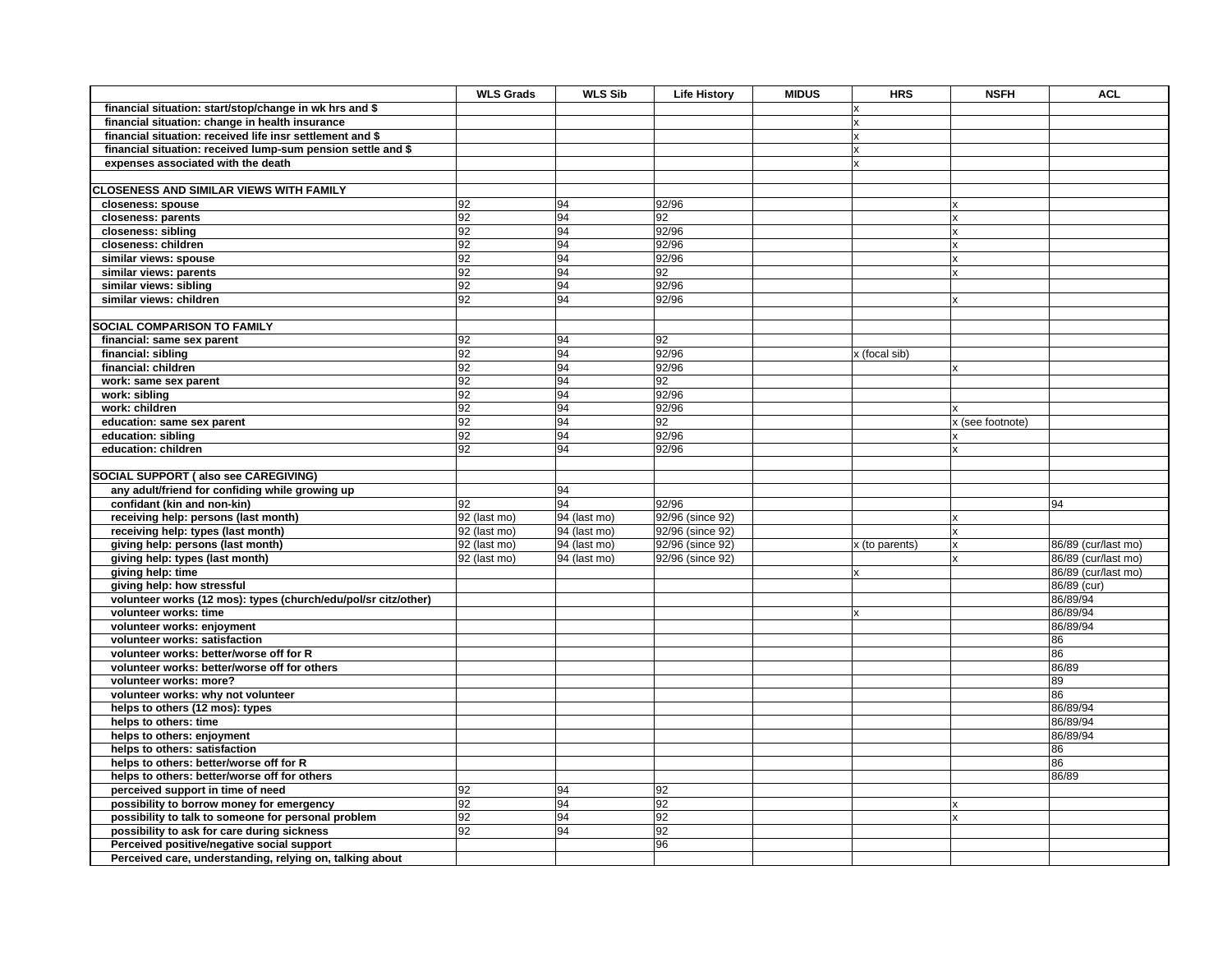|                                                                            | <b>WLS Grads</b> | <b>WLS Sib</b> | <b>Life History</b> | <b>MIDUS</b> | <b>HRS</b>                | <b>NSFH</b> | <b>ACL</b>              |
|----------------------------------------------------------------------------|------------------|----------------|---------------------|--------------|---------------------------|-------------|-------------------------|
| worries, demands, criticism, let you down, on nerves                       |                  |                |                     |              |                           |             |                         |
| (family, friends, other family members, co-workers)                        |                  |                |                     | 95           |                           |             | 86/89/94                |
| Emotional, instrumental, financial support                                 | 92               | 94             | 92                  | 95           |                           | x           |                         |
| support/helps at sp/children death: who (sp/children/friends)              |                  |                |                     |              |                           |             | 86/89/94                |
|                                                                            |                  |                |                     |              |                           |             |                         |
| <b>CAREGIVING, SOCIAL CONTACT AND ACTIVITIES</b>                           |                  |                |                     |              |                           |             |                         |
| Caregiving                                                                 |                  |                |                     |              |                           |             |                         |
| disability: whom (r, sp, hh mem)                                           | 92               | 94             | 92/96 (since 1992)  |              |                           | x           |                         |
| disability: condition                                                      | 92               | 94             | 92/96 (since 1992)  |              |                           | X           |                         |
| disability: ranking                                                        | 92               | 94             | 92/96 (since 1992)  |              |                           | x           |                         |
| disability: caregiving                                                     | 92               | 94             | 92/96 (since 1992)  |              |                           | x           |                         |
| caregiving: type                                                           | 92               | 94             | 92/96 (since 1992)  |              |                           | X           |                         |
| caregiving: duration                                                       | 92               | 94             | 92/96 (since 1992)  |              |                           | x           |                         |
| caregiving: frequency                                                      | 92               | 94             | 92/96 (since 1992)  |              |                           | x           |                         |
| caregiving: living arrangement                                             | 92               | 94             | 92/96 (since 1992)  |              |                           | x           |                         |
| caregiving: who gives                                                      | 92               | 94             | 92                  |              |                           | x           |                         |
| caregiving to fr/rel in 12 mos: time, stressful                            |                  |                |                     |              |                           |             | 86/89/94                |
| <b>Social Contacts</b>                                                     |                  |                |                     |              |                           |             |                         |
| neighbor: freq in contact/conversation                                     |                  |                |                     | 95           |                           |             |                         |
| frequency: friends, family, friend/relatives/co-workers                    |                  |                |                     | 95           |                           |             |                         |
| frequency: parents                                                         | 92               | 94             | 92                  |              | $\boldsymbol{\mathsf{x}}$ | x           |                         |
| frequency: sibling                                                         | 92               | 94             | 92                  |              |                           | x           |                         |
| frequency: child                                                           | 92               | 94             | 92                  |              | x                         | x           | 94(16+, live elsewhere) |
| time last seeing: parents                                                  | 92               | 94             | 92                  |              |                           |             |                         |
| time last seeing: sibling                                                  | 92               | 94             | 92                  |              |                           |             |                         |
| time last seeing: child                                                    | 92               | 94             | 92                  |              |                           |             |                         |
| Social/Leisure Activities or SOCIAL INTEGRATION                            |                  |                |                     |              |                           |             |                         |
| friends (freq in past 4 wks)                                               | 92               | 94             | 92                  |              |                           | x           |                         |
| relatives (freq in past 4 wks)                                             | 92               | 94             | 92                  |              |                           | x           |                         |
| freq in phone (social integration)                                         |                  |                |                     |              |                           |             | 86/89                   |
| freq visits with friends (social integration)                              |                  |                |                     |              |                           | x           | 86/89                   |
| freq attending meetings (social integration)                               |                  |                |                     |              |                           | x           | 86/89                   |
| how many nearby neighbors whom R knows by name                             |                  |                |                     |              | X                         |             | 86/89/94                |
| freq getting together with any of these neighbors                          |                  |                |                     |              | $\mathbf{x}$              |             |                         |
| TV/radio: hrs/wk                                                           |                  |                |                     |              |                           |             | 86/89                   |
| reading: hrs/wk                                                            |                  |                |                     |              |                           |             | 86/89                   |
| Social Participation (level of involvement)                                |                  |                |                     |              |                           |             |                         |
| church                                                                     | 75/92            | 77/94          | 75/92               |              |                           | x           |                         |
| church related groups                                                      | 75/92            | 77/94          | 75/92               |              |                           | x           |                         |
| union member                                                               | 75/92            | 77/94          | 75/92               |              |                           | x           |                         |
| veterans' organization                                                     | 75/92            | 77/94          | 75/92               |              |                           | x           |                         |
| fraternal organizations                                                    | 75/92            | 77/94          | 75/92               |              |                           | X           |                         |
| business or civic groups                                                   | 75/92            | 77/94          | 75/92               |              |                           |             |                         |
| parent-teachers' assoc                                                     | 75/92            | 77/94          | 75/92               |              |                           |             |                         |
| community centers                                                          | 75/92            | 77/94          | 75/92               |              |                           |             |                         |
| organization of people of the same nationality                             | 75/92            | 77/94          | 75/92               |              |                           | x           |                         |
| sport teams                                                                | 75/92            | 77/94          | 75/92               |              |                           | X           |                         |
| country clubs                                                              | 75/92            | 77/94          | 75/92               |              |                           |             |                         |
| youth groups (scout leaders etc.)                                          | 75/92<br>75/92   | 77/94<br>77/94 | 75/92<br>75/92      |              |                           | x           |                         |
| professional groups                                                        |                  |                |                     |              |                           | X           |                         |
| political clubs or organizations<br>neighborhood improvement organizations | 75/92<br>75/92   | 77/94<br>77/94 | 75/92<br>75/92      |              |                           | X           |                         |
|                                                                            | 75/92            | 77/94          | 75/92               |              |                           |             |                         |
| charity or welfare organization<br>hobby groups                            | 75/92            |                | 75/92               |              |                           | x           |                         |
| others                                                                     | 75/92            | 77/94          | 75/92               |              |                           | x           |                         |
| voting                                                                     | 75 (1974 vote)   | 77 (1976 vote) | 75 (1974 vote)      |              |                           |             | 89 (1988 vote)          |
|                                                                            |                  |                |                     |              |                           |             |                         |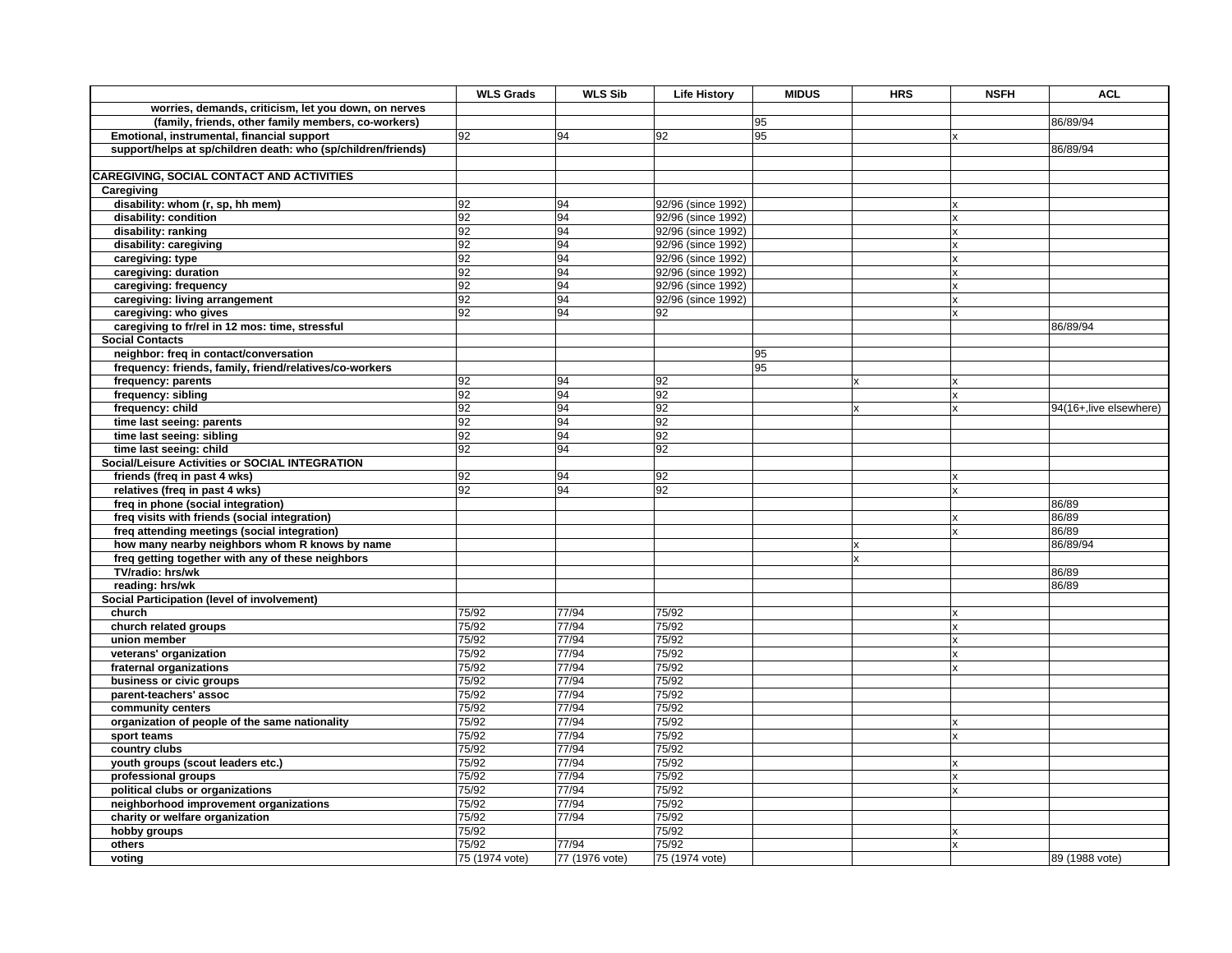|                                                                | <b>WLS Grads</b> | <b>WLS Sib</b> | <b>Life History</b> | <b>MIDUS</b> | <b>HRS</b>            | <b>NSFH</b> | <b>ACL</b>              |
|----------------------------------------------------------------|------------------|----------------|---------------------|--------------|-----------------------|-------------|-------------------------|
|                                                                |                  |                |                     |              |                       |             |                         |
| <b>LIFE EVENT INVENTORY</b>                                    |                  |                |                     |              |                       |             |                         |
| psychological turning point in last 12 mos in job/career,      |                  |                |                     |              |                       |             |                         |
| interpersonal relationship, recognizing self,                  |                  |                |                     |              |                       |             |                         |
| strength/weakness, realizing dreams: event,                    |                  |                |                     |              |                       |             |                         |
| impact                                                         |                  |                |                     | 95           |                       |             |                         |
| ever homeless in the last 5 yrs                                |                  |                |                     | 95           |                       |             |                         |
| ever institutionalized in the last 5 years                     |                  |                |                     | 95           |                       |             |                         |
| divorce since last intvw: time to sep, time to be official     | 75/92            | 77/94          | 75/92/96            |              |                       |             | 89/94                   |
| divorce since last intvw: dealing, worse/support from          |                  |                |                     |              |                       | x           | 89                      |
| children/ex-sp, friend                                         |                  |                |                     |              |                       |             |                         |
| death of parents: time                                         | 92               | 94             | 92                  |              |                       | x           | 94 (since 86/89)        |
| death of close relative                                        |                  |                |                     |              |                       |             | 94 (since 86/89)        |
| serious financial problem: time, expected                      |                  |                |                     |              |                       |             | 94 (since 86/89)        |
| physical attack or assault ever: time                          |                  |                |                     |              |                       | x           | 86/89/94(since 86/89)   |
| physical attack or assault ever: type, who                     |                  |                |                     |              |                       |             | 89                      |
| life-threatening illness or accidents ever: time               |                  |                |                     |              |                       |             | 86/89/94(since 86/89)   |
| life-threatening illness or accidents ever: what (type)        |                  |                |                     |              |                       |             | 89                      |
| life-threatening illness or accidents ever: dealing            |                  |                |                     |              |                       |             | 86/89                   |
|                                                                |                  |                |                     |              |                       |             | 86/89(last 3            |
| serious, not life-threatening illness/injury: time             |                  |                |                     |              |                       |             | yrs),94(since 86 or 89) |
| serious, not life-threatening illness/injury: worse/support    |                  |                |                     |              |                       |             | 86                      |
| from spouse/children/friend                                    |                  |                |                     |              |                       |             |                         |
|                                                                |                  |                |                     |              |                       |             | 86/89(last 3            |
| moving to new place: time                                      |                  |                |                     |              |                       |             | yrs),94(since 86 or 89) |
| moving to new place: old address                               |                  |                |                     |              |                       |             | 86                      |
| moving to new place: changes due to move                       |                  |                |                     |              |                       |             | 86                      |
|                                                                |                  |                |                     |              |                       |             | 86/89(last 3            |
| lost job: time, expected                                       | 75/92            | 77/94          | 75/92               |              |                       |             | yrs)/94(since 86/89)    |
|                                                                |                  |                |                     |              |                       |             | 86/89(last 3            |
| robbed/burglarized: time                                       |                  |                |                     |              |                       |             | yrs)/94(since 86/89)    |
|                                                                |                  |                |                     |              |                       |             | 86/89(last 3            |
| others                                                         |                  |                |                     |              |                       |             | yrs)/94(since 86/89)    |
| self reported major life event: events                         |                  |                | 96                  |              |                       |             |                         |
| self reported major life event: time                           |                  |                | 96                  |              |                       |             |                         |
| self reported major life event: emot strength & impact on life |                  |                | 96                  |              |                       |             |                         |
|                                                                |                  |                |                     |              |                       |             |                         |
| PHYSICAL/MENTAL HEALTH                                         |                  |                |                     |              |                       |             |                         |
| <b>Health Perception and Comparison</b>                        |                  |                |                     |              |                       |             |                         |
| <b>Overall health rating</b>                                   | 92               | 94             | 92/96               | 95           | $\mathbf{x}$          |             | 86/89/94                |
| Health compared to same sex/age peers                          | 92               | 94             | 92/96               | 95           |                       | x           |                         |
| Health change 10 yrs ago, expected 10 yrs ahead                |                  |                |                     | 95           | $x(1 \text{ yr ago})$ |             |                         |
| <b>Health comparison</b>                                       |                  |                |                     |              |                       |             | 89 (to 86)              |
| Appearance 10 years ago                                        | 92               | 94             | 92                  |              |                       |             |                         |
| Appearance change since 10 yrs ago                             |                  |                |                     | 95           |                       |             |                         |
| Overall health at age 16                                       |                  |                |                     | 95           |                       |             |                         |
| Evaluation appropriate weight (body image)                     |                  |                |                     | 95           |                       |             |                         |
| Comparing to 10 years ago ---                                  |                  |                |                     |              |                       |             |                         |
| General health                                                 | 92               | 94             | 92/96               |              |                       |             |                         |
| Appearance                                                     |                  | 94             | 96                  |              |                       |             |                         |
| eyesight                                                       |                  | 94             |                     |              |                       |             |                         |
| teeth                                                          |                  | 94             |                     |              |                       |             |                         |
| Energy                                                         |                  | 94             |                     |              |                       |             |                         |
| weight                                                         |                  | 94             |                     |              |                       |             |                         |
| hearing                                                        |                  | 94             |                     |              |                       |             |                         |
| hair condition                                                 |                  | 94             |                     |              |                       |             |                         |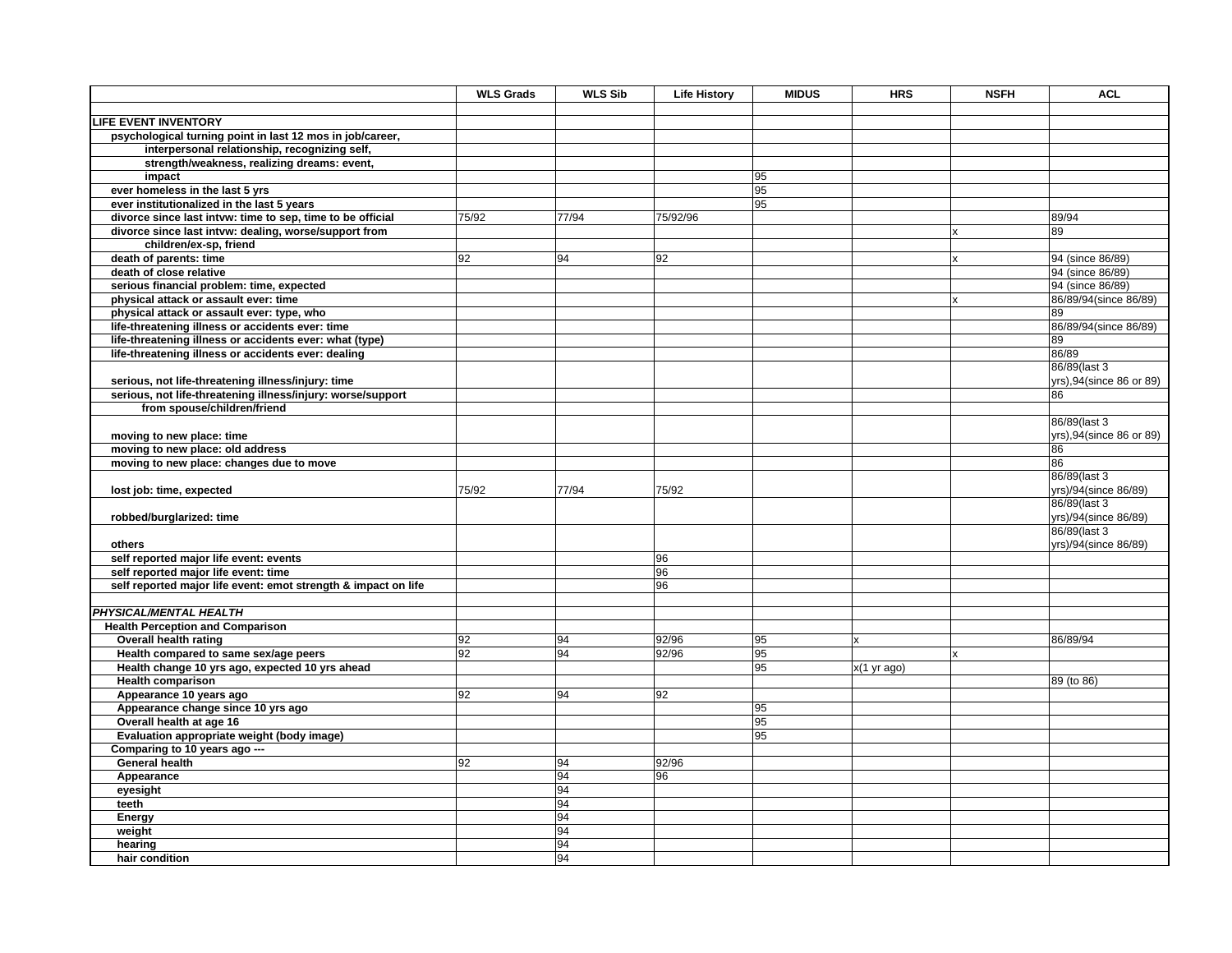|                                                              | <b>WLS Grads</b> | <b>WLS Sib</b> | <b>Life History</b> | <b>MIDUS</b> | <b>HRS</b>                | <b>NSFH</b> | <b>ACL</b> |
|--------------------------------------------------------------|------------------|----------------|---------------------|--------------|---------------------------|-------------|------------|
| body shape                                                   |                  | 94             |                     |              |                           |             |            |
| skin condition                                               |                  | 94             |                     |              |                           |             |            |
| sexual pleasure                                              |                  | 94             |                     |              |                           |             |            |
| strength of arms                                             |                  | 94             |                     |              |                           |             |            |
| strength of legs                                             |                  | 94             |                     |              |                           |             |            |
| digestive functions                                          |                  | 94             |                     |              |                           |             |            |
| Comparing to 5 years ago ----                                |                  |                |                     |              |                           |             |            |
| Energy                                                       |                  |                |                     | 95           |                           |             |            |
| <b>Physical fitness</b>                                      |                  |                |                     | 95           |                           |             |            |
| Physique/figure                                              |                  |                |                     | 95           |                           |             |            |
| Weight                                                       |                  |                |                     | 95           |                           |             |            |
| <b>Satisfaction</b>                                          |                  |                |                     |              |                           |             |            |
| Overall health satisfaction                                  |                  |                |                     | 95           | $\mathbf{x}$              | x           | 86/89/94   |
| Overall appearance satisfaction                              |                  |                |                     | 95           |                           | x           |            |
| Interviewer's rating                                         |                  |                |                     |              |                           |             |            |
| general health (r and sp)                                    |                  |                |                     |              |                           |             | 86/89      |
| tiredness                                                    |                  |                |                     |              | X                         |             | 86/89      |
| eyesight                                                     |                  |                |                     |              |                           |             | 86/89      |
| hearing                                                      |                  |                |                     |              | X                         |             | 86/89/94   |
| walking                                                      |                  |                |                     |              |                           |             | 86/89      |
| understanding                                                |                  |                |                     |              | X                         | x           | 86/89/94   |
| memory                                                       |                  |                |                     |              | X                         |             | 86/89/94   |
| <b>Risk Rating</b>                                           |                  |                |                     |              |                           |             |            |
| heart attacks                                                |                  |                |                     | 95           |                           |             |            |
| cancers                                                      |                  |                |                     | 95           |                           |             |            |
| <b>Bio-Markers</b>                                           |                  |                |                     |              |                           |             |            |
| vital sign: height, weight, waist, hip, blood pressure       |                  |                |                     |              |                           |             |            |
| peak flow, temp/pulse/resp rate,                             |                  |                |                     |              |                           |             |            |
| visual acuity (glasses)                                      |                  |                | 96                  |              | $\boldsymbol{\mathsf{x}}$ |             |            |
| general: grip, dominant hand, apparent age, race, attitudes  |                  |                | 96                  |              |                           |             |            |
| Skin: color/temp/texture/moisture/lesions                    |                  |                | 96                  |              |                           |             |            |
| Nail: pigmentation, length, lesions, lines, white area       |                  |                | 96                  |              |                           |             |            |
| Hair: distribution, texture, color                           |                  |                | 96                  |              |                           |             |            |
| Health history volunteered by R                              |                  |                | 96                  |              |                           |             |            |
| Lymph                                                        |                  |                | 96                  |              |                           |             |            |
| Skull: size, tenderness, bruit                               |                  |                |                     |              |                           |             |            |
| Eyes: extraoular movements, nystagmus,                       |                  |                |                     |              |                           |             |            |
| lid lesions, sclerae, conjunctivae, cornea,                  |                  |                |                     |              |                           |             |            |
| pupils, ophthalmoscopic exam                                 |                  |                | 96                  |              |                           |             |            |
| Ears: hearing, bone conduction, pinnae, external canal, drum |                  |                | 96                  |              |                           |             |            |
| Nose: Mucous membranes, sinus tenderness                     |                  |                | 96                  |              |                           |             |            |
| Mouth: Lip color, lip moisture, lip lesions,                 |                  |                |                     |              |                           |             |            |
| odor of breath, salivary pool, tongue,                       |                  |                |                     |              |                           |             |            |
| teeth, gums, buccal mucosa, torus                            |                  |                | 96                  |              |                           |             |            |
| Throat: Uvula, posterior pharynx, voice quality              |                  |                | 96                  |              |                           |             |            |
| Neck: ROM, tenderness, thyroid size, bruit,                  |                  |                |                     |              |                           |             |            |
| tracheal position, salivary glands                           |                  |                | 96                  |              |                           |             |            |
| Throrax and lungs: inspection, palpation, percussion,        |                  |                | 96                  |              |                           |             |            |
| auscultation                                                 |                  |                |                     |              |                           |             |            |
| Cardiovascular: jugular, apical, auscultion,                 |                  |                |                     |              |                           |             |            |
| murmurs, friction rub, pulses, peripheral vascular,          |                  |                |                     |              |                           |             |            |
| arterial bruits, venous distension, pulsation,               |                  |                |                     |              |                           |             |            |
| tenderness, or inflammation abnormal venous pattern          |                  |                | 96                  |              |                           |             |            |
| over chest/abdomen                                           |                  |                |                     |              |                           |             |            |
| Abdomen: Organs, Hernias, auscultation                       |                  |                | 96                  |              |                           |             |            |
| Musculoskeletal: Muscles, spine, joints, tender pts          |                  |                | 96                  |              |                           |             |            |
|                                                              |                  |                |                     |              |                           |             |            |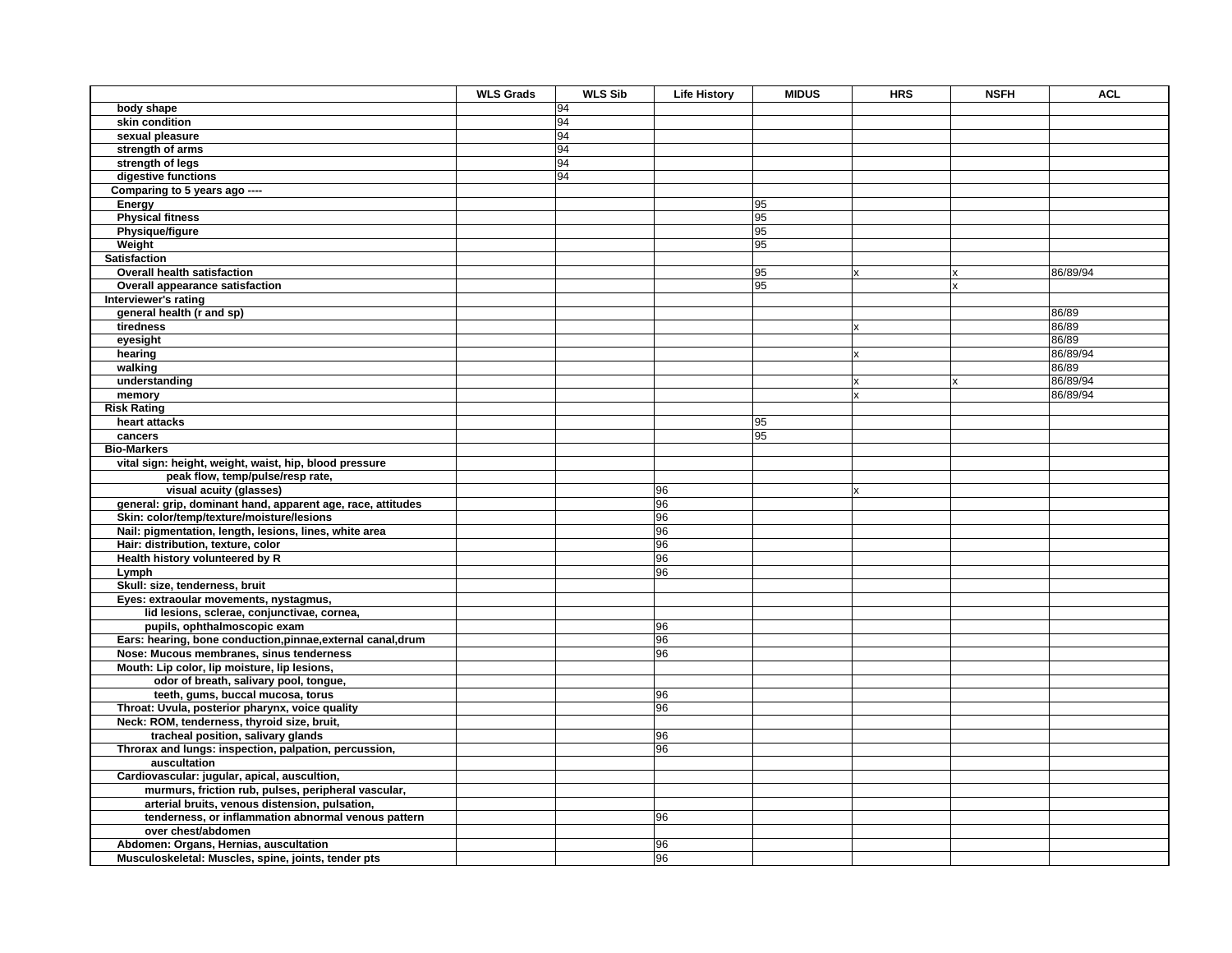|                                                   | <b>WLS Grads</b> | <b>WLS Sib</b> | <b>Life History</b> | <b>MIDUS</b> | <b>HRS</b>     | <b>NSFH</b> | <b>ACL</b>        |
|---------------------------------------------------|------------------|----------------|---------------------|--------------|----------------|-------------|-------------------|
| Mental State: grooming, affect, activity, speech, |                  |                |                     |              |                |             |                   |
| mood, sensorium                                   |                  |                | 96                  |              |                |             |                   |
| Neurophysiological measures                       |                  |                |                     |              |                |             |                   |
| Hand usage                                        |                  |                |                     |              |                |             |                   |
| in various situations                             |                  |                | 96                  |              |                |             |                   |
| forced to change (when, how, why)                 |                  |                | 96                  |              |                |             |                   |
| <b>Functional Status</b>                          |                  |                |                     |              |                |             |                   |
| Eyesight: problems, corrections                   |                  |                |                     |              | x(self-rating) |             | 86                |
| Hearing: problems, corrections                    |                  |                |                     |              | x(self-rating) |             | 86                |
| Employment disability (full)                      |                  |                |                     | 95           | $\mathbf{x}$   |             |                   |
| Disability limits work for pay (respondent)       |                  |                |                     |              | lx             | x           |                   |
| Disability limits work for pay (spouse)           |                  |                |                     |              | $\mathbf{x}$   |             |                   |
| Employment interruption by health reasons         | 92               | 94             |                     |              | lx             |             |                   |
| Length of employment disability (full)            |                  |                |                     | 95           | lx             |             |                   |
| Health lead to cutback in work activities         |                  |                |                     | 95           | lx             |             |                   |
| major health problem(s)                           |                  |                |                     |              |                |             | 86(3)/89(1)/94(3) |
| disability due to health problem(s)               |                  |                |                     |              |                |             | 86(3)/89(1)/94(3) |
| Functional disability due to illness              |                  |                |                     |              | lx             |             |                   |
| ADL(modified IADL & ADL) limited                  | 92               | 94             |                     | 95           | lx             | x           | 86/89/94          |
| Need help with basic ADLs (Rs 55+)                |                  |                |                     |              |                |             |                   |
| Received care for illness/last 12mo.              | 92               | 94             | 92                  |              |                | X           |                   |
| Received help with basic ADLs (12 mos)            | 92               | 94             | 92                  |              |                |             |                   |
| disability in hh: whom (r, sp, hh mem)            | 92               | 94             | 92/96 (since 1992)  |              |                |             |                   |
| disability in hh: condition                       | 92               | 94             | 92/96 (since 1992)  |              |                | x           |                   |
| disability in hh: ranking                         | 92               | 94             | 92/96 (since 1992)  |              |                | x           |                   |
| disability in hh: caregiving                      | 92               | 94             | 92/96 (since 1992)  |              |                | Ý           |                   |
| Diseases, Illnesses, and Medical Conditions       |                  |                |                     |              |                |             |                   |
| anemia                                            | 92               | 94             | 92/96               | 95           |                |             |                   |
| asthma                                            | 92               | 94             | 92/96               | 95           | lx             | x           |                   |
| arthritis                                         | 92               | 94             | 92/96               | 95           | lx             | x           | 86/89/94          |
| bronchitis or emphysema                           | 92               | 94             | 92/96               | 95           |                |             |                   |
| lung diseases                                     |                  |                |                     | 95           | lx             |             | 86/89/94          |
| cancer                                            | 92               | 94             | 92/96               | 95           | lx             |             | 86/89/94          |
| chronic liver                                     | 92               | 94             | 92/96               | 95           |                | Ý           |                   |
| diabetes                                          | 92               | 94             | 92/96               | 95           | lx             | x           | 86/89/94          |
| serious back                                      | $\overline{92}$  | 94             | 92/96               | 95           | lx             |             |                   |
| heart trouble                                     | 92               | 94             | 92/96               | 95           | lx             |             | 86/89/94          |
| high blood pressure                               | 92               | 94             | 92/96               | 95           | x              |             | 86/89/94          |
| stroke                                            |                  |                |                     | 95           | lx             |             | 86/89/94          |
| kidney/bladder                                    | 92               | 94             | 92/96               | 95           | lx             |             |                   |
| ulcer                                             | 92               | 94             | 92/96               | 95           |                |             |                   |
| stomach                                           |                  |                |                     | 95           | lx             |             |                   |
| allergies                                         | 92               | 94             | 92/96               | 95           |                |             |                   |
| ms                                                | 92               | 94             | 92/96               | 95           |                |             |                   |
| fracture                                          |                  |                |                     | 95           | lx             |             | 86/89/94          |
| colitis                                           | 92               | 94             | 92/96               | 95           |                |             |                   |
| circulation problem                               |                  | 94             | 92/96               | 95           |                |             |                   |
| urine                                             |                  |                |                     | 95           |                |             | 86/89/94          |
| feet and legs                                     |                  |                |                     | 95           | lx             |             | 86/89/94          |
| high cholesterol                                  |                  | 94             | 92/96               | 95           | lx             |             |                   |
| anxiety/depression                                |                  |                |                     | 95           |                |             |                   |
| alcohol/drug abuse                                |                  |                |                     | 95           |                |             |                   |
| others                                            | 92               | 94             | 92/96               |              |                |             |                   |
| cancers, in various type                          |                  |                |                     | 95           | X              |             | 86/89/94          |
| heart attack (ever)                               |                  |                |                     | 95           | lx             |             | 86/89/94          |
| Diagnosis of angina or other heart problems       |                  |                |                     | 95           | lx             |             |                   |
|                                                   |                  |                |                     |              |                |             |                   |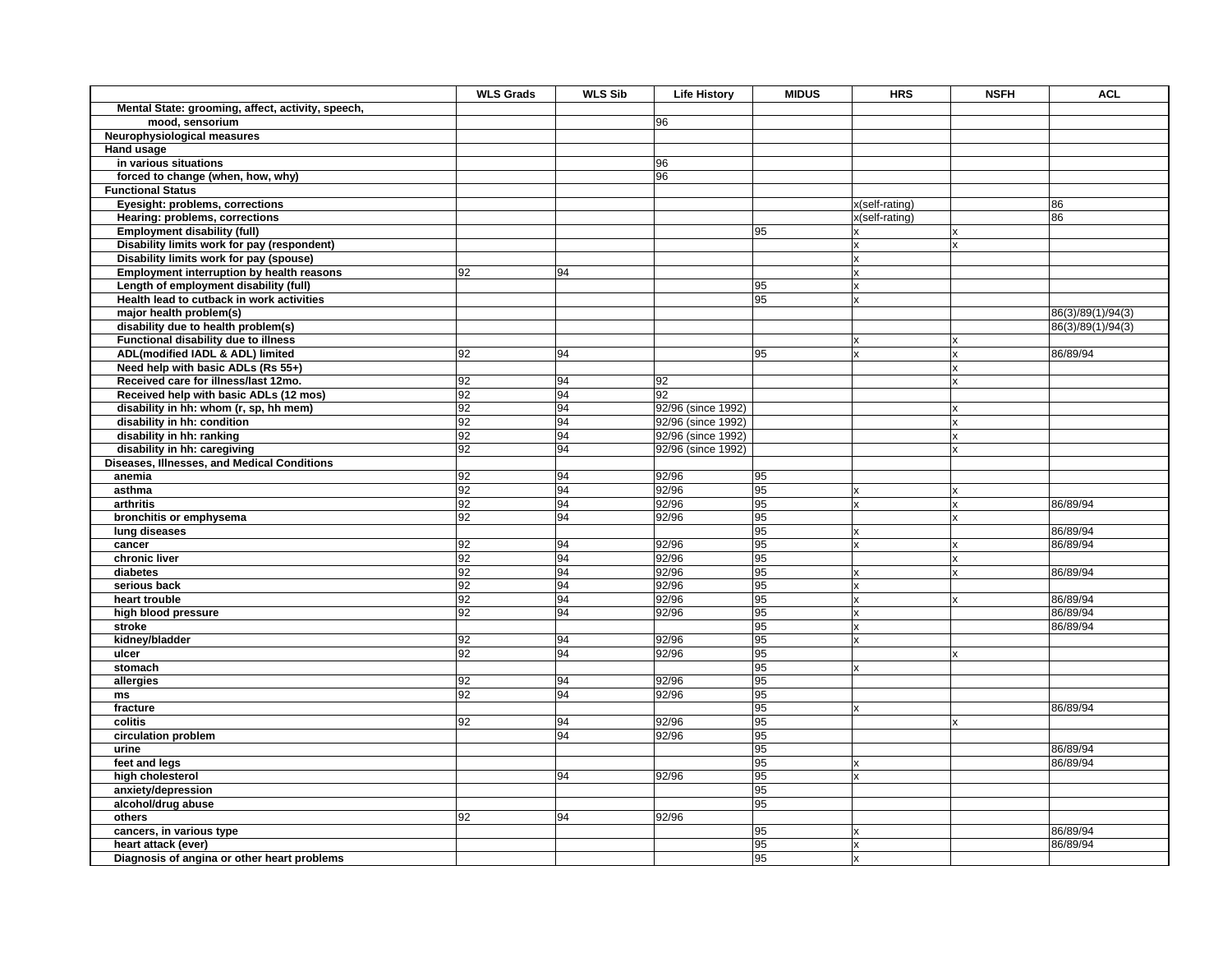|                                                        | <b>WLS Grads</b> | <b>WLS Sib</b> | <b>Life History</b> | <b>MIDUS</b>              | <b>HRS</b> | <b>NSFH</b>      | <b>ACL</b> |
|--------------------------------------------------------|------------------|----------------|---------------------|---------------------------|------------|------------------|------------|
| <b>Physical Symptoms</b>                               |                  |                |                     |                           |            |                  |            |
| energy                                                 | 92               | 94             | 92/96               | 95                        |            |                  |            |
| trouble sleep                                          | 92               | 94             | 92/96               | 95                        |            |                  |            |
| fatigue/exhaustion                                     | 92               | 94             | 92/96               | 95                        |            | x                |            |
| headaches                                              | 92               | 94             | 92/96               | 95                        |            |                  |            |
| visual problem                                         | $\overline{92}$  | 94             | 92/96               | 95                        |            |                  |            |
| dizziness                                              | 92               | 94             | 92/96               | 95                        |            |                  | 86/89/94   |
| heart bit hard                                         |                  |                |                     | 95                        |            |                  | 86/89/94   |
| numbness                                               | 92               | 94             | 92/96               | 95                        |            |                  |            |
| ringing                                                | 92               | 94             | 92/96               | 95                        |            |                  |            |
| nausea                                                 | 92               | 94             | 92/96               | 95                        |            |                  |            |
| vomit                                                  | 92               | 94             | 92/96               | 95                        |            |                  |            |
| upset stomach                                          | 92               | 94             | 92/96               | 95                        |            |                  |            |
| constipation                                           | 92               | 94             | 92/96               | 95                        |            |                  |            |
| diarrhea                                               | 92               | 94             | 92/96               | 95                        |            |                  |            |
| urination                                              | $\overline{92}$  | 94             | 92/96               | 95                        |            |                  | 86/89/94   |
| aching muscles                                         | 92               | 94             | 92/96               | 95                        |            |                  |            |
| stiff/swollen joint                                    | 92               | 94             | 92/96               | 95                        |            |                  |            |
| back pain                                              | 92               | 94             | 92/96               | 95                        | Ιx         |                  |            |
| chest pain                                             | 92               | 94             | 92/96               | 95                        |            |                  |            |
| shortness of breath                                    | 92               | 94             | 92/96               | 95                        |            |                  | 86/89/94   |
| excess sweating                                        | 92               | 94             | 92/96               | 95                        |            |                  |            |
| respiratory problems                                   | 92               | 94             | 92/96               | 95                        |            |                  |            |
| skin problems                                          | 92               | 94             | 92/96               | 95                        |            |                  |            |
| coughing/wheezing                                      | 92               | 94             | 92/96               | 95                        |            |                  |            |
| bone pains                                             |                  | 94             |                     | 95                        |            |                  |            |
| palpitations                                           |                  | 94             |                     | 95                        |            |                  |            |
| painful sexual intercourse                             |                  | 94             |                     | 95                        |            |                  |            |
| hearing loss                                           |                  |                | 96                  | 95                        |            |                  |            |
| teeth or gum                                           |                  |                | 96                  | 95                        |            |                  |            |
| trouble swallowing                                     |                  |                | 96                  | 95                        |            |                  |            |
| shaking or tremors                                     | 92               | 94             | 96                  | 95                        |            |                  |            |
| others<br>Symptoms, shortness of breath (revised Rose) |                  |                | 92/96               | 95                        |            |                  |            |
| Symptoms of angina (Rose index)                        |                  |                |                     | 95                        |            |                  |            |
| <b>Body Size</b>                                       |                  |                |                     |                           |            |                  |            |
| <b>BMI</b> (height/weight)                             | 92               | 94             | 92/96               | 95                        | Ιx         | x (see footnote) | 86/89/94   |
| <b>Waist/Hip</b>                                       |                  |                | 96                  | 95                        |            |                  |            |
| Weight one year ago                                    |                  |                |                     | 95                        | Ιx         |                  |            |
| Weight at 21 yrs old                                   |                  |                |                     | 95                        |            |                  |            |
| 10 lbs lost/gain in past 12 months? Why?               |                  |                | 96                  | 95                        |            |                  |            |
| Lifetime times 10+ lbs lost                            |                  |                |                     | 95                        |            |                  |            |
|                                                        |                  |                |                     |                           |            |                  |            |
| <b>NUTRITION INFORMATION</b>                           |                  |                |                     |                           |            |                  |            |
|                                                        |                  |                |                     |                           |            |                  |            |
| <b>MENTAL HEALTH</b>                                   |                  |                |                     |                           |            |                  |            |
| General mental/emotional health                        |                  |                | 96                  | $\boldsymbol{\mathsf{x}}$ | Ιx         |                  |            |
| <b>Stress</b>                                          |                  |                |                     |                           |            |                  |            |
| family stress spill over work                          | 92               | 94             | 92/96               | 95                        |            | x                |            |
| work stress spill over family                          | 92               | 94             | 92/96               | 95                        |            | x                |            |
| family enhancement spill over work                     | 92               | 94             | 92/96               |                           |            |                  |            |
| family stress                                          |                  |                |                     | 95                        |            |                  |            |
| work stress                                            |                  |                |                     | 95                        |            |                  |            |
| Depression                                             |                  |                |                     |                           |            |                  |            |
| <b>CES-D</b>                                           | 92               | 94             | 92/96               | 95                        | Ιx         | x                | 86/89/94   |
| earliest age                                           | 92               | 94             | 92/96               | 95                        |            |                  | 89         |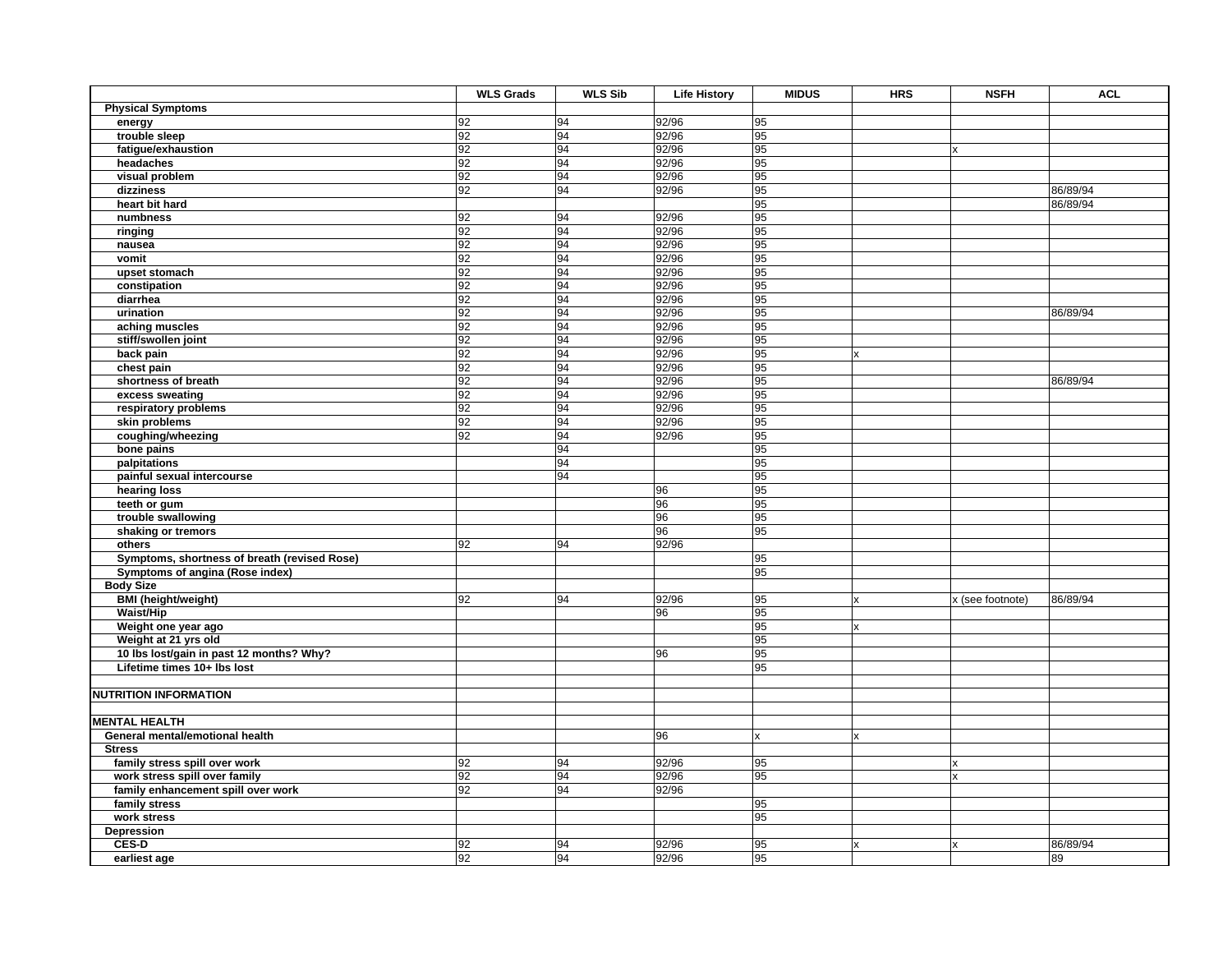|                                                        | <b>WLS Grads</b> | <b>WLS Sib</b> | <b>Life History</b> | <b>MIDUS</b> | <b>HRS</b>   | <b>NSFH</b> | <b>ACL</b>            |
|--------------------------------------------------------|------------------|----------------|---------------------|--------------|--------------|-------------|-----------------------|
| duration                                               | 92               | 94             | 92/96               | 95           |              |             |                       |
| age at most serious                                    | 92               | 94             | 92/96               | 95           |              |             |                       |
| times (frequency)                                      | 92               | 94             | 92/96               | 95           |              |             |                       |
| age at most recent                                     | 92               | 94             | 92/96               |              |              |             | 89/94 (comp to 86/89) |
| life time: freq, duration, spacing                     | 92               | 94             | 92/96               |              |              |             | 86(ever)/89(freq)     |
| most serious (last year): freq, duration               |                  |                |                     |              |              |             | 86/89                 |
| comparison to last week                                |                  |                |                     |              |              |             | 86/94                 |
| suicide attempts (frequency, first/last time)          |                  |                | 96                  |              |              |             |                       |
| impact on social/work life                             |                  |                | 96                  |              |              |             |                       |
| hospitalization/professional help/medication           |                  |                | 96                  |              |              |             |                       |
| Interviewer's rating: depressed                        |                  |                |                     |              |              |             | 86/89/94              |
| SAD (when)                                             |                  |                | 96                  |              |              |             |                       |
| Anxiety (scale)                                        |                  | 94             | 96                  | 95           |              |             |                       |
| <b>Hostility (scale)</b>                               | 92               | 94             | 92/96               |              |              | x           |                       |
| Panic attacks, last 12 months                          |                  |                | 96                  | 95           |              |             |                       |
| Dysphoria, past month                                  |                  |                |                     | 95           |              |             |                       |
| Positive affect, past month                            |                  |                |                     | 95           |              |             |                       |
| Substance Abuse (various type of substances)           |                  |                |                     | 95           |              |             |                       |
|                                                        |                  |                |                     |              |              |             |                       |
| HEALTH SERVICE UTILIZATION AND HOSPITALIZATION         |                  |                |                     |              |              |             |                       |
| <b>Medical Treatment and Drugs</b>                     |                  |                |                     |              |              |             |                       |
| <b>Treatment for heart trouble</b>                     |                  |                |                     | 95           | x            |             |                       |
| Heart procedures ever done                             |                  |                |                     | 95           |              |             |                       |
| <b>Treatment for cancer</b>                            |                  |                |                     |              | $\mathbf{x}$ |             |                       |
| <b>Treatment for lung condition</b>                    |                  |                |                     |              | X            |             |                       |
| <b>Treatment for diabetes</b>                          |                  |                |                     |              | $\mathbf{x}$ |             |                       |
| Treatment for high blood pressure                      |                  |                |                     | 95           |              |             |                       |
| Treatment for arthritis or rheumatism                  |                  |                |                     |              | X            |             |                       |
| Most recent operation (anesthetized)                   |                  |                |                     | 95           |              |             |                       |
| Taking any medications for stroke                      |                  |                |                     | 95           | x            |             |                       |
| Taking any medications for high blood pressure         |                  |                |                     | 95           |              |             |                       |
| Taking any medications for depression/anxiety          |                  |                | 96                  |              |              |             |                       |
| Prescription meds taken for various conditions         |                  |                | 96                  | 95           |              |             |                       |
| Non-prescrp drugs last 12 months (freq)                |                  |                |                     | 95           |              |             |                       |
| Consequence (family/work/school) of non-prescrip drugs |                  |                |                     | 95           |              |             |                       |
| Hospitalization                                        |                  |                |                     |              |              |             |                       |
| Illness bed days/last yr                               | 92               | 94             | 92                  |              | $\mathbf{x}$ |             | 86/89/94 (3mos)       |
| Frequency (last year)                                  | 92               | 94             | 92                  |              |              |             |                       |
| Reason (longest stay)                                  | 92               | 94             | 92                  |              |              |             |                       |
| <b>Duration (longest stay)</b>                         | 92               | 94             | 92                  |              |              |             |                       |
| Self care minutes                                      |                  |                |                     |              | X            |             |                       |
| # of admission to hospital over 1 yr                   | 92               | 94             | 92                  |              | x            |             |                       |
| # of night stayed in hospital                          |                  |                |                     |              | $\mathsf{x}$ |             | 86/89/94 (6mos)       |
| # of admission to nursing home over 1 yr               |                  |                |                     |              | X            |             |                       |
| time stayed in nursing home                            |                  |                |                     |              | $\mathbf{x}$ |             | 86/89/94 (6mos)       |
| for mental health problem                              |                  |                | 96                  |              |              |             |                       |
| <b>Physical Exams Reported</b>                         |                  |                |                     |              |              |             |                       |
| complete health exam, last 12 months                   | 92               | 94             | 92                  |              |              |             |                       |
| dental check-up, past 12 months                        |                  | 94             |                     |              |              |             |                       |
| stress test, past 12 months                            |                  | 94             |                     |              |              |             |                       |
| cholesterol test, past 12 months                       |                  | 94             |                     |              |              |             |                       |
| blood pressure, past 12 months                         |                  | 94             |                     |              |              |             |                       |
| when last blood pressure test                          |                  |                |                     | 95           |              |             |                       |
| chest x-ray, past 12 months                            |                  | 94             |                     |              |              |             |                       |
| prostate exam, past 12 months                          |                  | 94             |                     |              |              |             |                       |
| pap smear, past 12 months                              |                  | 94             |                     |              |              |             |                       |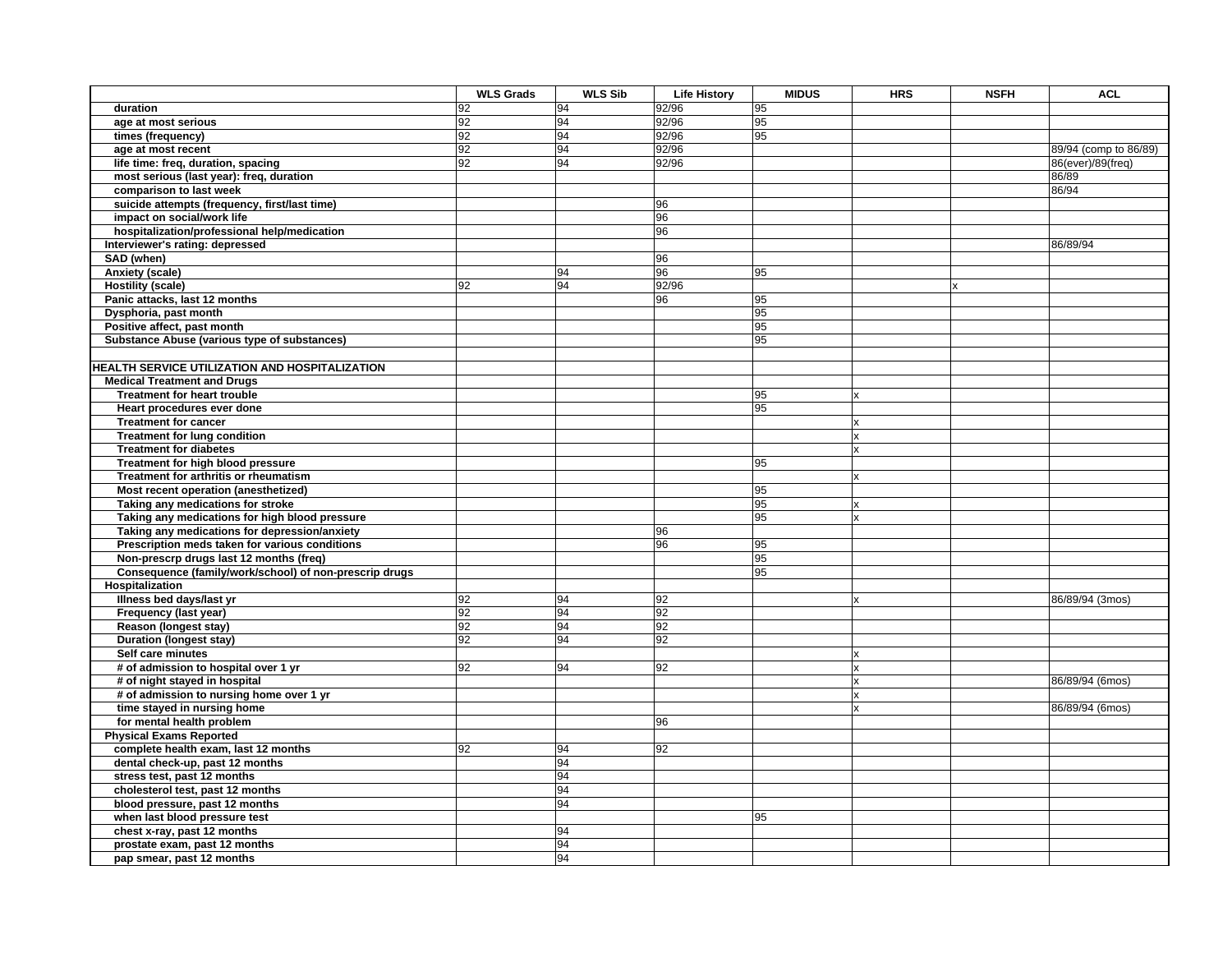|                                                              | <b>WLS Grads</b> | <b>WLS Sib</b> | <b>Life History</b> | <b>MIDUS</b>   | <b>HRS</b>                | <b>NSFH</b>      | <b>ACL</b>      |
|--------------------------------------------------------------|------------------|----------------|---------------------|----------------|---------------------------|------------------|-----------------|
| mammogram, past 12 months                                    |                  | 94             |                     |                |                           |                  |                 |
| Other Health Service Utilization                             |                  |                |                     |                |                           |                  |                 |
|                                                              |                  |                |                     |                |                           |                  | 86/89 (6mos),   |
| # of doctor visits in 1 yr                                   |                  |                |                     |                |                           |                  | 94 (3mos)       |
| frequency, routine physical/dentist/optician, last 12 months |                  |                |                     | 95             | $\mathbf{x}$              |                  |                 |
| one place of medical care, own doctor                        |                  |                |                     | 95             | $\mathbf{x}$              |                  |                 |
| Last blood pressure reading                                  |                  |                |                     | 95             | $\mathsf{x}$              |                  |                 |
| <b>Alternative Medicine</b>                                  |                  |                |                     | 95             |                           |                  |                 |
| Vitamins and supplements taken regularly                     |                  |                | 96                  | 95             | $\mathbf x$               |                  |                 |
| Seeing mental health professionals                           |                  |                | 96                  | 95             | $\boldsymbol{\mathsf{x}}$ |                  |                 |
| # of visits to mental health professionals                   |                  |                |                     | 95             | x                         |                  | 86/89 (3mos)    |
| Self Help Group (past 12 months)                             |                  |                |                     | 95             |                           |                  |                 |
| Health reminder in life (who)                                |                  |                |                     |                |                           |                  | 86              |
|                                                              |                  |                |                     |                |                           |                  |                 |
| <b>WOMEN'S REPRODUCTIVE HEALTH AND MENOPAUSE</b>             |                  |                |                     |                |                           |                  |                 |
| contraceptive pills: duration                                |                  | 94             |                     |                |                           |                  |                 |
| contraceptive pills: cur usage                               |                  | 94             |                     | (past 30 days) |                           |                  |                 |
| sterilization                                                |                  | 94             |                     |                |                           | x                |                 |
| menstruating: first time                                     |                  | 94             |                     | 95             |                           |                  |                 |
| menstruating: frq of discomfort                              |                  | 94             |                     | 95             |                           |                  |                 |
| menstruating: most recent period                             |                  | 94             |                     | 95             |                           |                  |                 |
| menstruating: why stop                                       |                  | 94             |                     | 95             |                           |                  |                 |
| perimenopause: symptoms                                      |                  | 94             |                     |                |                           |                  |                 |
| menopause: time                                              | 92               | 94             | 92                  | 95             |                           |                  |                 |
| menopause: surgery (type, age, reasons,                      |                  |                |                     |                |                           |                  |                 |
| others' attitudes)                                           | 92               | 94             | 92                  | 95             |                           |                  |                 |
| menopause: hormone (age, duration, cur use,                  |                  |                |                     |                |                           |                  |                 |
| by types, reasons, attitudes/preference)                     | 92               | 94             | 92                  | 95 (some)      |                           |                  |                 |
| menopause: symptoms                                          | 92               | 94             | 92                  |                |                           |                  |                 |
| menopause: consequence (family, work, self-image)            | 92               | 94             | 92                  | 95             |                           |                  |                 |
| menopause: knowledge on menopause                            | 92               | 94             | 92                  |                |                           |                  |                 |
|                                                              |                  |                |                     |                |                           |                  |                 |
| <b>ALCOHOL/DRINKING</b>                                      |                  |                |                     |                |                           |                  |                 |
| ever drink                                                   | 92               | 94             | 92/96               |                |                           |                  | 86/89/94        |
| ever drinking regularly                                      | 92               | 94             | 92/96               | 95             | X                         | x                | 94              |
| when quit                                                    |                  |                |                     |                |                           |                  | 94              |
| reason to quit                                               |                  |                |                     |                |                           |                  | 94              |
| when begin                                                   | 92               | 94             | 92/96               | 95             | X                         |                  |                 |
| frequency (past month)                                       | 92               | 94             | 92/96               | 95             | $\mathbf{x}$              | x                | 86/89/94        |
| quantity                                                     | 92               | 94             | 92/96               | 95             |                           | ¥                | 86/89/94        |
| frequency for 5+ drinks (past month)                         | 92               | 94             | 92/96               |                |                           | x (see footnote) |                 |
| greatest quantity, age                                       |                  |                |                     | 95             |                           |                  |                 |
| use more than intended                                       |                  |                |                     | 95             |                           |                  |                 |
| modified MAST                                                |                  |                |                     | 95             |                           | x                |                 |
| consequences (MAST)                                          | 92               | 94             | 92/96               |                |                           |                  |                 |
| problem drinkers in hh (childhood)                           | 92               | 94             | 92/96               |                |                           |                  |                 |
| problem drinkers in hh ever                                  | 92               | 94             | 92/96               |                |                           | X                |                 |
|                                                              |                  |                |                     |                |                           |                  |                 |
| <b>SMOKING</b>                                               |                  |                |                     |                |                           |                  |                 |
| current smoking                                              | 92               | 94             | 92                  | 95             | x                         |                  | 86/89/94        |
| ever smoking                                                 | 92               | 94             | 92                  | 95             | $\boldsymbol{\mathsf{x}}$ |                  | 86/89           |
| duration                                                     | 92               | 94             | 92                  | 95             |                           |                  |                 |
| when quit or start                                           |                  | 94             | 96                  | 95             | $\mathbf{x}$              |                  | 94              |
| amount                                                       | 92               | 94             | 92                  | 95             | x                         |                  | 86/89/94 (curr) |
|                                                              |                  |                |                     |                |                           |                  |                 |
| <b>EXERCISE</b>                                              |                  |                |                     |                |                           |                  |                 |
|                                                              |                  |                |                     |                |                           |                  |                 |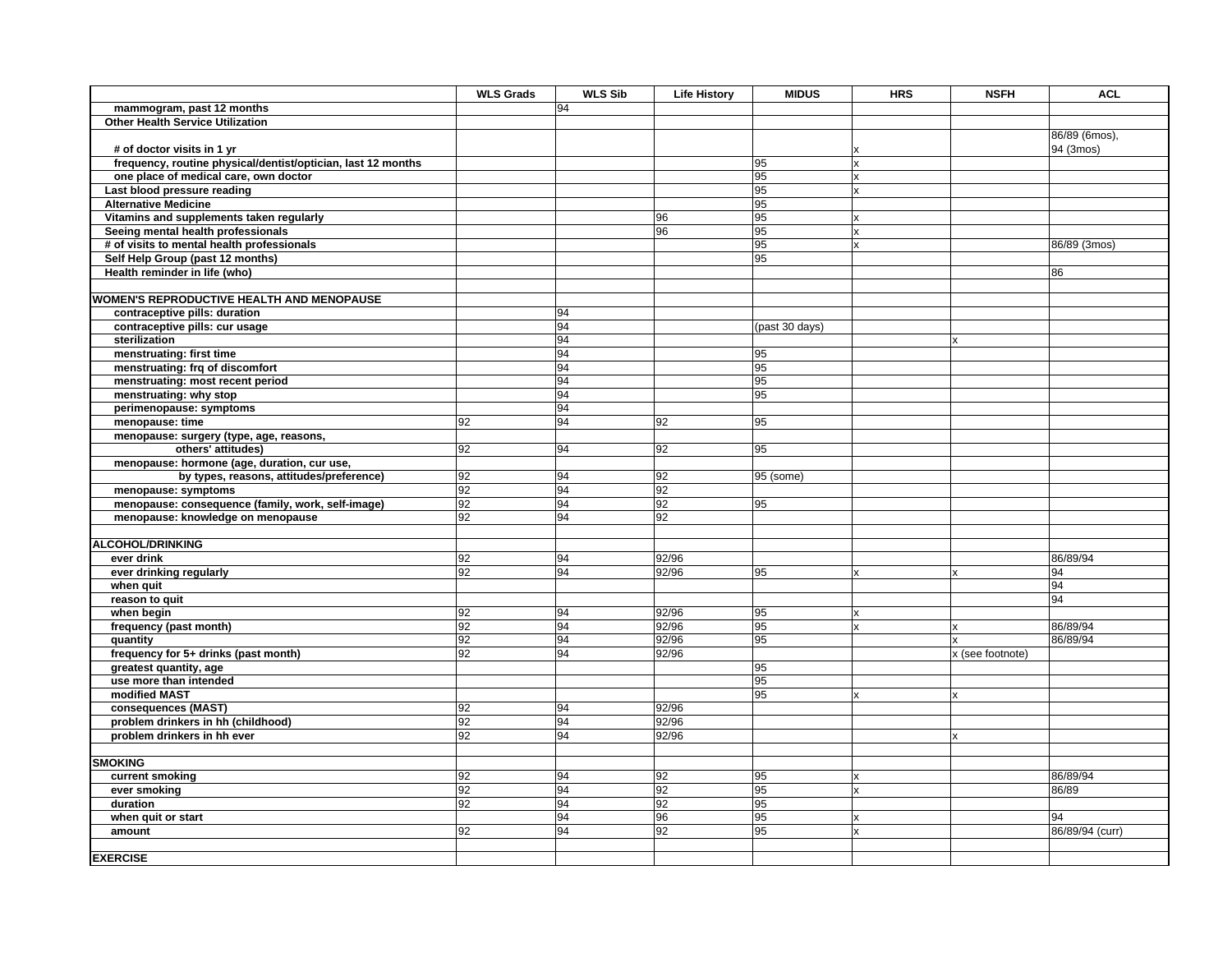|                                                                                                                                                                                                             | <b>WLS Grads</b> | <b>WLS Sib</b> | <b>Life History</b> | <b>MIDUS</b> | <b>HRS</b> | <b>NSFH</b> | <b>ACL</b> |  |  |
|-------------------------------------------------------------------------------------------------------------------------------------------------------------------------------------------------------------|------------------|----------------|---------------------|--------------|------------|-------------|------------|--|--|
| light physical activity (in frequency)                                                                                                                                                                      | 92               | 94             | 92/96               | 95           |            |             |            |  |  |
| vigorous physical activity (in frequency)                                                                                                                                                                   | 92               | 94             | 92/96               | 95           |            |             |            |  |  |
| physical activities in summer and winter                                                                                                                                                                    |                  |                |                     | 95           |            |             |            |  |  |
| physical activities: gardening, walk                                                                                                                                                                        |                  |                |                     |              |            |             | 86/89      |  |  |
| active sports: in freq                                                                                                                                                                                      |                  |                |                     |              |            |             | 86/89      |  |  |
|                                                                                                                                                                                                             |                  |                |                     |              |            |             |            |  |  |
| <b>SLEEP</b>                                                                                                                                                                                                |                  |                |                     |              |            |             |            |  |  |
| # of hrs/ per day                                                                                                                                                                                           |                  |                |                     |              |            |             | 86/89      |  |  |
| physical symptom: trouble sleeping                                                                                                                                                                          | 92               | 94             | 92/96               | 95           |            |             |            |  |  |
| menopause symptom -- trouble sleeping                                                                                                                                                                       | $\overline{92}$  | 94             | 92                  | 95           |            |             |            |  |  |
|                                                                                                                                                                                                             |                  |                |                     |              |            |             |            |  |  |
| THE END OF LIFE                                                                                                                                                                                             |                  |                |                     |              |            |             |            |  |  |
| death                                                                                                                                                                                                       | 92               | 94             | 92                  |              |            |             |            |  |  |
| cause of death                                                                                                                                                                                              | 92               | 94             | 92                  |              |            | x           |            |  |  |
| death place                                                                                                                                                                                                 | 92               | 94             | 92                  |              |            |             |            |  |  |
| death date                                                                                                                                                                                                  | 92               | 94             | 92                  |              |            |             |            |  |  |
| <b>Social Security Number</b>                                                                                                                                                                               | 92               | 94             | 92                  |              |            |             |            |  |  |
| *We consider this a work in progress, and we welcome corrections and suggestions for expansion of this summary material.                                                                                    |                  |                |                     |              |            |             |            |  |  |
|                                                                                                                                                                                                             |                  |                |                     |              |            |             |            |  |  |
| <b>NOTES</b>                                                                                                                                                                                                |                  |                |                     |              |            |             |            |  |  |
|                                                                                                                                                                                                             |                  |                |                     |              |            |             |            |  |  |
| 1. Spouse section                                                                                                                                                                                           |                  |                |                     |              |            |             |            |  |  |
| In this section, variables are limited to those collected from the respondents, that is, proxy report. Since HRS, NSFH II, and ACL also interviewed current spouses, one can obtain spousal information by  |                  |                |                     |              |            |             |            |  |  |
| matching household records. This also applies to a handful of WLS graduate couples. Please read footnotes 5, 7, and 8 in Table 1.                                                                           |                  |                |                     |              |            |             |            |  |  |
|                                                                                                                                                                                                             |                  |                |                     |              |            |             |            |  |  |
| 2. Physical symptoms and medical conditions                                                                                                                                                                 |                  |                |                     |              |            |             |            |  |  |
| In both WLS surveys, the physical symptom is self-reported incidence occurred in the last 6 months and the medical condition is reported as diagnosed by a medical professional. In MIDUS and ACL, both are |                  |                |                     |              |            |             |            |  |  |
| measured as self-reported incidence occurred in the last 12 months or diagnosed by a medical professional. NSFH87 did not have a checklist, but asked about disabling conditions. The conditions are        |                  |                |                     |              |            |             |            |  |  |
| from NSFH92. Additionally, WLS also ask the degree of discomfort from the physical symptom and the degree of interference with life from the medical condition.                                             |                  |                |                     |              |            |             |            |  |  |
|                                                                                                                                                                                                             |                  |                |                     |              |            |             |            |  |  |
| 3. Life History Data and open-ended questions                                                                                                                                                               |                  |                |                     |              |            |             |            |  |  |
| Life History Survey has many open-ended questions that do not appear in their codebooks. Therefore, it was not possible to document any more details for this data set.                                     |                  |                |                     |              |            |             |            |  |  |
| For more information on these data, contact Carol Ryff at The Institute on Aging, University of Wisconsin-Madison, Madison, Wisconsin, USA.                                                                 |                  |                |                     |              |            |             |            |  |  |
|                                                                                                                                                                                                             |                  |                |                     |              |            |             |            |  |  |
| 4. NSFH                                                                                                                                                                                                     |                  |                |                     |              |            |             |            |  |  |
| Many NSFH questions about parenting, family background, and siblings are reported by the focal children. So the reader should check with the NSFH codebook to be certain who these questions are            |                  |                |                     |              |            |             |            |  |  |
| being asked about.                                                                                                                                                                                          |                  |                |                     |              |            |             |            |  |  |